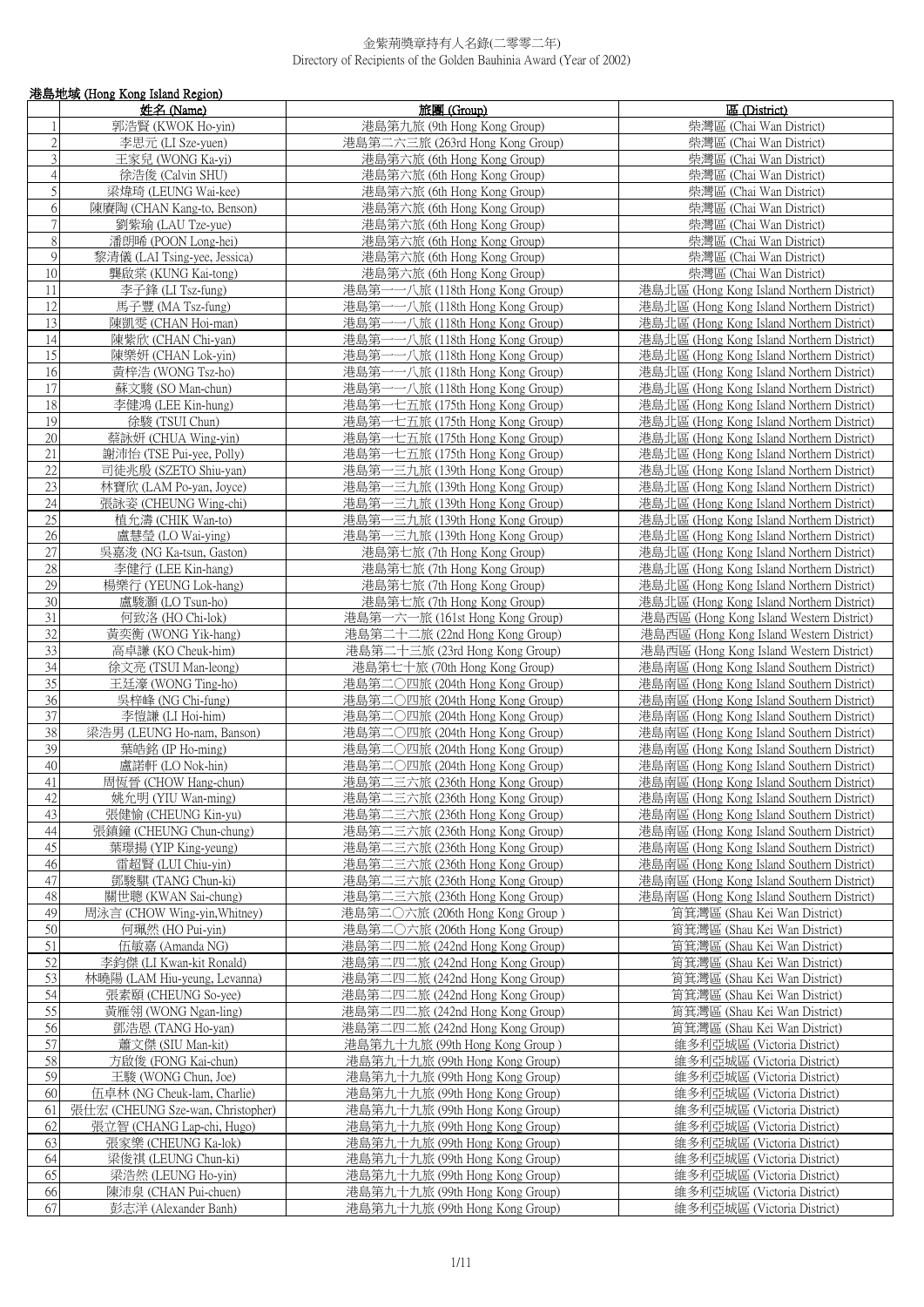|            | 姓名 (Name)                                                | 旅團 (Group)                                                         | 區 (District)                                       |
|------------|----------------------------------------------------------|--------------------------------------------------------------------|----------------------------------------------------|
| 68         | 湯柱桓 (TONG Chu-wun)                                       | 港島第九十九旅 (99th Hong Kong Group)                                     | 維多利亞城區 (Victoria District)                         |
| 69         | 馮冠勛 (FUNG Koon-fun, Kevin)                               | 港島第九十九旅 (99th Hong Kong Group)                                     | 維多利亞城區 (Victoria District)                         |
| 70         | 黃敬文 (WONG King-man)                                      | 港島第九十九旅 (99th Hong Kong Group)                                     | 維多利亞城區 (Victoria District)                         |
| 71         | 劉振邦 (LAU Chun-bon)                                       | 港島第九十九旅 (99th Hong Kong Group)                                     | 維多利亞城區 (Victoria District)                         |
| 72         | 劉曉東 (LAU Hiu-tung, Hilton)                               | 港島第九十九旅 (99th Hong Kong Group)                                     | 維多利亞城區 (Victoria District)                         |
| 73         | 鍾俊熙 (CHUNG Chun-hei)                                     | 港島第九十九旅 (99th Hong Kong Group)                                     | 維多利亞城區 (Victoria District)                         |
| 74         | 林俊偉 (LAM Chun-wai)                                       | 港島第二十一旅 (21st Hong Kong Group)                                     | 維多利亞城區 (Victoria District)                         |
| 75         | 陳翌騫 (CHAN Yik-hin)                                       | 港島第二十一旅 (21st Hong Kong Group)                                     | 維多利亞城區 (Victoria District)                         |
| 76         | 吳慧思 (NG Wei-see, Wells)                                  | 港島第二六一旅 (261st Hong Kong Group)                                    | 維多利亞城區 (Victoria District)                         |
| 77         | 李梓銘 (LI Tsz-ming, Darwin)                                | 港島第二六一旅 (261st Hong Kong Group)                                    | 維多利亞城區 (Victoria District)                         |
| 78         | 區希文 (AU Hei-man)                                         | 港島第二六一旅 (261st Hong Kong Group)                                    | 維多利亞城區 (Victoria District)                         |
| 79         | 楊溢朗 (YEUNG Yat-long)                                     | 港島第二六一旅 (261st Hong Kong Group)                                    | 維多利亞城區 (Victoria District)                         |
| 80         | 葉俊賢 (YIP Chun-vin)                                       | 港島第二六一旅 (261st Hong Kong Group)                                    | 維多利亞城區 (Victoria District)                         |
| 81         | 鄭俊榮 (CHENG Chun-wing)                                    | 港島第二六一旅 (261st Hong Kong Group)                                    | 維多利亞城區 (Victoria District)                         |
| 82         | 盧凱珊 (LO Hoi-shan)                                        | 港島第二六一旅 (261st Hong Kong Group)                                    | 維多利亞城區 (Victoria District)                         |
| 83         | 丁樂融 (TING Lok-yung Lawrence Tomos)                       | 港島第十二海童軍旅 (12th Hong Kong Sea Scout Group)                         | 維多利亞城區 (Victoria District)                         |
| 84         | 張穎怡 (CHEUNG Wing-yee)                                    | 港島第十二海童軍旅 (12th Hong Kong Sea Scout Group)                         | 維多利亞城區 (Victoria District)                         |
| 85         |                                                          | 港島第十二海童軍旅 (12th Hong Kong Sea Scout Group)                         | 維多利亞城區 (Victoria District)                         |
| 86         | 莊睎媛 (Natalie CHONG)<br>吳慧中 (NG Wai-chung, Andrea)        | 港島第一一六旅 (116th Hong Kong Group)                                    |                                                    |
|            |                                                          |                                                                    | 灣仔區 (Wan Chai District)                            |
| 87<br>88   | 秦駿祺 (CHUN Chun-ki)                                       | 港島第一一六旅 (116th Hong Kong Group)                                    | 灣仔區 (Wan Chai District)                            |
| 89         | 李婉彤 (LEE Yuen-tung)                                      | 港島第一八六旅 (186th Hong Kong Group)                                    | 灣仔區 (Wan Chai District)                            |
| 90         | 李雅蒔 (LI Nga-shi)                                         | 港島第一八六旅 (186th Hong Kong Group)                                    | 灣仔區 (Wan Chai District)                            |
|            | 林曉彤 (LAM Hiu-tung)                                       | 港島第一八六旅 (186th Hong Kong Group)                                    | 灣仔區 (Wan Chai District)                            |
| 91<br>92   | 林穎雯 (Joycelynn LAM)                                      | 港島第一八六旅 (186th Hong Kong Group)                                    | 灣仔區 (Wan Chai District)                            |
| 93         | 顏昭恒 (Billy NGAN)<br>司徒國樞 (SZETO Kwok-shu)                | 港島第一八六旅 (186th Hong Kong Group)                                    | 灣仔區 (Wan Chai District)<br>灣仔區 (Wan Chai District) |
|            |                                                          | 港島第二〇八旅 (208th Hong Kong Group)                                    |                                                    |
| 94<br>95   | 屈俊匡 (WAT Chun-hong, Johnson)                             | 港島第二〇八旅 (208th Hong Kong Group)                                    | 灣仔區 (Wan Chai District)                            |
|            | 張皓晴 (CHEUNG Ho-ching)                                    | 港島第二〇八旅 (208th Hong Kong Group)                                    | 灣仔區 (Wan Chai District)                            |
| 96         | 張緯恒 (CHEUNG Wai-hang)                                    | 港島第二〇八旅 (208th Hong Kong Group)                                    | 灣仔區 (Wan Chai District)                            |
| 97         | 陳希民 (CHAN He-man)                                        | 港島第二〇八旅 (208th Hong Kong Group)                                    | 灣仔區 (Wan Chai District)                            |
| 98         | 陳逸駿 (CHAN Yat-chun)                                      | 港島第二〇八旅 (208th Hong Kong Group)                                    | 灣仔區 (Wan Chai District)                            |
| 99         | 陳澤德 (CHAN Chak-tak)                                      | 港島第二〇八旅 (208th Hong Kong Group)                                    | 灣仔區 (Wan Chai District)                            |
| 100        | 黃家明 (WONG Ka-ming)                                       | 港島第二〇八旅 (208th Hong Kong Group)                                    | 灣仔區 (Wan Chai District)                            |
| 101        | 蔡詠翔 (CHOI Wing-cheung)                                   | 港島第二〇八旅 (208th Hong Kong Group)                                    | 灣仔區 (Wan Chai District)                            |
| 102        | 黎宇鋒 (LAI Yu-fung)                                        | 港島第二〇八旅 (208th Hong Kong Group)                                    | 灣仔區 (Wan Chai District)                            |
| 103        | 羅後勛 (LAW Hau-fan, Frankie)                               | 港島第二〇八旅 (208th Hong Kong Group)                                    | 灣仔區 (Wan Chai District)                            |
| 104        | 張思慧 (Nancy CHEUNG)                                       | 港島第二二九旅 (229th Hong Kong Group)                                    | 灣仔區 (Wan Chai District)                            |
| 105        | 張琨怡 (Queenie Lissa CHEUNG)<br>陳可人 (CHAN Hol-yan, Cherry) | 港島第二二九旅 (229th Hong Kong Group)                                    | 灣仔區 (Wan Chai District)                            |
| 106<br>107 | 潘千榕 (POON Chin-yung, Vanessa)                            | 港島第二二九旅 (229th Hong Kong Group)<br>港島第二二九旅 (229th Hong Kong Group) | 灣仔區 (Wan Chai District)<br>灣仔區 (Wan Chai District) |
|            | 鄭啟駿 (Nicholas CHENG)                                     | 港島第二二九旅 (229th Hong Kong Group)                                    |                                                    |
| 108<br>109 | 駱文心 (LOK Men-sum, Cynthia)                               | 港島第二二九旅 (229th Hong Kong Group)                                    | 灣仔區 (Wan Chai District)<br>灣仔區 (Wan Chai District) |
| 110        | 梁梓珊 (Vivian LEUNG)                                       | 港島第二六九旅 (269th Hong Kong Group)                                    | 灣仔區 (Wan Chai District)                            |
| 111        | 許樂恒 (HUI Lok-hang, Kelvin)                               | 港島第二六九旅 (269th Hong Kong Group)                                    | 灣仔區 (Wan Chai District)                            |
| 112        | 楊德泰 (YEUNG Jeff)                                         | 港島第二六九旅 (269th Hong Kong Group)                                    | 灣仔區 (Wan Chai District)                            |
| 113        | 趙啟廷 (CHIU Kai-ting)                                      | 港島第二六九旅 (269th Hong Kong Group)                                    | 灣仔區 (Wan Chai District)                            |
| 114        | 劉繼業 (Jayson LAU)                                         | 港島第二六九旅 (269th Hong Kong Group)                                    | 灣仔區 (Wan Chai District)                            |
| 115        | 吳家朗 (Gary NG)                                            | 港島第十八旅 (18th Hong Kong Group)                                      | 灣仔區 (Wan Chai District)                            |
| 116        | 李凱恩 (LEE Hoi-yan)                                        | 港島第十八旅 (18th Hong Kong Group)                                      | 灣仔區 (Wan Chai District)                            |
| 117        | 邱家欣 (Victoria YOW)                                       | 港島第十八旅 (18th Hong Kong Group)                                      | 灣仔區 (Wan Chai District)                            |
| 118        | 梁振遠 (LEUNG Chun-yuen)                                    | 港島第十八旅 (18th Hong Kong Group)                                      | 灣仔區 (Wan Chai District)                            |
| 119        | 陳進彥 (CHAN Chun-yin)                                      | 港島第十八旅 (18th Hong Kong Group)                                      | 灣仔區 (Wan Chai District)                            |
| 120        | 王雋 (WONG Chun)                                           | 港島第十五旅 (15th Hong Kong Group)                                      | 灣仔區 (Wan Chai District)                            |
| 121        | 甘永鍇 (KAM Wing-kai)                                       | 港島第十五旅 (15th Hong Kong Group)                                      | 灣仔區 (Wan Chai District)                            |
| 122        | 何宇軒 (HO Yu-hin, Kenneth)                                 | 港島第十五旅 (15th Hong Kong Group)                                      | 灣仔區 (Wan Chai District)                            |
| 123        | 林卓謙 (LING Cheuk-him, Ronald)                             | 港島第十五旅 (15th Hong Kong Group)                                      | 灣仔區 (Wan Chai District)                            |
| 124        | 俞恩恆 (YU Yen-heng, Alan)                                  | 港島第十五旅 (15th Hong Kong Group)                                      | 灣仔區 (Wan Chai District)                            |
| 125        | 容瑋駿 (YUNG Wai-chun)                                      | 港島第十五旅 (15th Hong Kong Group)                                      | 灣仔區 (Wan Chai District)                            |
| 126        | 張嘉倫 (CHEUNG Ka-lun, Melvin)                              | 港島第十五旅 (15th Hong Kong Group)                                      | 灣仔區 (Wan Chai District)                            |
| 127        | 曾卓朗 (TSANG Cheuk-lon, Aaron)                             | 港島第十五旅 (15th Hong Kong Group)                                      | 灣仔區 (Wan Chai District)                            |
| 128        | 馮鈺竣 (Kendrick FUNG)                                      | 港島第十五旅 (15th Hong Kong Group)                                      | 灣仔區 (Wan Chai District)                            |
| 129        | 黃斑瑽 (WONG Ting-chung)                                    | 港島第十五旅 (15th Hong Kong Group)                                      | 灣仔區 (Wan Chai District)                            |
| 130        | 羅兆湝 (LAW Shiu-kaai, John)                                | 港島第十五旅 (15th Hong Kong Group)                                      | 灣仔區 (Wan Chai District)                            |
| 131        | 陳子榮 (CHAN Tsz-wing)                                      | 港島第十四旅 (14th Hong Kong Group)                                      | 灣仔區 (Wan Chai District)                            |
| 132        | 劉道航 (Jason LAU)                                          | 港島第十四旅 (14th Hong Kong Group)                                      | 灣仔區 (Wan Chai District)                            |
| 133        | 羅敏琪 (LAW Man-ki)                                         | 港島第十四旅 (14th Hong Kong Group)                                      | 灣仔區 (Wan Chai District)                            |
| 134        | 林芷寧 (LAM Zi-ning, Jolie)                                 | 港島第三十三旅 (33rd Hong Kong Group)                                     | 灣仔區 (Wan Chai District)                            |
| 135        | 李珮欣 (LI Pui-yan)                                         | 港島第六海童軍旅 (6th Hong Kong Sea Scout Group)                           | 灣仔區 (Wan Chai District)                            |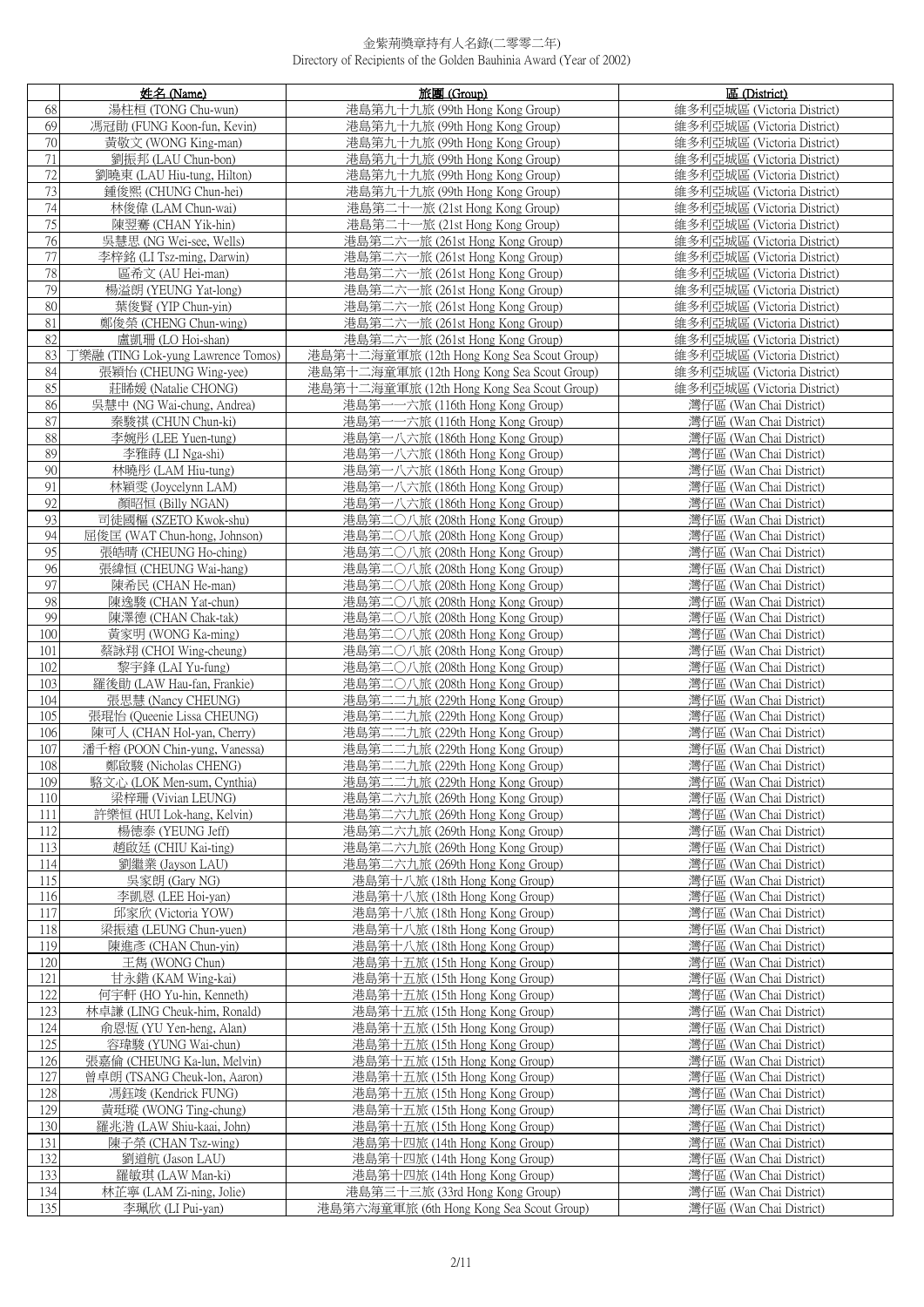|     | 姓名 (Name)             | 旅團 (Group)                               | 區 (District)                 |  |  |  |
|-----|-----------------------|------------------------------------------|------------------------------|--|--|--|
| 136 | 梁藝婷 (LEUNG Ngai-ting) | 港島第六海童軍旅 (6th Hong Kong Sea Scout Group) | 灣仔區 (Wan Chai District)      |  |  |  |
|     | 九龍地域 (Kowloon Region) |                                          |                              |  |  |  |
|     | 姓名 (Name)             | 旅團 (Group)                               | 區 (District)                 |  |  |  |
| 137 | 李穎宜 (LEE Wing-yee)    | 九龍第一〇六四旅 (1064th Kowloon Group)          | 九龍城區 (Kowloon City District) |  |  |  |
|     |                       |                                          |                              |  |  |  |

| 138<br>邵佳儀 (SIU Kai-yee)<br>九龍第一〇六四旅 (1064th Kowloon Group)<br>九龍城區 (Kowloon City District)<br>梁卓銘 (LEUNG Cheuk-ming)<br>139<br>九龍第一〇六四旅 (1064th Kowloon Group)<br>九龍城區 (Kowloon City District)<br>140<br>郭寶雯 (KWOK Po-man)<br>九龍第一〇六四旅 (1064th Kowloon Group)<br>九龍城區 (Kowloon City District)<br>141<br>九龍第一〇六四旅 (1064th Kowloon Group)<br>九龍城區 (Kowloon City District)<br>陳淳茵 (CHAN Shun-yan)<br>142<br>李建強 (LEE Kin-keung)<br>九龍第一六一旅 (161st Kowloon Group)<br>九龍城區 (Kowloon City District)<br>143<br>林曉逸 (LAM Hiu-yat)<br>九龍第一六一旅 (161st Kowloon Group)<br>九龍城區 (Kowloon City District)<br>144<br>九龍第一六一旅 (161st Kowloon Group)<br>九龍城區 (Kowloon City District)<br>陳綺華 (CHAN Yee-wa)<br>145<br>游雅文 (YAU Nga-man)<br>九龍第一六一旅 (161st Kowloon Group)<br>九龍城區 (Kowloon City District)<br>146<br>黃忠揚 (WONG Chung-yeung)<br>九龍第一六一旅 (161st Kowloon Group)<br>九龍城區 (Kowloon City District)<br>147<br>黃道揚 (WONG To-yeung)<br>九龍第一六一旅 (161st Kowloon Group)<br>九龍城區 (Kowloon City District)<br>148<br>葉子豪 (YIP Tze-ho)<br>九龍第一六一旅 (161st Kowloon Group)<br>九龍城區 (Kowloon City District)<br>149<br>黎子豐 (LAI Tsz-fung)<br>九龍第一六一旅 (161st Kowloon Group)<br>九龍城區 (Kowloon City District)<br>150<br>李啟銘 (Brian LI)<br>九龍第五十一旅 (51st Kowloon Group)<br>九龍城區 (Kowloon City District)<br>151<br>張永暉 (CHEUNG Wing-fai)<br>九龍第五十一旅 (51st Kowloon Group)<br>九龍城區 (Kowloon City District)<br>152<br>梁彤 (LEUNG Tung)<br>九龍第五十一旅 (51st Kowloon Group)<br>九龍城區 (Kowloon City District)<br>153<br>陳焌年 (CHAN Chun-lin, Johnny)<br>-旅 (51st Kowloon Group)<br>九龍城區 (Kowloon City District)<br>九龍第五十一<br>154<br>九龍第五十一旅 (51st Kowloon Group)<br>九龍城區 (Kowloon City District)<br>陳頌宜 (CHAN Chung-yi)<br>155<br>蕭啟仁 (SIU Kai-yan)<br>九龍第五十一旅 (51st Kowloon Group)<br>九龍城區 (Kowloon City District)<br>156<br>蕭蔚然 (SIU Wai-yin, Millie)<br>九龍第五十一旅 (51st Kowloon Group)<br>九龍城區 (Kowloon City District)<br>157<br>李子豪 (LI Tsz-ho)<br>九龍第四十一旅 (41st Kowloon Group)<br>九龍城區 (Kowloon City District)<br>158<br>文嘉信 (Carlson MAN)<br>九龍第一〇九〇旅 (1090th Kowloon Group)<br>九龍塘區 (Kowloong Tong District)<br>159<br>九龍第一〇九〇旅 (1090th Kowloon Group)<br>林均灝 (Jeffrey LAM)<br>九龍塘區 (Kowloong Tong District)<br>160<br>胡倬文 (OH Chok-man, Nicholas)<br>九龍第一〇九〇旅 (1090th Kowloon Group)<br>九龍塘區 (Kowloong Tong District)<br>161<br>梁家揚 (LEUNG Ka-yeung, Kevin)<br>九龍第一〇九〇旅 (1090th Kowloon Group)<br>九龍塘區 (Kowloong Tong District)<br>162<br>陳卓瀚 (CHAN Cheuk-hon, Michael)<br>九龍第一〇九〇旅 (1090th Kowloon Group)<br>九龍塘區 (Kowloong Tong District)<br>163<br>甄彤政 (YAN Tung-ching)<br>九龍第一〇九〇旅 (1090th Kowloon Group)<br>九龍塘區 (Kowloong Tong District)<br>164<br>鄭顯峰 (CHENG Hin-fung, Victor)<br>九龍第一〇九〇旅 (1090th Kowloon Group)<br>九龍塘區 (Kowloong Tong District)<br>165<br>駱偉傑 (Kenneth LOCK)<br>九龍第一〇九〇旅 (1090th Kowloon Group)<br>九龍塘區 (Kowloong Tong District)<br>166<br>張啟森 (CHEUNG Kai-sum)<br>九龍第十一海童軍旅 (11th Kowloon Sea Scout Group)<br>九龍塘區 (Kowloong Tong District)<br>167<br>梁琬琛 (LEUNG Yuen-sum)<br>九龍第十一海童軍旅 (11th Kowloon Sea Scout Group)<br>九龍塘區 (Kowloong Tong District)<br>168<br>陳仲華 (CHAN Chung-wah)<br>九龍第十一海童軍旅 (11th Kowloon Sea Scout Group)<br>九龍塘區 (Kowloong Tong District)<br>169<br>九龍第十一海童軍旅 (11th Kowloon Sea Scout Group)<br>九龍塘區 (Kowloong Tong District)<br>陳鉅鏘 (CHAN Kui-cheung)<br>170<br>黎卓軒 (LAI Cheuk-hin)<br>九龍第十<br>一海童軍旅 (11th Kowloon Sea Scout Group)<br>九龍塘區 (Kowloong Tong District)<br>171<br>黎卓瑋 (LAI Cheuk-wai)<br>九龍第十一海童軍旅 (11th Kowloon Sea Scout Group)<br>九龍塘區 (Kowloong Tong District)<br>172<br>黎卓鏗 (LAI Cheuk-hang)<br>九龍第十<br>一海童軍旅 (11th Kowloon Sea Scout Group)<br>九龍塘區 (Kowloong Tong District)<br>173<br>黎卓麟 (LAI Cheuk-lun)<br>九龍第十一海童軍旅 (11th Kowloon Sea Scout Group)<br>九龍塘區 (Kowloong Tong District)<br>174<br>黎善喆 (LAI Sin-chit)<br>九龍第十一海童軍旅 (11th Kowloon Sea Scout Group)<br>九龍塘區 (Kowloong Tong District)<br>175<br>九龍第五十七旅 (57th Kowloon Group)<br>九龍塘區 (Kowloong Tong District)<br>何家緯 (HO Ka-wai)<br>九龍第五十七旅 (57th Kowloon Group)<br>176<br>祁子峯 (KI Tsz-fung)<br>九龍塘區 (Kowloong Tong District)<br>177<br>九龍第五十七旅 (57th Kowloon Group)<br>梁述羲 (LEUNG Shut-hei)<br>九龍塘區 (Kowloong Tong District)<br>178<br>九龍第五十七旅 (57th Kowloon Group)<br>陳子聰 (CHAN Tsz-chung)<br>九龍塘區 (Kowloong Tong District)<br>179<br>蔡兆恆 (CHOI Siu-hang)<br>九龍第五十七旅 (57th Kowloon Group)<br>九龍塘區 (Kowloong Tong District)<br>180<br>九龍第五十七旅 (57th Kowloon Group)<br>關若曦 (KWAN Yur-hay)<br>九龍塘區 (Kowloong Tong District)<br>181<br>李俊熙 (LI Chun-hei)<br>九龍第一一七旅 (117th Kowloon Group)<br>何文田區 (Ho Man Tin District)<br>182<br>李懌 (LEE Yik)<br>九龍第七十九旅 (79th Kowloon Group)<br>何文田區 (Ho Man Tin District)<br>183<br>林溢朗 (LAM Yat-long)<br>九龍第七十九旅 (79th Kowloon Group)<br>何文田區 (Ho Man Tin District)<br>184<br>曾展樂 (TSANG Chin-lok)<br>九龍第七十九旅 (79th Kowloon Group)<br>何文田區 (Ho Man Tin District)<br>185<br>方嘉麒 (FONG Ka-ki)<br>九龍第七十八旅 (78th Kowloon Group)<br>何文田區 (Ho Man Tin District)<br>186<br>唐嘉言 (TONG Ka-yin)<br>九龍第七十八旅 (78th Kowloon Group)<br>何文田區 (Ho Man Tin District)<br>187<br>戚雅雯 (CHIK Nga-man, Hermia)<br>九龍第七十八旅 (78th Kowloon Group)<br>何文田區 (Ho Man Tin District)<br>188<br>九龍第七十八旅 (78th Kowloon Group)<br>陳逸禮 (CHAN Yat-lai, Yardley)<br>何文田區 (Ho Man Tin District)<br>189<br>黃家駿 (WONG Ka-chun)<br>九龍第七十八旅 (78th Kowloon Group)<br>何文田區 (Ho Man Tin District)<br>190<br>趙栢源 (CHIU Pak-yuen)<br>九龍第七十八旅 (78th Kowloon Group)<br>何文田區 (Ho Man Tin District)<br>191<br>鍾曉嵐 (CHUNG Hiu-lam)<br>九龍第七十八旅 (78th Kowloon Group)<br>何文田區 (Ho Man Tin District)<br>192<br>蘇玨遙 (SO Kwok-yin)<br>九龍第七十八旅 (78th Kowloon Group)<br>何文田區 (Ho Man Tin District)<br>193<br>何文田區 (Ho Man Tin District)<br>蘇玨謙 (SO Kwok-him)<br>九龍第七十八旅 (78th Kowloon Group)<br>194<br>顧梓豪 (KU Tsz-ho)<br>九龍第七十八旅 (78th Kowloon Group)<br>何文田區 (Ho Man Tin District)<br>195<br>九龍第二〇五旅 (205th Kowloon Group)<br>何文田區 (Ho Man Tin District)<br>周立仁 (CHAU Lap-yan)<br>196<br>九龍第二〇五旅 (205th Kowloon Group)<br>何文田區 (Ho Man Tin District)<br>郭家翹 (KWOK Ka-kiu)<br>197<br>郭瑞榮 (KWOK Sui-wing)<br>九龍第二〇五旅 (205th Kowloon Group)<br>何文田區 (Ho Man Tin District)<br>198<br>黃昊文 (WONG Ho-man)<br>九龍第二〇五旅 (205th Kowloon Group)<br>何文田區 (Ho Man Tin District)<br>199<br>歐陽澄 (AU YEUNG Ching)<br>九龍第二〇五旅 (205th Kowloon Group)<br>何文田區 (Ho Man Tin District)<br>200<br>朱銘熙 (CHU Ming-hei)<br>九龍第八十八旅 (88th Kowloon Group)<br>何文田區 (Ho Man Tin District) | 121 | 子积且 (LEE WIIIg-yee <i>)</i> | 儿殖 另一 (ノハ四) JK (IVO4UI NOWIOON GIOUP) | 丿L雕呶峘 (NOWIOOII UII) DISINCI) |
|-------------------------------------------------------------------------------------------------------------------------------------------------------------------------------------------------------------------------------------------------------------------------------------------------------------------------------------------------------------------------------------------------------------------------------------------------------------------------------------------------------------------------------------------------------------------------------------------------------------------------------------------------------------------------------------------------------------------------------------------------------------------------------------------------------------------------------------------------------------------------------------------------------------------------------------------------------------------------------------------------------------------------------------------------------------------------------------------------------------------------------------------------------------------------------------------------------------------------------------------------------------------------------------------------------------------------------------------------------------------------------------------------------------------------------------------------------------------------------------------------------------------------------------------------------------------------------------------------------------------------------------------------------------------------------------------------------------------------------------------------------------------------------------------------------------------------------------------------------------------------------------------------------------------------------------------------------------------------------------------------------------------------------------------------------------------------------------------------------------------------------------------------------------------------------------------------------------------------------------------------------------------------------------------------------------------------------------------------------------------------------------------------------------------------------------------------------------------------------------------------------------------------------------------------------------------------------------------------------------------------------------------------------------------------------------------------------------------------------------------------------------------------------------------------------------------------------------------------------------------------------------------------------------------------------------------------------------------------------------------------------------------------------------------------------------------------------------------------------------------------------------------------------------------------------------------------------------------------------------------------------------------------------------------------------------------------------------------------------------------------------------------------------------------------------------------------------------------------------------------------------------------------------------------------------------------------------------------------------------------------------------------------------------------------------------------------------------------------------------------------------------------------------------------------------------------------------------------------------------------------------------------------------------------------------------------------------------------------------------------------------------------------------------------------------------------------------------------------------------------------------------------------------------------------------------------------------------------------------------------------------------------------------------------------------------------------------------------------------------------------------------------------------------------------------------------------------------------------------------------------------------------------------------------------------------------------------------------------------------------------------------------------------------------------------------------------------------------------------------------------------------------------------------------------------------------------------------------------------------------------------------------------------------------------------------------------------------------------------------------------------------------------------------------------------------------------------------------------------------------------------------------------------------------------------------------------------------------------------------------------------------------------------------------------------------------------------------------------------------------------------------------------------------------------------------------------------------------------------------------------------------------------------------------------------------------------------------------------------------------------------------------------------------------------------------------------------------------------------------------------------------------------------------------------------------------------------------------------------------------------------------------------------------------------------------------------------------------------------------------------------------------------------------------------------------------------------------------------------------------------------------------------------------------------------------------------------------------------------------------------------------------------------------------------------------------------------------|-----|-----------------------------|---------------------------------------|-------------------------------|
|                                                                                                                                                                                                                                                                                                                                                                                                                                                                                                                                                                                                                                                                                                                                                                                                                                                                                                                                                                                                                                                                                                                                                                                                                                                                                                                                                                                                                                                                                                                                                                                                                                                                                                                                                                                                                                                                                                                                                                                                                                                                                                                                                                                                                                                                                                                                                                                                                                                                                                                                                                                                                                                                                                                                                                                                                                                                                                                                                                                                                                                                                                                                                                                                                                                                                                                                                                                                                                                                                                                                                                                                                                                                                                                                                                                                                                                                                                                                                                                                                                                                                                                                                                                                                                                                                                                                                                                                                                                                                                                                                                                                                                                                                                                                                                                                                                                                                                                                                                                                                                                                                                                                                                                                                                                                                                                                                                                                                                                                                                                                                                                                                                                                                                                                                                                                                                                                                                                                                                                                                                                                                                                                                                                                                                                                                                                                     |     |                             |                                       |                               |
|                                                                                                                                                                                                                                                                                                                                                                                                                                                                                                                                                                                                                                                                                                                                                                                                                                                                                                                                                                                                                                                                                                                                                                                                                                                                                                                                                                                                                                                                                                                                                                                                                                                                                                                                                                                                                                                                                                                                                                                                                                                                                                                                                                                                                                                                                                                                                                                                                                                                                                                                                                                                                                                                                                                                                                                                                                                                                                                                                                                                                                                                                                                                                                                                                                                                                                                                                                                                                                                                                                                                                                                                                                                                                                                                                                                                                                                                                                                                                                                                                                                                                                                                                                                                                                                                                                                                                                                                                                                                                                                                                                                                                                                                                                                                                                                                                                                                                                                                                                                                                                                                                                                                                                                                                                                                                                                                                                                                                                                                                                                                                                                                                                                                                                                                                                                                                                                                                                                                                                                                                                                                                                                                                                                                                                                                                                                                     |     |                             |                                       |                               |
|                                                                                                                                                                                                                                                                                                                                                                                                                                                                                                                                                                                                                                                                                                                                                                                                                                                                                                                                                                                                                                                                                                                                                                                                                                                                                                                                                                                                                                                                                                                                                                                                                                                                                                                                                                                                                                                                                                                                                                                                                                                                                                                                                                                                                                                                                                                                                                                                                                                                                                                                                                                                                                                                                                                                                                                                                                                                                                                                                                                                                                                                                                                                                                                                                                                                                                                                                                                                                                                                                                                                                                                                                                                                                                                                                                                                                                                                                                                                                                                                                                                                                                                                                                                                                                                                                                                                                                                                                                                                                                                                                                                                                                                                                                                                                                                                                                                                                                                                                                                                                                                                                                                                                                                                                                                                                                                                                                                                                                                                                                                                                                                                                                                                                                                                                                                                                                                                                                                                                                                                                                                                                                                                                                                                                                                                                                                                     |     |                             |                                       |                               |
|                                                                                                                                                                                                                                                                                                                                                                                                                                                                                                                                                                                                                                                                                                                                                                                                                                                                                                                                                                                                                                                                                                                                                                                                                                                                                                                                                                                                                                                                                                                                                                                                                                                                                                                                                                                                                                                                                                                                                                                                                                                                                                                                                                                                                                                                                                                                                                                                                                                                                                                                                                                                                                                                                                                                                                                                                                                                                                                                                                                                                                                                                                                                                                                                                                                                                                                                                                                                                                                                                                                                                                                                                                                                                                                                                                                                                                                                                                                                                                                                                                                                                                                                                                                                                                                                                                                                                                                                                                                                                                                                                                                                                                                                                                                                                                                                                                                                                                                                                                                                                                                                                                                                                                                                                                                                                                                                                                                                                                                                                                                                                                                                                                                                                                                                                                                                                                                                                                                                                                                                                                                                                                                                                                                                                                                                                                                                     |     |                             |                                       |                               |
|                                                                                                                                                                                                                                                                                                                                                                                                                                                                                                                                                                                                                                                                                                                                                                                                                                                                                                                                                                                                                                                                                                                                                                                                                                                                                                                                                                                                                                                                                                                                                                                                                                                                                                                                                                                                                                                                                                                                                                                                                                                                                                                                                                                                                                                                                                                                                                                                                                                                                                                                                                                                                                                                                                                                                                                                                                                                                                                                                                                                                                                                                                                                                                                                                                                                                                                                                                                                                                                                                                                                                                                                                                                                                                                                                                                                                                                                                                                                                                                                                                                                                                                                                                                                                                                                                                                                                                                                                                                                                                                                                                                                                                                                                                                                                                                                                                                                                                                                                                                                                                                                                                                                                                                                                                                                                                                                                                                                                                                                                                                                                                                                                                                                                                                                                                                                                                                                                                                                                                                                                                                                                                                                                                                                                                                                                                                                     |     |                             |                                       |                               |
|                                                                                                                                                                                                                                                                                                                                                                                                                                                                                                                                                                                                                                                                                                                                                                                                                                                                                                                                                                                                                                                                                                                                                                                                                                                                                                                                                                                                                                                                                                                                                                                                                                                                                                                                                                                                                                                                                                                                                                                                                                                                                                                                                                                                                                                                                                                                                                                                                                                                                                                                                                                                                                                                                                                                                                                                                                                                                                                                                                                                                                                                                                                                                                                                                                                                                                                                                                                                                                                                                                                                                                                                                                                                                                                                                                                                                                                                                                                                                                                                                                                                                                                                                                                                                                                                                                                                                                                                                                                                                                                                                                                                                                                                                                                                                                                                                                                                                                                                                                                                                                                                                                                                                                                                                                                                                                                                                                                                                                                                                                                                                                                                                                                                                                                                                                                                                                                                                                                                                                                                                                                                                                                                                                                                                                                                                                                                     |     |                             |                                       |                               |
|                                                                                                                                                                                                                                                                                                                                                                                                                                                                                                                                                                                                                                                                                                                                                                                                                                                                                                                                                                                                                                                                                                                                                                                                                                                                                                                                                                                                                                                                                                                                                                                                                                                                                                                                                                                                                                                                                                                                                                                                                                                                                                                                                                                                                                                                                                                                                                                                                                                                                                                                                                                                                                                                                                                                                                                                                                                                                                                                                                                                                                                                                                                                                                                                                                                                                                                                                                                                                                                                                                                                                                                                                                                                                                                                                                                                                                                                                                                                                                                                                                                                                                                                                                                                                                                                                                                                                                                                                                                                                                                                                                                                                                                                                                                                                                                                                                                                                                                                                                                                                                                                                                                                                                                                                                                                                                                                                                                                                                                                                                                                                                                                                                                                                                                                                                                                                                                                                                                                                                                                                                                                                                                                                                                                                                                                                                                                     |     |                             |                                       |                               |
|                                                                                                                                                                                                                                                                                                                                                                                                                                                                                                                                                                                                                                                                                                                                                                                                                                                                                                                                                                                                                                                                                                                                                                                                                                                                                                                                                                                                                                                                                                                                                                                                                                                                                                                                                                                                                                                                                                                                                                                                                                                                                                                                                                                                                                                                                                                                                                                                                                                                                                                                                                                                                                                                                                                                                                                                                                                                                                                                                                                                                                                                                                                                                                                                                                                                                                                                                                                                                                                                                                                                                                                                                                                                                                                                                                                                                                                                                                                                                                                                                                                                                                                                                                                                                                                                                                                                                                                                                                                                                                                                                                                                                                                                                                                                                                                                                                                                                                                                                                                                                                                                                                                                                                                                                                                                                                                                                                                                                                                                                                                                                                                                                                                                                                                                                                                                                                                                                                                                                                                                                                                                                                                                                                                                                                                                                                                                     |     |                             |                                       |                               |
|                                                                                                                                                                                                                                                                                                                                                                                                                                                                                                                                                                                                                                                                                                                                                                                                                                                                                                                                                                                                                                                                                                                                                                                                                                                                                                                                                                                                                                                                                                                                                                                                                                                                                                                                                                                                                                                                                                                                                                                                                                                                                                                                                                                                                                                                                                                                                                                                                                                                                                                                                                                                                                                                                                                                                                                                                                                                                                                                                                                                                                                                                                                                                                                                                                                                                                                                                                                                                                                                                                                                                                                                                                                                                                                                                                                                                                                                                                                                                                                                                                                                                                                                                                                                                                                                                                                                                                                                                                                                                                                                                                                                                                                                                                                                                                                                                                                                                                                                                                                                                                                                                                                                                                                                                                                                                                                                                                                                                                                                                                                                                                                                                                                                                                                                                                                                                                                                                                                                                                                                                                                                                                                                                                                                                                                                                                                                     |     |                             |                                       |                               |
|                                                                                                                                                                                                                                                                                                                                                                                                                                                                                                                                                                                                                                                                                                                                                                                                                                                                                                                                                                                                                                                                                                                                                                                                                                                                                                                                                                                                                                                                                                                                                                                                                                                                                                                                                                                                                                                                                                                                                                                                                                                                                                                                                                                                                                                                                                                                                                                                                                                                                                                                                                                                                                                                                                                                                                                                                                                                                                                                                                                                                                                                                                                                                                                                                                                                                                                                                                                                                                                                                                                                                                                                                                                                                                                                                                                                                                                                                                                                                                                                                                                                                                                                                                                                                                                                                                                                                                                                                                                                                                                                                                                                                                                                                                                                                                                                                                                                                                                                                                                                                                                                                                                                                                                                                                                                                                                                                                                                                                                                                                                                                                                                                                                                                                                                                                                                                                                                                                                                                                                                                                                                                                                                                                                                                                                                                                                                     |     |                             |                                       |                               |
|                                                                                                                                                                                                                                                                                                                                                                                                                                                                                                                                                                                                                                                                                                                                                                                                                                                                                                                                                                                                                                                                                                                                                                                                                                                                                                                                                                                                                                                                                                                                                                                                                                                                                                                                                                                                                                                                                                                                                                                                                                                                                                                                                                                                                                                                                                                                                                                                                                                                                                                                                                                                                                                                                                                                                                                                                                                                                                                                                                                                                                                                                                                                                                                                                                                                                                                                                                                                                                                                                                                                                                                                                                                                                                                                                                                                                                                                                                                                                                                                                                                                                                                                                                                                                                                                                                                                                                                                                                                                                                                                                                                                                                                                                                                                                                                                                                                                                                                                                                                                                                                                                                                                                                                                                                                                                                                                                                                                                                                                                                                                                                                                                                                                                                                                                                                                                                                                                                                                                                                                                                                                                                                                                                                                                                                                                                                                     |     |                             |                                       |                               |
|                                                                                                                                                                                                                                                                                                                                                                                                                                                                                                                                                                                                                                                                                                                                                                                                                                                                                                                                                                                                                                                                                                                                                                                                                                                                                                                                                                                                                                                                                                                                                                                                                                                                                                                                                                                                                                                                                                                                                                                                                                                                                                                                                                                                                                                                                                                                                                                                                                                                                                                                                                                                                                                                                                                                                                                                                                                                                                                                                                                                                                                                                                                                                                                                                                                                                                                                                                                                                                                                                                                                                                                                                                                                                                                                                                                                                                                                                                                                                                                                                                                                                                                                                                                                                                                                                                                                                                                                                                                                                                                                                                                                                                                                                                                                                                                                                                                                                                                                                                                                                                                                                                                                                                                                                                                                                                                                                                                                                                                                                                                                                                                                                                                                                                                                                                                                                                                                                                                                                                                                                                                                                                                                                                                                                                                                                                                                     |     |                             |                                       |                               |
|                                                                                                                                                                                                                                                                                                                                                                                                                                                                                                                                                                                                                                                                                                                                                                                                                                                                                                                                                                                                                                                                                                                                                                                                                                                                                                                                                                                                                                                                                                                                                                                                                                                                                                                                                                                                                                                                                                                                                                                                                                                                                                                                                                                                                                                                                                                                                                                                                                                                                                                                                                                                                                                                                                                                                                                                                                                                                                                                                                                                                                                                                                                                                                                                                                                                                                                                                                                                                                                                                                                                                                                                                                                                                                                                                                                                                                                                                                                                                                                                                                                                                                                                                                                                                                                                                                                                                                                                                                                                                                                                                                                                                                                                                                                                                                                                                                                                                                                                                                                                                                                                                                                                                                                                                                                                                                                                                                                                                                                                                                                                                                                                                                                                                                                                                                                                                                                                                                                                                                                                                                                                                                                                                                                                                                                                                                                                     |     |                             |                                       |                               |
|                                                                                                                                                                                                                                                                                                                                                                                                                                                                                                                                                                                                                                                                                                                                                                                                                                                                                                                                                                                                                                                                                                                                                                                                                                                                                                                                                                                                                                                                                                                                                                                                                                                                                                                                                                                                                                                                                                                                                                                                                                                                                                                                                                                                                                                                                                                                                                                                                                                                                                                                                                                                                                                                                                                                                                                                                                                                                                                                                                                                                                                                                                                                                                                                                                                                                                                                                                                                                                                                                                                                                                                                                                                                                                                                                                                                                                                                                                                                                                                                                                                                                                                                                                                                                                                                                                                                                                                                                                                                                                                                                                                                                                                                                                                                                                                                                                                                                                                                                                                                                                                                                                                                                                                                                                                                                                                                                                                                                                                                                                                                                                                                                                                                                                                                                                                                                                                                                                                                                                                                                                                                                                                                                                                                                                                                                                                                     |     |                             |                                       |                               |
|                                                                                                                                                                                                                                                                                                                                                                                                                                                                                                                                                                                                                                                                                                                                                                                                                                                                                                                                                                                                                                                                                                                                                                                                                                                                                                                                                                                                                                                                                                                                                                                                                                                                                                                                                                                                                                                                                                                                                                                                                                                                                                                                                                                                                                                                                                                                                                                                                                                                                                                                                                                                                                                                                                                                                                                                                                                                                                                                                                                                                                                                                                                                                                                                                                                                                                                                                                                                                                                                                                                                                                                                                                                                                                                                                                                                                                                                                                                                                                                                                                                                                                                                                                                                                                                                                                                                                                                                                                                                                                                                                                                                                                                                                                                                                                                                                                                                                                                                                                                                                                                                                                                                                                                                                                                                                                                                                                                                                                                                                                                                                                                                                                                                                                                                                                                                                                                                                                                                                                                                                                                                                                                                                                                                                                                                                                                                     |     |                             |                                       |                               |
|                                                                                                                                                                                                                                                                                                                                                                                                                                                                                                                                                                                                                                                                                                                                                                                                                                                                                                                                                                                                                                                                                                                                                                                                                                                                                                                                                                                                                                                                                                                                                                                                                                                                                                                                                                                                                                                                                                                                                                                                                                                                                                                                                                                                                                                                                                                                                                                                                                                                                                                                                                                                                                                                                                                                                                                                                                                                                                                                                                                                                                                                                                                                                                                                                                                                                                                                                                                                                                                                                                                                                                                                                                                                                                                                                                                                                                                                                                                                                                                                                                                                                                                                                                                                                                                                                                                                                                                                                                                                                                                                                                                                                                                                                                                                                                                                                                                                                                                                                                                                                                                                                                                                                                                                                                                                                                                                                                                                                                                                                                                                                                                                                                                                                                                                                                                                                                                                                                                                                                                                                                                                                                                                                                                                                                                                                                                                     |     |                             |                                       |                               |
|                                                                                                                                                                                                                                                                                                                                                                                                                                                                                                                                                                                                                                                                                                                                                                                                                                                                                                                                                                                                                                                                                                                                                                                                                                                                                                                                                                                                                                                                                                                                                                                                                                                                                                                                                                                                                                                                                                                                                                                                                                                                                                                                                                                                                                                                                                                                                                                                                                                                                                                                                                                                                                                                                                                                                                                                                                                                                                                                                                                                                                                                                                                                                                                                                                                                                                                                                                                                                                                                                                                                                                                                                                                                                                                                                                                                                                                                                                                                                                                                                                                                                                                                                                                                                                                                                                                                                                                                                                                                                                                                                                                                                                                                                                                                                                                                                                                                                                                                                                                                                                                                                                                                                                                                                                                                                                                                                                                                                                                                                                                                                                                                                                                                                                                                                                                                                                                                                                                                                                                                                                                                                                                                                                                                                                                                                                                                     |     |                             |                                       |                               |
|                                                                                                                                                                                                                                                                                                                                                                                                                                                                                                                                                                                                                                                                                                                                                                                                                                                                                                                                                                                                                                                                                                                                                                                                                                                                                                                                                                                                                                                                                                                                                                                                                                                                                                                                                                                                                                                                                                                                                                                                                                                                                                                                                                                                                                                                                                                                                                                                                                                                                                                                                                                                                                                                                                                                                                                                                                                                                                                                                                                                                                                                                                                                                                                                                                                                                                                                                                                                                                                                                                                                                                                                                                                                                                                                                                                                                                                                                                                                                                                                                                                                                                                                                                                                                                                                                                                                                                                                                                                                                                                                                                                                                                                                                                                                                                                                                                                                                                                                                                                                                                                                                                                                                                                                                                                                                                                                                                                                                                                                                                                                                                                                                                                                                                                                                                                                                                                                                                                                                                                                                                                                                                                                                                                                                                                                                                                                     |     |                             |                                       |                               |
|                                                                                                                                                                                                                                                                                                                                                                                                                                                                                                                                                                                                                                                                                                                                                                                                                                                                                                                                                                                                                                                                                                                                                                                                                                                                                                                                                                                                                                                                                                                                                                                                                                                                                                                                                                                                                                                                                                                                                                                                                                                                                                                                                                                                                                                                                                                                                                                                                                                                                                                                                                                                                                                                                                                                                                                                                                                                                                                                                                                                                                                                                                                                                                                                                                                                                                                                                                                                                                                                                                                                                                                                                                                                                                                                                                                                                                                                                                                                                                                                                                                                                                                                                                                                                                                                                                                                                                                                                                                                                                                                                                                                                                                                                                                                                                                                                                                                                                                                                                                                                                                                                                                                                                                                                                                                                                                                                                                                                                                                                                                                                                                                                                                                                                                                                                                                                                                                                                                                                                                                                                                                                                                                                                                                                                                                                                                                     |     |                             |                                       |                               |
|                                                                                                                                                                                                                                                                                                                                                                                                                                                                                                                                                                                                                                                                                                                                                                                                                                                                                                                                                                                                                                                                                                                                                                                                                                                                                                                                                                                                                                                                                                                                                                                                                                                                                                                                                                                                                                                                                                                                                                                                                                                                                                                                                                                                                                                                                                                                                                                                                                                                                                                                                                                                                                                                                                                                                                                                                                                                                                                                                                                                                                                                                                                                                                                                                                                                                                                                                                                                                                                                                                                                                                                                                                                                                                                                                                                                                                                                                                                                                                                                                                                                                                                                                                                                                                                                                                                                                                                                                                                                                                                                                                                                                                                                                                                                                                                                                                                                                                                                                                                                                                                                                                                                                                                                                                                                                                                                                                                                                                                                                                                                                                                                                                                                                                                                                                                                                                                                                                                                                                                                                                                                                                                                                                                                                                                                                                                                     |     |                             |                                       |                               |
|                                                                                                                                                                                                                                                                                                                                                                                                                                                                                                                                                                                                                                                                                                                                                                                                                                                                                                                                                                                                                                                                                                                                                                                                                                                                                                                                                                                                                                                                                                                                                                                                                                                                                                                                                                                                                                                                                                                                                                                                                                                                                                                                                                                                                                                                                                                                                                                                                                                                                                                                                                                                                                                                                                                                                                                                                                                                                                                                                                                                                                                                                                                                                                                                                                                                                                                                                                                                                                                                                                                                                                                                                                                                                                                                                                                                                                                                                                                                                                                                                                                                                                                                                                                                                                                                                                                                                                                                                                                                                                                                                                                                                                                                                                                                                                                                                                                                                                                                                                                                                                                                                                                                                                                                                                                                                                                                                                                                                                                                                                                                                                                                                                                                                                                                                                                                                                                                                                                                                                                                                                                                                                                                                                                                                                                                                                                                     |     |                             |                                       |                               |
|                                                                                                                                                                                                                                                                                                                                                                                                                                                                                                                                                                                                                                                                                                                                                                                                                                                                                                                                                                                                                                                                                                                                                                                                                                                                                                                                                                                                                                                                                                                                                                                                                                                                                                                                                                                                                                                                                                                                                                                                                                                                                                                                                                                                                                                                                                                                                                                                                                                                                                                                                                                                                                                                                                                                                                                                                                                                                                                                                                                                                                                                                                                                                                                                                                                                                                                                                                                                                                                                                                                                                                                                                                                                                                                                                                                                                                                                                                                                                                                                                                                                                                                                                                                                                                                                                                                                                                                                                                                                                                                                                                                                                                                                                                                                                                                                                                                                                                                                                                                                                                                                                                                                                                                                                                                                                                                                                                                                                                                                                                                                                                                                                                                                                                                                                                                                                                                                                                                                                                                                                                                                                                                                                                                                                                                                                                                                     |     |                             |                                       |                               |
|                                                                                                                                                                                                                                                                                                                                                                                                                                                                                                                                                                                                                                                                                                                                                                                                                                                                                                                                                                                                                                                                                                                                                                                                                                                                                                                                                                                                                                                                                                                                                                                                                                                                                                                                                                                                                                                                                                                                                                                                                                                                                                                                                                                                                                                                                                                                                                                                                                                                                                                                                                                                                                                                                                                                                                                                                                                                                                                                                                                                                                                                                                                                                                                                                                                                                                                                                                                                                                                                                                                                                                                                                                                                                                                                                                                                                                                                                                                                                                                                                                                                                                                                                                                                                                                                                                                                                                                                                                                                                                                                                                                                                                                                                                                                                                                                                                                                                                                                                                                                                                                                                                                                                                                                                                                                                                                                                                                                                                                                                                                                                                                                                                                                                                                                                                                                                                                                                                                                                                                                                                                                                                                                                                                                                                                                                                                                     |     |                             |                                       |                               |
|                                                                                                                                                                                                                                                                                                                                                                                                                                                                                                                                                                                                                                                                                                                                                                                                                                                                                                                                                                                                                                                                                                                                                                                                                                                                                                                                                                                                                                                                                                                                                                                                                                                                                                                                                                                                                                                                                                                                                                                                                                                                                                                                                                                                                                                                                                                                                                                                                                                                                                                                                                                                                                                                                                                                                                                                                                                                                                                                                                                                                                                                                                                                                                                                                                                                                                                                                                                                                                                                                                                                                                                                                                                                                                                                                                                                                                                                                                                                                                                                                                                                                                                                                                                                                                                                                                                                                                                                                                                                                                                                                                                                                                                                                                                                                                                                                                                                                                                                                                                                                                                                                                                                                                                                                                                                                                                                                                                                                                                                                                                                                                                                                                                                                                                                                                                                                                                                                                                                                                                                                                                                                                                                                                                                                                                                                                                                     |     |                             |                                       |                               |
|                                                                                                                                                                                                                                                                                                                                                                                                                                                                                                                                                                                                                                                                                                                                                                                                                                                                                                                                                                                                                                                                                                                                                                                                                                                                                                                                                                                                                                                                                                                                                                                                                                                                                                                                                                                                                                                                                                                                                                                                                                                                                                                                                                                                                                                                                                                                                                                                                                                                                                                                                                                                                                                                                                                                                                                                                                                                                                                                                                                                                                                                                                                                                                                                                                                                                                                                                                                                                                                                                                                                                                                                                                                                                                                                                                                                                                                                                                                                                                                                                                                                                                                                                                                                                                                                                                                                                                                                                                                                                                                                                                                                                                                                                                                                                                                                                                                                                                                                                                                                                                                                                                                                                                                                                                                                                                                                                                                                                                                                                                                                                                                                                                                                                                                                                                                                                                                                                                                                                                                                                                                                                                                                                                                                                                                                                                                                     |     |                             |                                       |                               |
|                                                                                                                                                                                                                                                                                                                                                                                                                                                                                                                                                                                                                                                                                                                                                                                                                                                                                                                                                                                                                                                                                                                                                                                                                                                                                                                                                                                                                                                                                                                                                                                                                                                                                                                                                                                                                                                                                                                                                                                                                                                                                                                                                                                                                                                                                                                                                                                                                                                                                                                                                                                                                                                                                                                                                                                                                                                                                                                                                                                                                                                                                                                                                                                                                                                                                                                                                                                                                                                                                                                                                                                                                                                                                                                                                                                                                                                                                                                                                                                                                                                                                                                                                                                                                                                                                                                                                                                                                                                                                                                                                                                                                                                                                                                                                                                                                                                                                                                                                                                                                                                                                                                                                                                                                                                                                                                                                                                                                                                                                                                                                                                                                                                                                                                                                                                                                                                                                                                                                                                                                                                                                                                                                                                                                                                                                                                                     |     |                             |                                       |                               |
|                                                                                                                                                                                                                                                                                                                                                                                                                                                                                                                                                                                                                                                                                                                                                                                                                                                                                                                                                                                                                                                                                                                                                                                                                                                                                                                                                                                                                                                                                                                                                                                                                                                                                                                                                                                                                                                                                                                                                                                                                                                                                                                                                                                                                                                                                                                                                                                                                                                                                                                                                                                                                                                                                                                                                                                                                                                                                                                                                                                                                                                                                                                                                                                                                                                                                                                                                                                                                                                                                                                                                                                                                                                                                                                                                                                                                                                                                                                                                                                                                                                                                                                                                                                                                                                                                                                                                                                                                                                                                                                                                                                                                                                                                                                                                                                                                                                                                                                                                                                                                                                                                                                                                                                                                                                                                                                                                                                                                                                                                                                                                                                                                                                                                                                                                                                                                                                                                                                                                                                                                                                                                                                                                                                                                                                                                                                                     |     |                             |                                       |                               |
|                                                                                                                                                                                                                                                                                                                                                                                                                                                                                                                                                                                                                                                                                                                                                                                                                                                                                                                                                                                                                                                                                                                                                                                                                                                                                                                                                                                                                                                                                                                                                                                                                                                                                                                                                                                                                                                                                                                                                                                                                                                                                                                                                                                                                                                                                                                                                                                                                                                                                                                                                                                                                                                                                                                                                                                                                                                                                                                                                                                                                                                                                                                                                                                                                                                                                                                                                                                                                                                                                                                                                                                                                                                                                                                                                                                                                                                                                                                                                                                                                                                                                                                                                                                                                                                                                                                                                                                                                                                                                                                                                                                                                                                                                                                                                                                                                                                                                                                                                                                                                                                                                                                                                                                                                                                                                                                                                                                                                                                                                                                                                                                                                                                                                                                                                                                                                                                                                                                                                                                                                                                                                                                                                                                                                                                                                                                                     |     |                             |                                       |                               |
|                                                                                                                                                                                                                                                                                                                                                                                                                                                                                                                                                                                                                                                                                                                                                                                                                                                                                                                                                                                                                                                                                                                                                                                                                                                                                                                                                                                                                                                                                                                                                                                                                                                                                                                                                                                                                                                                                                                                                                                                                                                                                                                                                                                                                                                                                                                                                                                                                                                                                                                                                                                                                                                                                                                                                                                                                                                                                                                                                                                                                                                                                                                                                                                                                                                                                                                                                                                                                                                                                                                                                                                                                                                                                                                                                                                                                                                                                                                                                                                                                                                                                                                                                                                                                                                                                                                                                                                                                                                                                                                                                                                                                                                                                                                                                                                                                                                                                                                                                                                                                                                                                                                                                                                                                                                                                                                                                                                                                                                                                                                                                                                                                                                                                                                                                                                                                                                                                                                                                                                                                                                                                                                                                                                                                                                                                                                                     |     |                             |                                       |                               |
|                                                                                                                                                                                                                                                                                                                                                                                                                                                                                                                                                                                                                                                                                                                                                                                                                                                                                                                                                                                                                                                                                                                                                                                                                                                                                                                                                                                                                                                                                                                                                                                                                                                                                                                                                                                                                                                                                                                                                                                                                                                                                                                                                                                                                                                                                                                                                                                                                                                                                                                                                                                                                                                                                                                                                                                                                                                                                                                                                                                                                                                                                                                                                                                                                                                                                                                                                                                                                                                                                                                                                                                                                                                                                                                                                                                                                                                                                                                                                                                                                                                                                                                                                                                                                                                                                                                                                                                                                                                                                                                                                                                                                                                                                                                                                                                                                                                                                                                                                                                                                                                                                                                                                                                                                                                                                                                                                                                                                                                                                                                                                                                                                                                                                                                                                                                                                                                                                                                                                                                                                                                                                                                                                                                                                                                                                                                                     |     |                             |                                       |                               |
|                                                                                                                                                                                                                                                                                                                                                                                                                                                                                                                                                                                                                                                                                                                                                                                                                                                                                                                                                                                                                                                                                                                                                                                                                                                                                                                                                                                                                                                                                                                                                                                                                                                                                                                                                                                                                                                                                                                                                                                                                                                                                                                                                                                                                                                                                                                                                                                                                                                                                                                                                                                                                                                                                                                                                                                                                                                                                                                                                                                                                                                                                                                                                                                                                                                                                                                                                                                                                                                                                                                                                                                                                                                                                                                                                                                                                                                                                                                                                                                                                                                                                                                                                                                                                                                                                                                                                                                                                                                                                                                                                                                                                                                                                                                                                                                                                                                                                                                                                                                                                                                                                                                                                                                                                                                                                                                                                                                                                                                                                                                                                                                                                                                                                                                                                                                                                                                                                                                                                                                                                                                                                                                                                                                                                                                                                                                                     |     |                             |                                       |                               |
|                                                                                                                                                                                                                                                                                                                                                                                                                                                                                                                                                                                                                                                                                                                                                                                                                                                                                                                                                                                                                                                                                                                                                                                                                                                                                                                                                                                                                                                                                                                                                                                                                                                                                                                                                                                                                                                                                                                                                                                                                                                                                                                                                                                                                                                                                                                                                                                                                                                                                                                                                                                                                                                                                                                                                                                                                                                                                                                                                                                                                                                                                                                                                                                                                                                                                                                                                                                                                                                                                                                                                                                                                                                                                                                                                                                                                                                                                                                                                                                                                                                                                                                                                                                                                                                                                                                                                                                                                                                                                                                                                                                                                                                                                                                                                                                                                                                                                                                                                                                                                                                                                                                                                                                                                                                                                                                                                                                                                                                                                                                                                                                                                                                                                                                                                                                                                                                                                                                                                                                                                                                                                                                                                                                                                                                                                                                                     |     |                             |                                       |                               |
|                                                                                                                                                                                                                                                                                                                                                                                                                                                                                                                                                                                                                                                                                                                                                                                                                                                                                                                                                                                                                                                                                                                                                                                                                                                                                                                                                                                                                                                                                                                                                                                                                                                                                                                                                                                                                                                                                                                                                                                                                                                                                                                                                                                                                                                                                                                                                                                                                                                                                                                                                                                                                                                                                                                                                                                                                                                                                                                                                                                                                                                                                                                                                                                                                                                                                                                                                                                                                                                                                                                                                                                                                                                                                                                                                                                                                                                                                                                                                                                                                                                                                                                                                                                                                                                                                                                                                                                                                                                                                                                                                                                                                                                                                                                                                                                                                                                                                                                                                                                                                                                                                                                                                                                                                                                                                                                                                                                                                                                                                                                                                                                                                                                                                                                                                                                                                                                                                                                                                                                                                                                                                                                                                                                                                                                                                                                                     |     |                             |                                       |                               |
|                                                                                                                                                                                                                                                                                                                                                                                                                                                                                                                                                                                                                                                                                                                                                                                                                                                                                                                                                                                                                                                                                                                                                                                                                                                                                                                                                                                                                                                                                                                                                                                                                                                                                                                                                                                                                                                                                                                                                                                                                                                                                                                                                                                                                                                                                                                                                                                                                                                                                                                                                                                                                                                                                                                                                                                                                                                                                                                                                                                                                                                                                                                                                                                                                                                                                                                                                                                                                                                                                                                                                                                                                                                                                                                                                                                                                                                                                                                                                                                                                                                                                                                                                                                                                                                                                                                                                                                                                                                                                                                                                                                                                                                                                                                                                                                                                                                                                                                                                                                                                                                                                                                                                                                                                                                                                                                                                                                                                                                                                                                                                                                                                                                                                                                                                                                                                                                                                                                                                                                                                                                                                                                                                                                                                                                                                                                                     |     |                             |                                       |                               |
|                                                                                                                                                                                                                                                                                                                                                                                                                                                                                                                                                                                                                                                                                                                                                                                                                                                                                                                                                                                                                                                                                                                                                                                                                                                                                                                                                                                                                                                                                                                                                                                                                                                                                                                                                                                                                                                                                                                                                                                                                                                                                                                                                                                                                                                                                                                                                                                                                                                                                                                                                                                                                                                                                                                                                                                                                                                                                                                                                                                                                                                                                                                                                                                                                                                                                                                                                                                                                                                                                                                                                                                                                                                                                                                                                                                                                                                                                                                                                                                                                                                                                                                                                                                                                                                                                                                                                                                                                                                                                                                                                                                                                                                                                                                                                                                                                                                                                                                                                                                                                                                                                                                                                                                                                                                                                                                                                                                                                                                                                                                                                                                                                                                                                                                                                                                                                                                                                                                                                                                                                                                                                                                                                                                                                                                                                                                                     |     |                             |                                       |                               |
|                                                                                                                                                                                                                                                                                                                                                                                                                                                                                                                                                                                                                                                                                                                                                                                                                                                                                                                                                                                                                                                                                                                                                                                                                                                                                                                                                                                                                                                                                                                                                                                                                                                                                                                                                                                                                                                                                                                                                                                                                                                                                                                                                                                                                                                                                                                                                                                                                                                                                                                                                                                                                                                                                                                                                                                                                                                                                                                                                                                                                                                                                                                                                                                                                                                                                                                                                                                                                                                                                                                                                                                                                                                                                                                                                                                                                                                                                                                                                                                                                                                                                                                                                                                                                                                                                                                                                                                                                                                                                                                                                                                                                                                                                                                                                                                                                                                                                                                                                                                                                                                                                                                                                                                                                                                                                                                                                                                                                                                                                                                                                                                                                                                                                                                                                                                                                                                                                                                                                                                                                                                                                                                                                                                                                                                                                                                                     |     |                             |                                       |                               |
|                                                                                                                                                                                                                                                                                                                                                                                                                                                                                                                                                                                                                                                                                                                                                                                                                                                                                                                                                                                                                                                                                                                                                                                                                                                                                                                                                                                                                                                                                                                                                                                                                                                                                                                                                                                                                                                                                                                                                                                                                                                                                                                                                                                                                                                                                                                                                                                                                                                                                                                                                                                                                                                                                                                                                                                                                                                                                                                                                                                                                                                                                                                                                                                                                                                                                                                                                                                                                                                                                                                                                                                                                                                                                                                                                                                                                                                                                                                                                                                                                                                                                                                                                                                                                                                                                                                                                                                                                                                                                                                                                                                                                                                                                                                                                                                                                                                                                                                                                                                                                                                                                                                                                                                                                                                                                                                                                                                                                                                                                                                                                                                                                                                                                                                                                                                                                                                                                                                                                                                                                                                                                                                                                                                                                                                                                                                                     |     |                             |                                       |                               |
|                                                                                                                                                                                                                                                                                                                                                                                                                                                                                                                                                                                                                                                                                                                                                                                                                                                                                                                                                                                                                                                                                                                                                                                                                                                                                                                                                                                                                                                                                                                                                                                                                                                                                                                                                                                                                                                                                                                                                                                                                                                                                                                                                                                                                                                                                                                                                                                                                                                                                                                                                                                                                                                                                                                                                                                                                                                                                                                                                                                                                                                                                                                                                                                                                                                                                                                                                                                                                                                                                                                                                                                                                                                                                                                                                                                                                                                                                                                                                                                                                                                                                                                                                                                                                                                                                                                                                                                                                                                                                                                                                                                                                                                                                                                                                                                                                                                                                                                                                                                                                                                                                                                                                                                                                                                                                                                                                                                                                                                                                                                                                                                                                                                                                                                                                                                                                                                                                                                                                                                                                                                                                                                                                                                                                                                                                                                                     |     |                             |                                       |                               |
|                                                                                                                                                                                                                                                                                                                                                                                                                                                                                                                                                                                                                                                                                                                                                                                                                                                                                                                                                                                                                                                                                                                                                                                                                                                                                                                                                                                                                                                                                                                                                                                                                                                                                                                                                                                                                                                                                                                                                                                                                                                                                                                                                                                                                                                                                                                                                                                                                                                                                                                                                                                                                                                                                                                                                                                                                                                                                                                                                                                                                                                                                                                                                                                                                                                                                                                                                                                                                                                                                                                                                                                                                                                                                                                                                                                                                                                                                                                                                                                                                                                                                                                                                                                                                                                                                                                                                                                                                                                                                                                                                                                                                                                                                                                                                                                                                                                                                                                                                                                                                                                                                                                                                                                                                                                                                                                                                                                                                                                                                                                                                                                                                                                                                                                                                                                                                                                                                                                                                                                                                                                                                                                                                                                                                                                                                                                                     |     |                             |                                       |                               |
|                                                                                                                                                                                                                                                                                                                                                                                                                                                                                                                                                                                                                                                                                                                                                                                                                                                                                                                                                                                                                                                                                                                                                                                                                                                                                                                                                                                                                                                                                                                                                                                                                                                                                                                                                                                                                                                                                                                                                                                                                                                                                                                                                                                                                                                                                                                                                                                                                                                                                                                                                                                                                                                                                                                                                                                                                                                                                                                                                                                                                                                                                                                                                                                                                                                                                                                                                                                                                                                                                                                                                                                                                                                                                                                                                                                                                                                                                                                                                                                                                                                                                                                                                                                                                                                                                                                                                                                                                                                                                                                                                                                                                                                                                                                                                                                                                                                                                                                                                                                                                                                                                                                                                                                                                                                                                                                                                                                                                                                                                                                                                                                                                                                                                                                                                                                                                                                                                                                                                                                                                                                                                                                                                                                                                                                                                                                                     |     |                             |                                       |                               |
|                                                                                                                                                                                                                                                                                                                                                                                                                                                                                                                                                                                                                                                                                                                                                                                                                                                                                                                                                                                                                                                                                                                                                                                                                                                                                                                                                                                                                                                                                                                                                                                                                                                                                                                                                                                                                                                                                                                                                                                                                                                                                                                                                                                                                                                                                                                                                                                                                                                                                                                                                                                                                                                                                                                                                                                                                                                                                                                                                                                                                                                                                                                                                                                                                                                                                                                                                                                                                                                                                                                                                                                                                                                                                                                                                                                                                                                                                                                                                                                                                                                                                                                                                                                                                                                                                                                                                                                                                                                                                                                                                                                                                                                                                                                                                                                                                                                                                                                                                                                                                                                                                                                                                                                                                                                                                                                                                                                                                                                                                                                                                                                                                                                                                                                                                                                                                                                                                                                                                                                                                                                                                                                                                                                                                                                                                                                                     |     |                             |                                       |                               |
|                                                                                                                                                                                                                                                                                                                                                                                                                                                                                                                                                                                                                                                                                                                                                                                                                                                                                                                                                                                                                                                                                                                                                                                                                                                                                                                                                                                                                                                                                                                                                                                                                                                                                                                                                                                                                                                                                                                                                                                                                                                                                                                                                                                                                                                                                                                                                                                                                                                                                                                                                                                                                                                                                                                                                                                                                                                                                                                                                                                                                                                                                                                                                                                                                                                                                                                                                                                                                                                                                                                                                                                                                                                                                                                                                                                                                                                                                                                                                                                                                                                                                                                                                                                                                                                                                                                                                                                                                                                                                                                                                                                                                                                                                                                                                                                                                                                                                                                                                                                                                                                                                                                                                                                                                                                                                                                                                                                                                                                                                                                                                                                                                                                                                                                                                                                                                                                                                                                                                                                                                                                                                                                                                                                                                                                                                                                                     |     |                             |                                       |                               |
|                                                                                                                                                                                                                                                                                                                                                                                                                                                                                                                                                                                                                                                                                                                                                                                                                                                                                                                                                                                                                                                                                                                                                                                                                                                                                                                                                                                                                                                                                                                                                                                                                                                                                                                                                                                                                                                                                                                                                                                                                                                                                                                                                                                                                                                                                                                                                                                                                                                                                                                                                                                                                                                                                                                                                                                                                                                                                                                                                                                                                                                                                                                                                                                                                                                                                                                                                                                                                                                                                                                                                                                                                                                                                                                                                                                                                                                                                                                                                                                                                                                                                                                                                                                                                                                                                                                                                                                                                                                                                                                                                                                                                                                                                                                                                                                                                                                                                                                                                                                                                                                                                                                                                                                                                                                                                                                                                                                                                                                                                                                                                                                                                                                                                                                                                                                                                                                                                                                                                                                                                                                                                                                                                                                                                                                                                                                                     |     |                             |                                       |                               |
|                                                                                                                                                                                                                                                                                                                                                                                                                                                                                                                                                                                                                                                                                                                                                                                                                                                                                                                                                                                                                                                                                                                                                                                                                                                                                                                                                                                                                                                                                                                                                                                                                                                                                                                                                                                                                                                                                                                                                                                                                                                                                                                                                                                                                                                                                                                                                                                                                                                                                                                                                                                                                                                                                                                                                                                                                                                                                                                                                                                                                                                                                                                                                                                                                                                                                                                                                                                                                                                                                                                                                                                                                                                                                                                                                                                                                                                                                                                                                                                                                                                                                                                                                                                                                                                                                                                                                                                                                                                                                                                                                                                                                                                                                                                                                                                                                                                                                                                                                                                                                                                                                                                                                                                                                                                                                                                                                                                                                                                                                                                                                                                                                                                                                                                                                                                                                                                                                                                                                                                                                                                                                                                                                                                                                                                                                                                                     |     |                             |                                       |                               |
|                                                                                                                                                                                                                                                                                                                                                                                                                                                                                                                                                                                                                                                                                                                                                                                                                                                                                                                                                                                                                                                                                                                                                                                                                                                                                                                                                                                                                                                                                                                                                                                                                                                                                                                                                                                                                                                                                                                                                                                                                                                                                                                                                                                                                                                                                                                                                                                                                                                                                                                                                                                                                                                                                                                                                                                                                                                                                                                                                                                                                                                                                                                                                                                                                                                                                                                                                                                                                                                                                                                                                                                                                                                                                                                                                                                                                                                                                                                                                                                                                                                                                                                                                                                                                                                                                                                                                                                                                                                                                                                                                                                                                                                                                                                                                                                                                                                                                                                                                                                                                                                                                                                                                                                                                                                                                                                                                                                                                                                                                                                                                                                                                                                                                                                                                                                                                                                                                                                                                                                                                                                                                                                                                                                                                                                                                                                                     |     |                             |                                       |                               |
|                                                                                                                                                                                                                                                                                                                                                                                                                                                                                                                                                                                                                                                                                                                                                                                                                                                                                                                                                                                                                                                                                                                                                                                                                                                                                                                                                                                                                                                                                                                                                                                                                                                                                                                                                                                                                                                                                                                                                                                                                                                                                                                                                                                                                                                                                                                                                                                                                                                                                                                                                                                                                                                                                                                                                                                                                                                                                                                                                                                                                                                                                                                                                                                                                                                                                                                                                                                                                                                                                                                                                                                                                                                                                                                                                                                                                                                                                                                                                                                                                                                                                                                                                                                                                                                                                                                                                                                                                                                                                                                                                                                                                                                                                                                                                                                                                                                                                                                                                                                                                                                                                                                                                                                                                                                                                                                                                                                                                                                                                                                                                                                                                                                                                                                                                                                                                                                                                                                                                                                                                                                                                                                                                                                                                                                                                                                                     |     |                             |                                       |                               |
|                                                                                                                                                                                                                                                                                                                                                                                                                                                                                                                                                                                                                                                                                                                                                                                                                                                                                                                                                                                                                                                                                                                                                                                                                                                                                                                                                                                                                                                                                                                                                                                                                                                                                                                                                                                                                                                                                                                                                                                                                                                                                                                                                                                                                                                                                                                                                                                                                                                                                                                                                                                                                                                                                                                                                                                                                                                                                                                                                                                                                                                                                                                                                                                                                                                                                                                                                                                                                                                                                                                                                                                                                                                                                                                                                                                                                                                                                                                                                                                                                                                                                                                                                                                                                                                                                                                                                                                                                                                                                                                                                                                                                                                                                                                                                                                                                                                                                                                                                                                                                                                                                                                                                                                                                                                                                                                                                                                                                                                                                                                                                                                                                                                                                                                                                                                                                                                                                                                                                                                                                                                                                                                                                                                                                                                                                                                                     |     |                             |                                       |                               |
|                                                                                                                                                                                                                                                                                                                                                                                                                                                                                                                                                                                                                                                                                                                                                                                                                                                                                                                                                                                                                                                                                                                                                                                                                                                                                                                                                                                                                                                                                                                                                                                                                                                                                                                                                                                                                                                                                                                                                                                                                                                                                                                                                                                                                                                                                                                                                                                                                                                                                                                                                                                                                                                                                                                                                                                                                                                                                                                                                                                                                                                                                                                                                                                                                                                                                                                                                                                                                                                                                                                                                                                                                                                                                                                                                                                                                                                                                                                                                                                                                                                                                                                                                                                                                                                                                                                                                                                                                                                                                                                                                                                                                                                                                                                                                                                                                                                                                                                                                                                                                                                                                                                                                                                                                                                                                                                                                                                                                                                                                                                                                                                                                                                                                                                                                                                                                                                                                                                                                                                                                                                                                                                                                                                                                                                                                                                                     |     |                             |                                       |                               |
|                                                                                                                                                                                                                                                                                                                                                                                                                                                                                                                                                                                                                                                                                                                                                                                                                                                                                                                                                                                                                                                                                                                                                                                                                                                                                                                                                                                                                                                                                                                                                                                                                                                                                                                                                                                                                                                                                                                                                                                                                                                                                                                                                                                                                                                                                                                                                                                                                                                                                                                                                                                                                                                                                                                                                                                                                                                                                                                                                                                                                                                                                                                                                                                                                                                                                                                                                                                                                                                                                                                                                                                                                                                                                                                                                                                                                                                                                                                                                                                                                                                                                                                                                                                                                                                                                                                                                                                                                                                                                                                                                                                                                                                                                                                                                                                                                                                                                                                                                                                                                                                                                                                                                                                                                                                                                                                                                                                                                                                                                                                                                                                                                                                                                                                                                                                                                                                                                                                                                                                                                                                                                                                                                                                                                                                                                                                                     |     |                             |                                       |                               |
|                                                                                                                                                                                                                                                                                                                                                                                                                                                                                                                                                                                                                                                                                                                                                                                                                                                                                                                                                                                                                                                                                                                                                                                                                                                                                                                                                                                                                                                                                                                                                                                                                                                                                                                                                                                                                                                                                                                                                                                                                                                                                                                                                                                                                                                                                                                                                                                                                                                                                                                                                                                                                                                                                                                                                                                                                                                                                                                                                                                                                                                                                                                                                                                                                                                                                                                                                                                                                                                                                                                                                                                                                                                                                                                                                                                                                                                                                                                                                                                                                                                                                                                                                                                                                                                                                                                                                                                                                                                                                                                                                                                                                                                                                                                                                                                                                                                                                                                                                                                                                                                                                                                                                                                                                                                                                                                                                                                                                                                                                                                                                                                                                                                                                                                                                                                                                                                                                                                                                                                                                                                                                                                                                                                                                                                                                                                                     |     |                             |                                       |                               |
|                                                                                                                                                                                                                                                                                                                                                                                                                                                                                                                                                                                                                                                                                                                                                                                                                                                                                                                                                                                                                                                                                                                                                                                                                                                                                                                                                                                                                                                                                                                                                                                                                                                                                                                                                                                                                                                                                                                                                                                                                                                                                                                                                                                                                                                                                                                                                                                                                                                                                                                                                                                                                                                                                                                                                                                                                                                                                                                                                                                                                                                                                                                                                                                                                                                                                                                                                                                                                                                                                                                                                                                                                                                                                                                                                                                                                                                                                                                                                                                                                                                                                                                                                                                                                                                                                                                                                                                                                                                                                                                                                                                                                                                                                                                                                                                                                                                                                                                                                                                                                                                                                                                                                                                                                                                                                                                                                                                                                                                                                                                                                                                                                                                                                                                                                                                                                                                                                                                                                                                                                                                                                                                                                                                                                                                                                                                                     |     |                             |                                       |                               |
|                                                                                                                                                                                                                                                                                                                                                                                                                                                                                                                                                                                                                                                                                                                                                                                                                                                                                                                                                                                                                                                                                                                                                                                                                                                                                                                                                                                                                                                                                                                                                                                                                                                                                                                                                                                                                                                                                                                                                                                                                                                                                                                                                                                                                                                                                                                                                                                                                                                                                                                                                                                                                                                                                                                                                                                                                                                                                                                                                                                                                                                                                                                                                                                                                                                                                                                                                                                                                                                                                                                                                                                                                                                                                                                                                                                                                                                                                                                                                                                                                                                                                                                                                                                                                                                                                                                                                                                                                                                                                                                                                                                                                                                                                                                                                                                                                                                                                                                                                                                                                                                                                                                                                                                                                                                                                                                                                                                                                                                                                                                                                                                                                                                                                                                                                                                                                                                                                                                                                                                                                                                                                                                                                                                                                                                                                                                                     |     |                             |                                       |                               |
|                                                                                                                                                                                                                                                                                                                                                                                                                                                                                                                                                                                                                                                                                                                                                                                                                                                                                                                                                                                                                                                                                                                                                                                                                                                                                                                                                                                                                                                                                                                                                                                                                                                                                                                                                                                                                                                                                                                                                                                                                                                                                                                                                                                                                                                                                                                                                                                                                                                                                                                                                                                                                                                                                                                                                                                                                                                                                                                                                                                                                                                                                                                                                                                                                                                                                                                                                                                                                                                                                                                                                                                                                                                                                                                                                                                                                                                                                                                                                                                                                                                                                                                                                                                                                                                                                                                                                                                                                                                                                                                                                                                                                                                                                                                                                                                                                                                                                                                                                                                                                                                                                                                                                                                                                                                                                                                                                                                                                                                                                                                                                                                                                                                                                                                                                                                                                                                                                                                                                                                                                                                                                                                                                                                                                                                                                                                                     |     |                             |                                       |                               |
|                                                                                                                                                                                                                                                                                                                                                                                                                                                                                                                                                                                                                                                                                                                                                                                                                                                                                                                                                                                                                                                                                                                                                                                                                                                                                                                                                                                                                                                                                                                                                                                                                                                                                                                                                                                                                                                                                                                                                                                                                                                                                                                                                                                                                                                                                                                                                                                                                                                                                                                                                                                                                                                                                                                                                                                                                                                                                                                                                                                                                                                                                                                                                                                                                                                                                                                                                                                                                                                                                                                                                                                                                                                                                                                                                                                                                                                                                                                                                                                                                                                                                                                                                                                                                                                                                                                                                                                                                                                                                                                                                                                                                                                                                                                                                                                                                                                                                                                                                                                                                                                                                                                                                                                                                                                                                                                                                                                                                                                                                                                                                                                                                                                                                                                                                                                                                                                                                                                                                                                                                                                                                                                                                                                                                                                                                                                                     |     |                             |                                       |                               |
|                                                                                                                                                                                                                                                                                                                                                                                                                                                                                                                                                                                                                                                                                                                                                                                                                                                                                                                                                                                                                                                                                                                                                                                                                                                                                                                                                                                                                                                                                                                                                                                                                                                                                                                                                                                                                                                                                                                                                                                                                                                                                                                                                                                                                                                                                                                                                                                                                                                                                                                                                                                                                                                                                                                                                                                                                                                                                                                                                                                                                                                                                                                                                                                                                                                                                                                                                                                                                                                                                                                                                                                                                                                                                                                                                                                                                                                                                                                                                                                                                                                                                                                                                                                                                                                                                                                                                                                                                                                                                                                                                                                                                                                                                                                                                                                                                                                                                                                                                                                                                                                                                                                                                                                                                                                                                                                                                                                                                                                                                                                                                                                                                                                                                                                                                                                                                                                                                                                                                                                                                                                                                                                                                                                                                                                                                                                                     |     |                             |                                       |                               |
|                                                                                                                                                                                                                                                                                                                                                                                                                                                                                                                                                                                                                                                                                                                                                                                                                                                                                                                                                                                                                                                                                                                                                                                                                                                                                                                                                                                                                                                                                                                                                                                                                                                                                                                                                                                                                                                                                                                                                                                                                                                                                                                                                                                                                                                                                                                                                                                                                                                                                                                                                                                                                                                                                                                                                                                                                                                                                                                                                                                                                                                                                                                                                                                                                                                                                                                                                                                                                                                                                                                                                                                                                                                                                                                                                                                                                                                                                                                                                                                                                                                                                                                                                                                                                                                                                                                                                                                                                                                                                                                                                                                                                                                                                                                                                                                                                                                                                                                                                                                                                                                                                                                                                                                                                                                                                                                                                                                                                                                                                                                                                                                                                                                                                                                                                                                                                                                                                                                                                                                                                                                                                                                                                                                                                                                                                                                                     |     |                             |                                       |                               |
|                                                                                                                                                                                                                                                                                                                                                                                                                                                                                                                                                                                                                                                                                                                                                                                                                                                                                                                                                                                                                                                                                                                                                                                                                                                                                                                                                                                                                                                                                                                                                                                                                                                                                                                                                                                                                                                                                                                                                                                                                                                                                                                                                                                                                                                                                                                                                                                                                                                                                                                                                                                                                                                                                                                                                                                                                                                                                                                                                                                                                                                                                                                                                                                                                                                                                                                                                                                                                                                                                                                                                                                                                                                                                                                                                                                                                                                                                                                                                                                                                                                                                                                                                                                                                                                                                                                                                                                                                                                                                                                                                                                                                                                                                                                                                                                                                                                                                                                                                                                                                                                                                                                                                                                                                                                                                                                                                                                                                                                                                                                                                                                                                                                                                                                                                                                                                                                                                                                                                                                                                                                                                                                                                                                                                                                                                                                                     |     |                             |                                       |                               |
|                                                                                                                                                                                                                                                                                                                                                                                                                                                                                                                                                                                                                                                                                                                                                                                                                                                                                                                                                                                                                                                                                                                                                                                                                                                                                                                                                                                                                                                                                                                                                                                                                                                                                                                                                                                                                                                                                                                                                                                                                                                                                                                                                                                                                                                                                                                                                                                                                                                                                                                                                                                                                                                                                                                                                                                                                                                                                                                                                                                                                                                                                                                                                                                                                                                                                                                                                                                                                                                                                                                                                                                                                                                                                                                                                                                                                                                                                                                                                                                                                                                                                                                                                                                                                                                                                                                                                                                                                                                                                                                                                                                                                                                                                                                                                                                                                                                                                                                                                                                                                                                                                                                                                                                                                                                                                                                                                                                                                                                                                                                                                                                                                                                                                                                                                                                                                                                                                                                                                                                                                                                                                                                                                                                                                                                                                                                                     |     |                             |                                       |                               |
|                                                                                                                                                                                                                                                                                                                                                                                                                                                                                                                                                                                                                                                                                                                                                                                                                                                                                                                                                                                                                                                                                                                                                                                                                                                                                                                                                                                                                                                                                                                                                                                                                                                                                                                                                                                                                                                                                                                                                                                                                                                                                                                                                                                                                                                                                                                                                                                                                                                                                                                                                                                                                                                                                                                                                                                                                                                                                                                                                                                                                                                                                                                                                                                                                                                                                                                                                                                                                                                                                                                                                                                                                                                                                                                                                                                                                                                                                                                                                                                                                                                                                                                                                                                                                                                                                                                                                                                                                                                                                                                                                                                                                                                                                                                                                                                                                                                                                                                                                                                                                                                                                                                                                                                                                                                                                                                                                                                                                                                                                                                                                                                                                                                                                                                                                                                                                                                                                                                                                                                                                                                                                                                                                                                                                                                                                                                                     |     |                             |                                       |                               |
|                                                                                                                                                                                                                                                                                                                                                                                                                                                                                                                                                                                                                                                                                                                                                                                                                                                                                                                                                                                                                                                                                                                                                                                                                                                                                                                                                                                                                                                                                                                                                                                                                                                                                                                                                                                                                                                                                                                                                                                                                                                                                                                                                                                                                                                                                                                                                                                                                                                                                                                                                                                                                                                                                                                                                                                                                                                                                                                                                                                                                                                                                                                                                                                                                                                                                                                                                                                                                                                                                                                                                                                                                                                                                                                                                                                                                                                                                                                                                                                                                                                                                                                                                                                                                                                                                                                                                                                                                                                                                                                                                                                                                                                                                                                                                                                                                                                                                                                                                                                                                                                                                                                                                                                                                                                                                                                                                                                                                                                                                                                                                                                                                                                                                                                                                                                                                                                                                                                                                                                                                                                                                                                                                                                                                                                                                                                                     |     |                             |                                       |                               |
|                                                                                                                                                                                                                                                                                                                                                                                                                                                                                                                                                                                                                                                                                                                                                                                                                                                                                                                                                                                                                                                                                                                                                                                                                                                                                                                                                                                                                                                                                                                                                                                                                                                                                                                                                                                                                                                                                                                                                                                                                                                                                                                                                                                                                                                                                                                                                                                                                                                                                                                                                                                                                                                                                                                                                                                                                                                                                                                                                                                                                                                                                                                                                                                                                                                                                                                                                                                                                                                                                                                                                                                                                                                                                                                                                                                                                                                                                                                                                                                                                                                                                                                                                                                                                                                                                                                                                                                                                                                                                                                                                                                                                                                                                                                                                                                                                                                                                                                                                                                                                                                                                                                                                                                                                                                                                                                                                                                                                                                                                                                                                                                                                                                                                                                                                                                                                                                                                                                                                                                                                                                                                                                                                                                                                                                                                                                                     |     |                             |                                       |                               |
|                                                                                                                                                                                                                                                                                                                                                                                                                                                                                                                                                                                                                                                                                                                                                                                                                                                                                                                                                                                                                                                                                                                                                                                                                                                                                                                                                                                                                                                                                                                                                                                                                                                                                                                                                                                                                                                                                                                                                                                                                                                                                                                                                                                                                                                                                                                                                                                                                                                                                                                                                                                                                                                                                                                                                                                                                                                                                                                                                                                                                                                                                                                                                                                                                                                                                                                                                                                                                                                                                                                                                                                                                                                                                                                                                                                                                                                                                                                                                                                                                                                                                                                                                                                                                                                                                                                                                                                                                                                                                                                                                                                                                                                                                                                                                                                                                                                                                                                                                                                                                                                                                                                                                                                                                                                                                                                                                                                                                                                                                                                                                                                                                                                                                                                                                                                                                                                                                                                                                                                                                                                                                                                                                                                                                                                                                                                                     |     |                             |                                       |                               |
|                                                                                                                                                                                                                                                                                                                                                                                                                                                                                                                                                                                                                                                                                                                                                                                                                                                                                                                                                                                                                                                                                                                                                                                                                                                                                                                                                                                                                                                                                                                                                                                                                                                                                                                                                                                                                                                                                                                                                                                                                                                                                                                                                                                                                                                                                                                                                                                                                                                                                                                                                                                                                                                                                                                                                                                                                                                                                                                                                                                                                                                                                                                                                                                                                                                                                                                                                                                                                                                                                                                                                                                                                                                                                                                                                                                                                                                                                                                                                                                                                                                                                                                                                                                                                                                                                                                                                                                                                                                                                                                                                                                                                                                                                                                                                                                                                                                                                                                                                                                                                                                                                                                                                                                                                                                                                                                                                                                                                                                                                                                                                                                                                                                                                                                                                                                                                                                                                                                                                                                                                                                                                                                                                                                                                                                                                                                                     |     |                             |                                       |                               |
|                                                                                                                                                                                                                                                                                                                                                                                                                                                                                                                                                                                                                                                                                                                                                                                                                                                                                                                                                                                                                                                                                                                                                                                                                                                                                                                                                                                                                                                                                                                                                                                                                                                                                                                                                                                                                                                                                                                                                                                                                                                                                                                                                                                                                                                                                                                                                                                                                                                                                                                                                                                                                                                                                                                                                                                                                                                                                                                                                                                                                                                                                                                                                                                                                                                                                                                                                                                                                                                                                                                                                                                                                                                                                                                                                                                                                                                                                                                                                                                                                                                                                                                                                                                                                                                                                                                                                                                                                                                                                                                                                                                                                                                                                                                                                                                                                                                                                                                                                                                                                                                                                                                                                                                                                                                                                                                                                                                                                                                                                                                                                                                                                                                                                                                                                                                                                                                                                                                                                                                                                                                                                                                                                                                                                                                                                                                                     |     |                             |                                       |                               |
|                                                                                                                                                                                                                                                                                                                                                                                                                                                                                                                                                                                                                                                                                                                                                                                                                                                                                                                                                                                                                                                                                                                                                                                                                                                                                                                                                                                                                                                                                                                                                                                                                                                                                                                                                                                                                                                                                                                                                                                                                                                                                                                                                                                                                                                                                                                                                                                                                                                                                                                                                                                                                                                                                                                                                                                                                                                                                                                                                                                                                                                                                                                                                                                                                                                                                                                                                                                                                                                                                                                                                                                                                                                                                                                                                                                                                                                                                                                                                                                                                                                                                                                                                                                                                                                                                                                                                                                                                                                                                                                                                                                                                                                                                                                                                                                                                                                                                                                                                                                                                                                                                                                                                                                                                                                                                                                                                                                                                                                                                                                                                                                                                                                                                                                                                                                                                                                                                                                                                                                                                                                                                                                                                                                                                                                                                                                                     |     |                             |                                       |                               |
|                                                                                                                                                                                                                                                                                                                                                                                                                                                                                                                                                                                                                                                                                                                                                                                                                                                                                                                                                                                                                                                                                                                                                                                                                                                                                                                                                                                                                                                                                                                                                                                                                                                                                                                                                                                                                                                                                                                                                                                                                                                                                                                                                                                                                                                                                                                                                                                                                                                                                                                                                                                                                                                                                                                                                                                                                                                                                                                                                                                                                                                                                                                                                                                                                                                                                                                                                                                                                                                                                                                                                                                                                                                                                                                                                                                                                                                                                                                                                                                                                                                                                                                                                                                                                                                                                                                                                                                                                                                                                                                                                                                                                                                                                                                                                                                                                                                                                                                                                                                                                                                                                                                                                                                                                                                                                                                                                                                                                                                                                                                                                                                                                                                                                                                                                                                                                                                                                                                                                                                                                                                                                                                                                                                                                                                                                                                                     |     |                             |                                       |                               |
|                                                                                                                                                                                                                                                                                                                                                                                                                                                                                                                                                                                                                                                                                                                                                                                                                                                                                                                                                                                                                                                                                                                                                                                                                                                                                                                                                                                                                                                                                                                                                                                                                                                                                                                                                                                                                                                                                                                                                                                                                                                                                                                                                                                                                                                                                                                                                                                                                                                                                                                                                                                                                                                                                                                                                                                                                                                                                                                                                                                                                                                                                                                                                                                                                                                                                                                                                                                                                                                                                                                                                                                                                                                                                                                                                                                                                                                                                                                                                                                                                                                                                                                                                                                                                                                                                                                                                                                                                                                                                                                                                                                                                                                                                                                                                                                                                                                                                                                                                                                                                                                                                                                                                                                                                                                                                                                                                                                                                                                                                                                                                                                                                                                                                                                                                                                                                                                                                                                                                                                                                                                                                                                                                                                                                                                                                                                                     |     |                             |                                       |                               |
|                                                                                                                                                                                                                                                                                                                                                                                                                                                                                                                                                                                                                                                                                                                                                                                                                                                                                                                                                                                                                                                                                                                                                                                                                                                                                                                                                                                                                                                                                                                                                                                                                                                                                                                                                                                                                                                                                                                                                                                                                                                                                                                                                                                                                                                                                                                                                                                                                                                                                                                                                                                                                                                                                                                                                                                                                                                                                                                                                                                                                                                                                                                                                                                                                                                                                                                                                                                                                                                                                                                                                                                                                                                                                                                                                                                                                                                                                                                                                                                                                                                                                                                                                                                                                                                                                                                                                                                                                                                                                                                                                                                                                                                                                                                                                                                                                                                                                                                                                                                                                                                                                                                                                                                                                                                                                                                                                                                                                                                                                                                                                                                                                                                                                                                                                                                                                                                                                                                                                                                                                                                                                                                                                                                                                                                                                                                                     |     |                             |                                       |                               |
|                                                                                                                                                                                                                                                                                                                                                                                                                                                                                                                                                                                                                                                                                                                                                                                                                                                                                                                                                                                                                                                                                                                                                                                                                                                                                                                                                                                                                                                                                                                                                                                                                                                                                                                                                                                                                                                                                                                                                                                                                                                                                                                                                                                                                                                                                                                                                                                                                                                                                                                                                                                                                                                                                                                                                                                                                                                                                                                                                                                                                                                                                                                                                                                                                                                                                                                                                                                                                                                                                                                                                                                                                                                                                                                                                                                                                                                                                                                                                                                                                                                                                                                                                                                                                                                                                                                                                                                                                                                                                                                                                                                                                                                                                                                                                                                                                                                                                                                                                                                                                                                                                                                                                                                                                                                                                                                                                                                                                                                                                                                                                                                                                                                                                                                                                                                                                                                                                                                                                                                                                                                                                                                                                                                                                                                                                                                                     |     |                             |                                       |                               |
|                                                                                                                                                                                                                                                                                                                                                                                                                                                                                                                                                                                                                                                                                                                                                                                                                                                                                                                                                                                                                                                                                                                                                                                                                                                                                                                                                                                                                                                                                                                                                                                                                                                                                                                                                                                                                                                                                                                                                                                                                                                                                                                                                                                                                                                                                                                                                                                                                                                                                                                                                                                                                                                                                                                                                                                                                                                                                                                                                                                                                                                                                                                                                                                                                                                                                                                                                                                                                                                                                                                                                                                                                                                                                                                                                                                                                                                                                                                                                                                                                                                                                                                                                                                                                                                                                                                                                                                                                                                                                                                                                                                                                                                                                                                                                                                                                                                                                                                                                                                                                                                                                                                                                                                                                                                                                                                                                                                                                                                                                                                                                                                                                                                                                                                                                                                                                                                                                                                                                                                                                                                                                                                                                                                                                                                                                                                                     |     |                             |                                       |                               |
|                                                                                                                                                                                                                                                                                                                                                                                                                                                                                                                                                                                                                                                                                                                                                                                                                                                                                                                                                                                                                                                                                                                                                                                                                                                                                                                                                                                                                                                                                                                                                                                                                                                                                                                                                                                                                                                                                                                                                                                                                                                                                                                                                                                                                                                                                                                                                                                                                                                                                                                                                                                                                                                                                                                                                                                                                                                                                                                                                                                                                                                                                                                                                                                                                                                                                                                                                                                                                                                                                                                                                                                                                                                                                                                                                                                                                                                                                                                                                                                                                                                                                                                                                                                                                                                                                                                                                                                                                                                                                                                                                                                                                                                                                                                                                                                                                                                                                                                                                                                                                                                                                                                                                                                                                                                                                                                                                                                                                                                                                                                                                                                                                                                                                                                                                                                                                                                                                                                                                                                                                                                                                                                                                                                                                                                                                                                                     |     |                             |                                       |                               |
|                                                                                                                                                                                                                                                                                                                                                                                                                                                                                                                                                                                                                                                                                                                                                                                                                                                                                                                                                                                                                                                                                                                                                                                                                                                                                                                                                                                                                                                                                                                                                                                                                                                                                                                                                                                                                                                                                                                                                                                                                                                                                                                                                                                                                                                                                                                                                                                                                                                                                                                                                                                                                                                                                                                                                                                                                                                                                                                                                                                                                                                                                                                                                                                                                                                                                                                                                                                                                                                                                                                                                                                                                                                                                                                                                                                                                                                                                                                                                                                                                                                                                                                                                                                                                                                                                                                                                                                                                                                                                                                                                                                                                                                                                                                                                                                                                                                                                                                                                                                                                                                                                                                                                                                                                                                                                                                                                                                                                                                                                                                                                                                                                                                                                                                                                                                                                                                                                                                                                                                                                                                                                                                                                                                                                                                                                                                                     |     |                             |                                       |                               |
|                                                                                                                                                                                                                                                                                                                                                                                                                                                                                                                                                                                                                                                                                                                                                                                                                                                                                                                                                                                                                                                                                                                                                                                                                                                                                                                                                                                                                                                                                                                                                                                                                                                                                                                                                                                                                                                                                                                                                                                                                                                                                                                                                                                                                                                                                                                                                                                                                                                                                                                                                                                                                                                                                                                                                                                                                                                                                                                                                                                                                                                                                                                                                                                                                                                                                                                                                                                                                                                                                                                                                                                                                                                                                                                                                                                                                                                                                                                                                                                                                                                                                                                                                                                                                                                                                                                                                                                                                                                                                                                                                                                                                                                                                                                                                                                                                                                                                                                                                                                                                                                                                                                                                                                                                                                                                                                                                                                                                                                                                                                                                                                                                                                                                                                                                                                                                                                                                                                                                                                                                                                                                                                                                                                                                                                                                                                                     |     |                             |                                       |                               |
|                                                                                                                                                                                                                                                                                                                                                                                                                                                                                                                                                                                                                                                                                                                                                                                                                                                                                                                                                                                                                                                                                                                                                                                                                                                                                                                                                                                                                                                                                                                                                                                                                                                                                                                                                                                                                                                                                                                                                                                                                                                                                                                                                                                                                                                                                                                                                                                                                                                                                                                                                                                                                                                                                                                                                                                                                                                                                                                                                                                                                                                                                                                                                                                                                                                                                                                                                                                                                                                                                                                                                                                                                                                                                                                                                                                                                                                                                                                                                                                                                                                                                                                                                                                                                                                                                                                                                                                                                                                                                                                                                                                                                                                                                                                                                                                                                                                                                                                                                                                                                                                                                                                                                                                                                                                                                                                                                                                                                                                                                                                                                                                                                                                                                                                                                                                                                                                                                                                                                                                                                                                                                                                                                                                                                                                                                                                                     |     |                             |                                       |                               |
|                                                                                                                                                                                                                                                                                                                                                                                                                                                                                                                                                                                                                                                                                                                                                                                                                                                                                                                                                                                                                                                                                                                                                                                                                                                                                                                                                                                                                                                                                                                                                                                                                                                                                                                                                                                                                                                                                                                                                                                                                                                                                                                                                                                                                                                                                                                                                                                                                                                                                                                                                                                                                                                                                                                                                                                                                                                                                                                                                                                                                                                                                                                                                                                                                                                                                                                                                                                                                                                                                                                                                                                                                                                                                                                                                                                                                                                                                                                                                                                                                                                                                                                                                                                                                                                                                                                                                                                                                                                                                                                                                                                                                                                                                                                                                                                                                                                                                                                                                                                                                                                                                                                                                                                                                                                                                                                                                                                                                                                                                                                                                                                                                                                                                                                                                                                                                                                                                                                                                                                                                                                                                                                                                                                                                                                                                                                                     |     |                             |                                       |                               |
|                                                                                                                                                                                                                                                                                                                                                                                                                                                                                                                                                                                                                                                                                                                                                                                                                                                                                                                                                                                                                                                                                                                                                                                                                                                                                                                                                                                                                                                                                                                                                                                                                                                                                                                                                                                                                                                                                                                                                                                                                                                                                                                                                                                                                                                                                                                                                                                                                                                                                                                                                                                                                                                                                                                                                                                                                                                                                                                                                                                                                                                                                                                                                                                                                                                                                                                                                                                                                                                                                                                                                                                                                                                                                                                                                                                                                                                                                                                                                                                                                                                                                                                                                                                                                                                                                                                                                                                                                                                                                                                                                                                                                                                                                                                                                                                                                                                                                                                                                                                                                                                                                                                                                                                                                                                                                                                                                                                                                                                                                                                                                                                                                                                                                                                                                                                                                                                                                                                                                                                                                                                                                                                                                                                                                                                                                                                                     |     |                             |                                       |                               |
|                                                                                                                                                                                                                                                                                                                                                                                                                                                                                                                                                                                                                                                                                                                                                                                                                                                                                                                                                                                                                                                                                                                                                                                                                                                                                                                                                                                                                                                                                                                                                                                                                                                                                                                                                                                                                                                                                                                                                                                                                                                                                                                                                                                                                                                                                                                                                                                                                                                                                                                                                                                                                                                                                                                                                                                                                                                                                                                                                                                                                                                                                                                                                                                                                                                                                                                                                                                                                                                                                                                                                                                                                                                                                                                                                                                                                                                                                                                                                                                                                                                                                                                                                                                                                                                                                                                                                                                                                                                                                                                                                                                                                                                                                                                                                                                                                                                                                                                                                                                                                                                                                                                                                                                                                                                                                                                                                                                                                                                                                                                                                                                                                                                                                                                                                                                                                                                                                                                                                                                                                                                                                                                                                                                                                                                                                                                                     |     |                             |                                       |                               |
|                                                                                                                                                                                                                                                                                                                                                                                                                                                                                                                                                                                                                                                                                                                                                                                                                                                                                                                                                                                                                                                                                                                                                                                                                                                                                                                                                                                                                                                                                                                                                                                                                                                                                                                                                                                                                                                                                                                                                                                                                                                                                                                                                                                                                                                                                                                                                                                                                                                                                                                                                                                                                                                                                                                                                                                                                                                                                                                                                                                                                                                                                                                                                                                                                                                                                                                                                                                                                                                                                                                                                                                                                                                                                                                                                                                                                                                                                                                                                                                                                                                                                                                                                                                                                                                                                                                                                                                                                                                                                                                                                                                                                                                                                                                                                                                                                                                                                                                                                                                                                                                                                                                                                                                                                                                                                                                                                                                                                                                                                                                                                                                                                                                                                                                                                                                                                                                                                                                                                                                                                                                                                                                                                                                                                                                                                                                                     |     |                             |                                       |                               |
|                                                                                                                                                                                                                                                                                                                                                                                                                                                                                                                                                                                                                                                                                                                                                                                                                                                                                                                                                                                                                                                                                                                                                                                                                                                                                                                                                                                                                                                                                                                                                                                                                                                                                                                                                                                                                                                                                                                                                                                                                                                                                                                                                                                                                                                                                                                                                                                                                                                                                                                                                                                                                                                                                                                                                                                                                                                                                                                                                                                                                                                                                                                                                                                                                                                                                                                                                                                                                                                                                                                                                                                                                                                                                                                                                                                                                                                                                                                                                                                                                                                                                                                                                                                                                                                                                                                                                                                                                                                                                                                                                                                                                                                                                                                                                                                                                                                                                                                                                                                                                                                                                                                                                                                                                                                                                                                                                                                                                                                                                                                                                                                                                                                                                                                                                                                                                                                                                                                                                                                                                                                                                                                                                                                                                                                                                                                                     |     |                             |                                       |                               |
|                                                                                                                                                                                                                                                                                                                                                                                                                                                                                                                                                                                                                                                                                                                                                                                                                                                                                                                                                                                                                                                                                                                                                                                                                                                                                                                                                                                                                                                                                                                                                                                                                                                                                                                                                                                                                                                                                                                                                                                                                                                                                                                                                                                                                                                                                                                                                                                                                                                                                                                                                                                                                                                                                                                                                                                                                                                                                                                                                                                                                                                                                                                                                                                                                                                                                                                                                                                                                                                                                                                                                                                                                                                                                                                                                                                                                                                                                                                                                                                                                                                                                                                                                                                                                                                                                                                                                                                                                                                                                                                                                                                                                                                                                                                                                                                                                                                                                                                                                                                                                                                                                                                                                                                                                                                                                                                                                                                                                                                                                                                                                                                                                                                                                                                                                                                                                                                                                                                                                                                                                                                                                                                                                                                                                                                                                                                                     |     |                             |                                       |                               |
|                                                                                                                                                                                                                                                                                                                                                                                                                                                                                                                                                                                                                                                                                                                                                                                                                                                                                                                                                                                                                                                                                                                                                                                                                                                                                                                                                                                                                                                                                                                                                                                                                                                                                                                                                                                                                                                                                                                                                                                                                                                                                                                                                                                                                                                                                                                                                                                                                                                                                                                                                                                                                                                                                                                                                                                                                                                                                                                                                                                                                                                                                                                                                                                                                                                                                                                                                                                                                                                                                                                                                                                                                                                                                                                                                                                                                                                                                                                                                                                                                                                                                                                                                                                                                                                                                                                                                                                                                                                                                                                                                                                                                                                                                                                                                                                                                                                                                                                                                                                                                                                                                                                                                                                                                                                                                                                                                                                                                                                                                                                                                                                                                                                                                                                                                                                                                                                                                                                                                                                                                                                                                                                                                                                                                                                                                                                                     |     |                             |                                       |                               |
|                                                                                                                                                                                                                                                                                                                                                                                                                                                                                                                                                                                                                                                                                                                                                                                                                                                                                                                                                                                                                                                                                                                                                                                                                                                                                                                                                                                                                                                                                                                                                                                                                                                                                                                                                                                                                                                                                                                                                                                                                                                                                                                                                                                                                                                                                                                                                                                                                                                                                                                                                                                                                                                                                                                                                                                                                                                                                                                                                                                                                                                                                                                                                                                                                                                                                                                                                                                                                                                                                                                                                                                                                                                                                                                                                                                                                                                                                                                                                                                                                                                                                                                                                                                                                                                                                                                                                                                                                                                                                                                                                                                                                                                                                                                                                                                                                                                                                                                                                                                                                                                                                                                                                                                                                                                                                                                                                                                                                                                                                                                                                                                                                                                                                                                                                                                                                                                                                                                                                                                                                                                                                                                                                                                                                                                                                                                                     |     |                             |                                       |                               |
|                                                                                                                                                                                                                                                                                                                                                                                                                                                                                                                                                                                                                                                                                                                                                                                                                                                                                                                                                                                                                                                                                                                                                                                                                                                                                                                                                                                                                                                                                                                                                                                                                                                                                                                                                                                                                                                                                                                                                                                                                                                                                                                                                                                                                                                                                                                                                                                                                                                                                                                                                                                                                                                                                                                                                                                                                                                                                                                                                                                                                                                                                                                                                                                                                                                                                                                                                                                                                                                                                                                                                                                                                                                                                                                                                                                                                                                                                                                                                                                                                                                                                                                                                                                                                                                                                                                                                                                                                                                                                                                                                                                                                                                                                                                                                                                                                                                                                                                                                                                                                                                                                                                                                                                                                                                                                                                                                                                                                                                                                                                                                                                                                                                                                                                                                                                                                                                                                                                                                                                                                                                                                                                                                                                                                                                                                                                                     |     |                             |                                       |                               |
|                                                                                                                                                                                                                                                                                                                                                                                                                                                                                                                                                                                                                                                                                                                                                                                                                                                                                                                                                                                                                                                                                                                                                                                                                                                                                                                                                                                                                                                                                                                                                                                                                                                                                                                                                                                                                                                                                                                                                                                                                                                                                                                                                                                                                                                                                                                                                                                                                                                                                                                                                                                                                                                                                                                                                                                                                                                                                                                                                                                                                                                                                                                                                                                                                                                                                                                                                                                                                                                                                                                                                                                                                                                                                                                                                                                                                                                                                                                                                                                                                                                                                                                                                                                                                                                                                                                                                                                                                                                                                                                                                                                                                                                                                                                                                                                                                                                                                                                                                                                                                                                                                                                                                                                                                                                                                                                                                                                                                                                                                                                                                                                                                                                                                                                                                                                                                                                                                                                                                                                                                                                                                                                                                                                                                                                                                                                                     |     |                             |                                       |                               |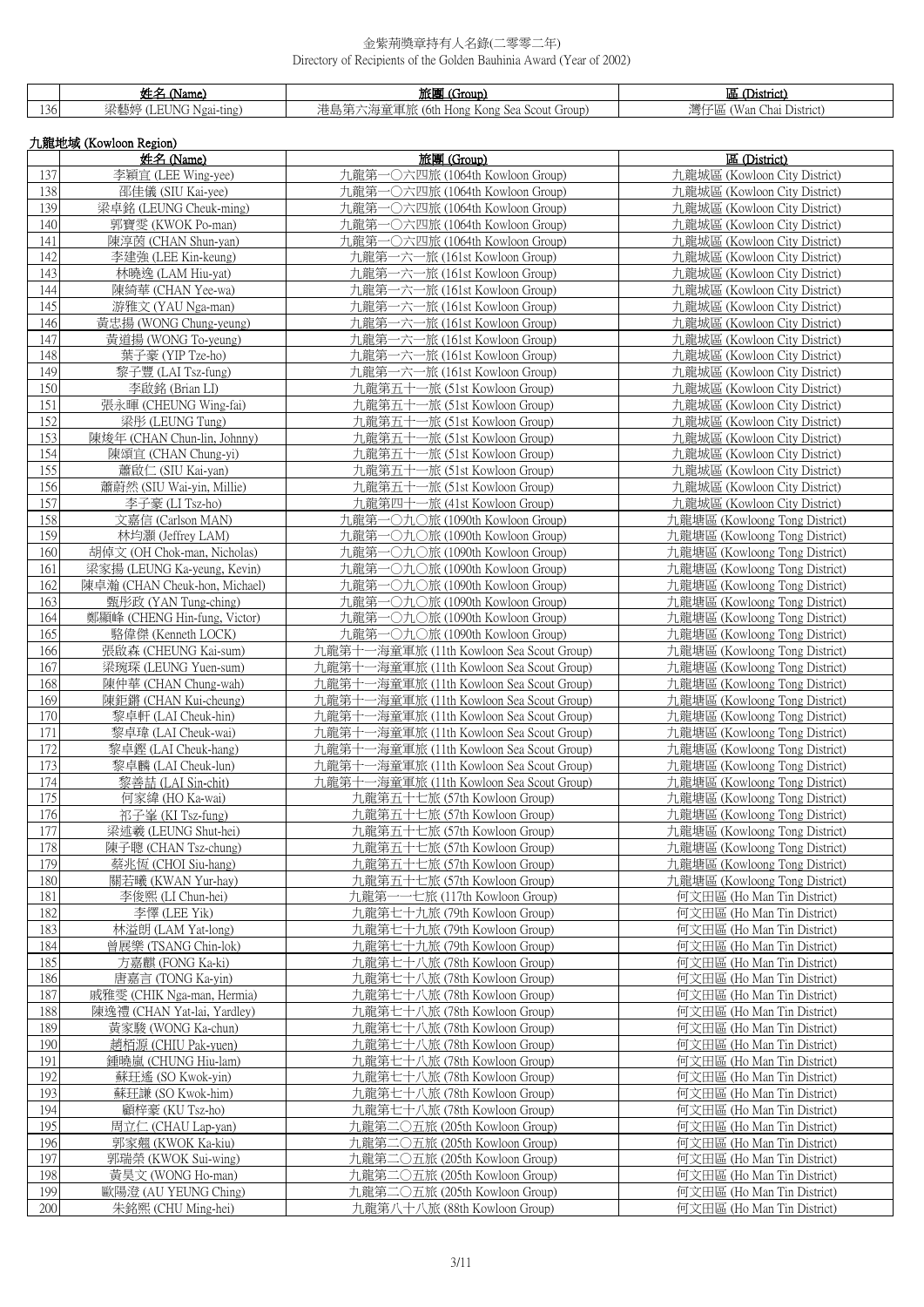|            | 姓名 (Name)                                | 旅團 (Group)                                                               | 區 (District)                                       |
|------------|------------------------------------------|--------------------------------------------------------------------------|----------------------------------------------------|
| 201        | 翁正南 (YUNG Ching-nam)                     | 九龍第八十八旅 (88th Kowloon Group)                                             | 何文田區 (Ho Man Tin District)                         |
| 202        | 黃家煒 (WONG Ka-wai)                        | 九龍第八十八旅 (88th Kowloon Group)                                             | 何文田區 (Ho Man Tin District)                         |
| 203        | 葉霖峰 (YIP Lam-fung)                       | 九龍第八十八旅 (88th Kowloon Group)                                             | 何文田區 (Ho Man Tin District)                         |
| 204        | 鍾翠珊 (CHUNG Chui-shan)                    | 九龍第一〇〇旅 (100th Kowloon Group)                                            | 旺角區 (Mong Kok District)                            |
| 205        | 李梓靖 (LI Tsz-ching)                       | 九龍第一三六旅 (136th Kowloon Group)                                            | 旺角區 (Mong Kok District)                            |
| 206        | 李紫琪 (LEE Tze-kei)                        | 九龍第一三六旅 (136th Kowloon Group)                                            | 旺角區 (Mong Kok District)                            |
| 207        | 洪俊偉 (HUNG Chun-wai)                      | 九龍第一三六旅 (136th Kowloon Group)                                            | 旺角區 (Mong Kok District)                            |
| 208        | 馬錦賢 (MA Kam-yin)                         | 九龍第一三六旅 (136th Kowloon Group)                                            | 旺角區 (Mong Kok District)                            |
| 209        | 郭倩雯 (KWOK Sin-man, Emily)                | 九龍第一三六旅 (136th Kowloon Group)                                            | 旺角區 (Mong Kok District)                            |
| 210        | 鄧妙然 (TANG Miu-yin)                       | 九龍第一三六旅 (136th Kowloon Group)                                            | 旺角區 (Mong Kok District)                            |
| 211        | 羅婉瑩 (LAW Yuen-ying)                      | 九龍第一三六旅 (136th Kowloon Group)                                            | 旺角區 (Mong Kok District)                            |
| 212        | 蘇嘉偉 (SO Ka-wai)                          | 九龍第一三六旅 (136th Kowloon Group)                                            | 旺角區 (Mong Kok District)                            |
| 213        | 江彩瑩 (KONG Choi-ying)                     | 九龍第十旅 (10th Kowloon Group)                                               | 旺角區 (Mong Kok District)                            |
| 214        | 李兆保 (LI Siu-po)                          | 九龍第十旅 (10th Kowloon Group)                                               | 旺角區 (Mong Kok District)                            |
| 215<br>216 | 許文傑 (HUI Man-kit)<br>陳俊傑 (CHAN Chun-kit) | 九龍第十旅 (10th Kowloon Group)<br>九龍第十旅 (10th Kowloon Group)                 | 旺角區 (Mong Kok District)<br>旺角區 (Mong Kok District) |
| 217        | 陳嘉穎 (CHAN Ka-wing)                       | 九龍第十旅 (10th Kowloon Group)                                               | 旺角區 (Mong Kok District)                            |
| 218        | 湯奕翎 (TONG Yik-ling)                      | 九龍第十旅 (10th Kowloon Group)                                               | 旺角區 (Mong Kok District)                            |
| 219        | 劉俊延 (LAU Chun-yin)                       | 九龍第十旅 (10th Kowloon Group)                                               | 旺角區 (Mong Kok District)                            |
| 220        | 鄧文謙 (TANG Man-him)                       | 九龍第十旅 (10th Kowloon Group)                                               | 旺角區 (Mong Kok District)                            |
| 221        | 劉萃瑩 (LAU Sui-ying)                       | 九龍第三十五旅 (35th Kowloon Group)                                             | 旺角區 (Mong Kok District)                            |
| 222        | 麥浩旻 (MAK Ho-man)                         | 九龍第四旅 (4th Kowloon Group)                                                | 旺角區 (Mong Kok District)                            |
| 223        | 彭裕林 (PANG Yu-lam)                        | 九龍第四旅 (4th Kowloon Group)                                                | 旺角區 (Mong Kok District)                            |
| 224        | 周亦駿 (CHAU Yik-chun)                      | 九龍第一〇九九旅 (1099th Kowloon Group)                                          | 油尖區 (Yau Tsim District)                            |
| 225        | 徐溢軒 (TSUI Yat-hin, Ronald)               | 九龍第一〇九九旅 (1099th Kowloon Group)                                          | 油尖區 (Yau Tsim District)                            |
| 226        | 張家俊 (CHEUNG Ka-chun)                     | 九龍第一〇九九旅 (1099th Kowloon Group)                                          | 油尖區 (Yau Tsim District)                            |
| 227        | 黃偉俊 (WONG Wai-chun)                      | 九龍第一〇九九旅 (1099th Kowloon Group)                                          | 油尖區 (Yau Tsim District)                            |
| 228        | 梁偉聰 (LEUNG Wai-chung)                    | 九龍第二一八旅 (218th Kowloon Group)                                            | 油尖區 (Yau Tsim District)                            |
| 229        | 郭子鋒 (KWOK Tsz-fung)                      | 九龍第二一八旅 (218th Kowloon Group)                                            | 油尖區 (Yau Tsim District)                            |
| 230        | 彭子昇 (PANG Che-sing)                      | 九龍第二一八旅 (218th Kowloon Group)                                            | 油尖區 (Yau Tsim District)                            |
| 231        | 何承樂 (HO Shing-lok)                       | 九龍第二十一旅 (21st Kowloon Group)                                             | 油尖區 (Yau Tsim District)                            |
| 232        | 何嘉駿 (HO Ka-chun)                         | 九龍第二十一旅 (21st Kowloon Group)                                             | 油尖區 (Yau Tsim District)                            |
| 233        | 李啟揚 (LEE Kai-yeung)                      | 九龍第二十一旅 (21st Kowloon Group)                                             | 油尖區 (Yau Tsim District)                            |
| 234        | 林秀蕊 (LAM Sau-yui)                        | 九龍第二十一<br>-旅 (21st Kowloon Group)                                        | 油尖區 (Yau Tsim District)                            |
| 235        | 徐顯鋒 (TSUI Hin-fung)                      | 九龍第二十<br>一旅 (21st Kowloon Group)                                         | 油尖區 (Yau Tsim District)                            |
| 236<br>237 | 陳浩槿 (CHAN Ho-wah)<br>陸珮淩 (LUK Pui-ling)  | 九龍第二十一旅 (21st Kowloon Group)<br>九龍第二十一旅 (21st Kowloon Group)             | 油尖區 (Yau Tsim District)<br>油尖區 (Yau Tsim District) |
| 238        | 彭浩堅 (PANG Ho-kin)                        | 九龍第二十一旅 (21st Kowloon Group)                                             | 油尖區 (Yau Tsim District)                            |
| 239        | 劉瑞琪 (LAU Shui-kei)                       | 九龍第二十一<br>-旅 (21st Kowloon Group)                                        | 油尖區 (Yau Tsim District)                            |
| 240        | 鄭紀暘 (CHENG Kei-yeung)                    | 九龍第二十一旅 (21st Kowloon Group)                                             | 油尖區 (Yau Tsim District)                            |
| 241        | 謝家淇 (TSE Ka-kee)                         | 九龍第二十一旅 (21st Kowloon Group)                                             | 油尖區 (Yau Tsim District)                            |
| 242        | 譚浩然 (TAM Ho-vin)                         | 九龍第二十一旅 (21st Kowloon Group)                                             | 油尖區 (Yau Tsim District)                            |
| 243        | 徐毅俊 (TSUI Ngai-chun)                     | 九龍第八十三旅 (83th Kowloon Group)                                             | 油尖區 (Yau Tsim District)                            |
| 244        | 梁嘉豪 (LEUNG Ka-ho)                        | 九龍第八十三旅 (83th Kowloon Group)                                             | 油尖區 (Yau Tsim District)                            |
| 245        | 鄭英豪 (Tommy Tewanothai)                   | 九龍第八十三旅 (83th Kowloon Group)                                             | 油尖區 (Yau Tsim District)                            |
| 246        | 呂文晧 (LUI Man-ho)                         | 九龍第十八旅 (18th Kowloon Group)                                              | 油尖區 (Yau Tsim District)                            |
| 247        | 林健億 (LIM Kian-aik)                       | 九龍第十八旅 (18th Kowloon Group)                                              | 油尖區 (Yau Tsim District)                            |
| 248        | 林嘉健 (LAM Ka-kin)                         | 九龍第十八旅 (18th Kowloon Group)                                              | 油尖區 (Yau Tsim District)                            |
| 249        | 馬富南 (MA Fu-nam)                          | 九龍第十八旅 (18th Kowloon Group)                                              | 油尖區 (Yau Tsim District)                            |
| 250        | 梁恒泰 (LEUNG Hang-tai)                     | 九龍第十八旅 (18th Kowloon Group)                                              | 油尖區 (Yau Tsim District)                            |
| 251        | 梁梓培 (LEUNG Tsz-pui)                      | 九龍第十八旅 (18th Kowloon Group)                                              | 油尖區 (Yau Tsim District)                            |
| 252        | 黃智浩 (WONG Chi-ho)                        | 九龍第十八旅 (18th Kowloon Group)                                              | 油尖區 (Yau Tsim District)                            |
| 253<br>254 | 楊俊然 (YEUNG Chun-yin)                     | 九龍第十八旅 (18th Kowloon Group)                                              | 油尖區 (Yau Tsim District)                            |
| 255        | 鍾碩騫 (CHUNG Shek-hin)<br>連家羲 (LIN Ka-hei) | 九龍第十八旅 (18th Kowloon Group)                                              | 油尖區 (Yau Tsim District)                            |
| 256        | 吳俊羲 (NG Chun-hay)                        | 九龍第十三海童軍旅 (13rd Kowloon Sea Scout Group)<br>九龍第四十七旅 (47th Kowloon Group) | 油尖區 (Yau Tsim District)<br>油尖區 (Yau Tsim District) |
| 257        | 周俊溢 (CHOW Chun-yat)                      | 九龍第四十七旅 (47th Kowloon Group)                                             | 油尖區 (Yau Tsim District)                            |
| 258        | 翁樂麟 (YUNG Lok-lun)                       | 九龍第四十七旅 (47th Kowloon Group)                                             | 油尖區 (Yau Tsim District)                            |
| 259        | 張麒烽 (CHEUNG Ki-fung, Kevin)              | 九龍第四十七旅 (47th Kowloon Group)                                             | 油尖區 (Yau Tsim District)                            |
| 260        | 馮耀淦 (FUNG Yiu-kam)                       | 九龍第四十七旅 (47th Kowloon Group)                                             | 油尖區 (Yau Tsim District)                            |
| 261        | 黎宇軒 (LAI Yu-hin, Felix)                  | 九龍第四十七旅 (47th Kowloon Group)                                             | 油尖區 (Yau Tsim District)                            |
| 262        | 江文靜 (KONG Man-ching)                     | 九龍第一<br>一五四旅 (1154th Kowloon Group)                                      | 紅磡區 (Hung Hom District)                            |
| 263        | 吳康年 (NG Hong-nin)                        | 九龍第<br>-五四旅 (1154th Kowloon Group)                                       | 紅磡區 (Hung Hom District)                            |
| 264        | 李善恒 (LI Sin-hang)                        | 九龍第<br>-五四旅 (1154th Kowloon Group)                                       | 紅磡區 (Hung Hom District)                            |
| 265        | 李穎敏 (LEE Wing-man)                       | 九龍第<br>-五四旅 (1154th Kowloon Group)                                       | 紅磡區 (Hung Hom District)                            |
| 266        | 林怡菁 (LAM Yi-ching)                       | -五四旅 (1154th Kowloon Group)<br>九龍第                                       | 紅磡區 (Hung Hom District)                            |
| 267        | 彭基諾 (PANG Kei-nok, Enoch)                | 九龍第<br>-五四旅 (1154th Kowloon Group)                                       | 紅磡區 (Hung Hom District)                            |
| 268        | 鄭嘉麗 (CHENG Ka-lai)                       | -五四旅 (1154th Kowloon Group)<br>九龍第                                       | 紅磡區 (Hung Hom District)                            |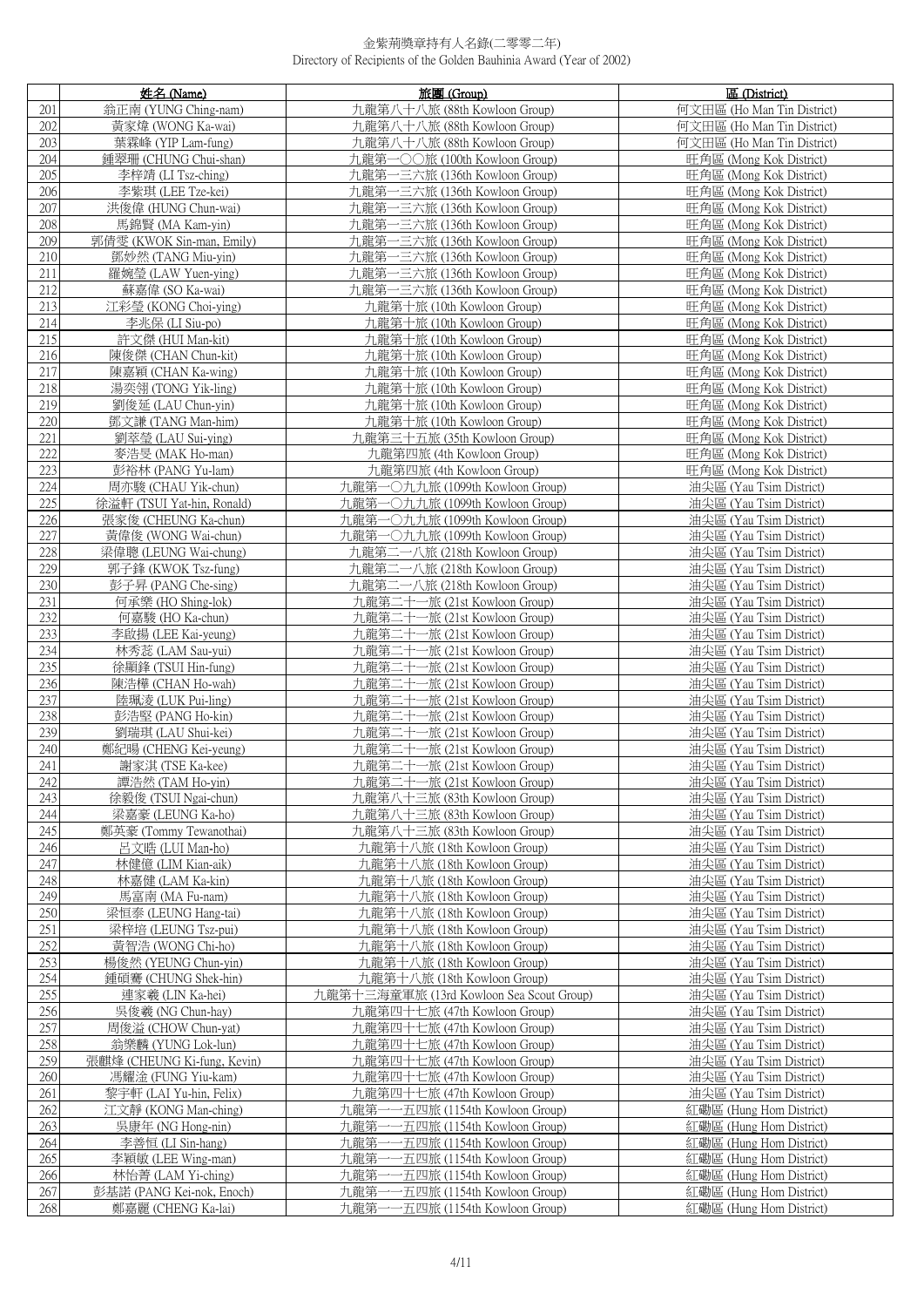|            | 姓名 (Name)                                 | 旅團 (Group)                                                     | 區 (District)                                                             |
|------------|-------------------------------------------|----------------------------------------------------------------|--------------------------------------------------------------------------|
| 269        | 譚慧曈 (TAM Wai-tung)                        | 九龍第<br>一五四旅 (1154th Kowloon Group)                             | 紅磡區 (Hung Hom District)                                                  |
| 270        | 徐希婷 (CHUI Hei-ting)                       | 九龍第一五〇旅 (150th Kowloon Group)                                  | 紅磡區 (Hung Hom District)                                                  |
| 271        | 徐榮祖 (CHUI Wing-cho)                       | 一五〇旅 (150th Kowloon Group)<br>九龍第                              | 紅磡區 (Hung Hom District)                                                  |
| 272        | 黃宏傑 (WONG Wang-kit)                       | 九龍第一五〇旅 (150th Kowloon Group)                                  | 紅磡區 (Hung Hom District)                                                  |
| 273        | 盧易詩 (LO Yik-sze)                          | 九龍第一五〇旅 (150th Kowloon Group)                                  | 紅磡區 (Hung Hom District)                                                  |
| 274        | 林健朗 (LAM Kin-long)                        | 九龍第一海童軍旅 (1st Kowloon Sea Scout Group)                         | 紅磡區 (Hung Hom District)                                                  |
| 275        | 李柏賢 (LEE Pak-yin)                         | 九龍第九十旅 (90th Kowloon Group)                                    | 深水埗西區 (Sham Shui Po West District)                                       |
| 276        | 林皓唯 (LAM Ho-wai)                          | 九龍第九十旅 (90th Kowloon Group)                                    | 深水埗西區 (Sham Shui Po West District)                                       |
| 277        | 曹曉峰 (TSO Hiu-fung)                        | 九龍第九十旅 (90th Kowloon Group)                                    | 深水埗西區 (Sham Shui Po West District)                                       |
| 278        | 莫偉圖 (MOK Wai-to)                          | 九龍第九十旅 (90th Kowloon Group)                                    | 深水埗西區 (Sham Shui Po West District)                                       |
| 279        | 陳沛陽 (CHAN Pui-yeung)                      | 九龍第九十旅 (90th Kowloon Group)                                    | 深水埗西區 (Sham Shui Po West District)                                       |
| 280        | 陳紫韻 (CHAN Tsz-wan)                        | 九龍第九十旅 (90th Kowloon Group)                                    | 深水埗西區 (Sham Shui Po West District)                                       |
| 281        | 陳嘉韜 (CHAN Ka-to)                          | 九龍第九十旅 (90th Kowloon Group)                                    | 深水埗西區 (Sham Shui Po West District)                                       |
| 282        | 彭衍昇 (PANG Hin-sing)                       | 九龍第九十旅 (90th Kowloon Group)                                    | 深水埗西區 (Sham Shui Po West District)                                       |
| 283        | 余瑋茵 (YU Wai-yan)                          | 九龍第二五五旅 (255th Kowloon Group)                                  | 深水埗西區 (Sham Shui Po West District)                                       |
| 284        | 李志豪 (LI Chi-ho)                           | 九龍第二五五旅 (255th Kowloon Group)                                  | 深水埗西區 (Sham Shui Po West District)                                       |
| 285        | 梁柏健 (LEUNG Pak-kin)                       | 九龍第二五五旅 (255th Kowloon Group)                                  | 深水埗西區 (Sham Shui Po West District)                                       |
| 286        | 黃楚貽 (WONG Cho-I)                          | 九龍第二五五旅 (255th Kowloon Group)                                  | 深水埗西區 (Sham Shui Po West District)                                       |
| 287        | 古卓瑩 (KOO Cheuk-ying)                      | 九龍第三十三旅 (33rd Kowloon Group)                                   | 深水埗西區 (Sham Shui Po West District)                                       |
| 288        | 陳昌暉 (CHAN Cheong-fai)                     | 九龍第三十三旅 (33rd Kowloon Group)                                   | 深水埗西區 (Sham Shui Po West District)                                       |
| 289        | 李宇俊 (LEE Yu-chun)                         | 九龍第五十四旅 (54th Kowloon Group)                                   | 深水埗西區 (Sham Shui Po West District)                                       |
| 290        | 陳紫欣 (CHAN Tsz-yan)                        | 九龍第五十四旅 (54th Kowloon Group)                                   | 深水埗西區 (Sham Shui Po West District)                                       |
| 291        | 陳愷恩 (CHAN Hoi-yan)                        | 九龍第五十四旅 (54th Kowloon Group)                                   | 深水埗西區 (Sham Shui Po West District)                                       |
| 292        | 彭思駿 (PANG Sze-chun)                       | 九龍第五十四旅 (54th Kowloon Group)                                   | 深水埗西區 (Sham Shui Po West District)                                       |
| 293        | 盧卓霆 (LO Cheuk-ting)                       | 九龍第五十四旅 (54th Kowloon Group)                                   | 深水埗西區 (Sham Shui Po West District)                                       |
| 294        | 謝詠欣 (TSE Wing-yan)                        | 九龍第五十四旅 (54th Kowloon Group)                                   | 深水埗西區 (Sham Shui Po West District)                                       |
| 295        | 陳賢匡 (CHAN In-hong)                        | 九龍第一八六旅 (186th Kowloon Group)                                  | 深水埗東區 (Sham Shui Po East District)                                       |
| 296        | 譚卓倫 (TAM Cheuk-lun)                       | 九龍第一八六旅 (186th Kowloon Group)                                  | 深水埗東區 (Sham Shui Po East District)                                       |
| 297        | 黃頌權 (WONG Chung-kuen)                     | 九龍第一五一旅 (151st Kowloon Group)                                  | 深水埗東區 (Sham Shui Po East District)                                       |
| 298<br>299 | 梅智鏗 (MUI Chi-hang)                        | 九龍第一四一旅 (141st Kowloon Group)                                  | 深水埗東區 (Sham Shui Po East District)                                       |
| 300        | 潘重匡 (PUN Chung-hong)<br>李楠傑 (LEE Nam-kit) | 九龍第一四一旅 (141st Kowloon Group)<br>九龍第六十二旅 (62nd Kowloon Group)  | 深水埗東區 (Sham Shui Po East District)<br>深水埗東區 (Sham Shui Po East District) |
| 301        | 周健勤 (CHOW Kin-kan)                        | 九龍第六十二旅 (62nd Kowloon Group)                                   | 深水埗東區 (Sham Shui Po East District)                                       |
| 302        | 原俊傑 (YUEN Tsun-kit)                       | 九龍第六十二旅 (62nd Kowloon Group)                                   | 深水埗東區 (Sham Shui Po East District)                                       |
| 303        | 陳浩霖 (CHAN Ho-lam)                         | 九龍第六十二旅 (62nd Kowloon Group)                                   | 深水埗東區 (Sham Shui Po East District)                                       |
| 304        | 曾柏豪 (TSANG Pak-ho)                        | 九龍第六十二旅 (62nd Kowloon Group)                                   | 深水埗東區 (Sham Shui Po East District)                                       |
| 305        | 楊志泰 (Jasper YANG)                         | 九龍第六十二旅 (62nd Kowloon Group)                                   | 深水埗東區 (Sham Shui Po East District)                                       |
| 306        | 蔡灝燊 (TSOI Ho-san)                         | 九龍第六十二旅 (62nd Kowloon Group)                                   | 深水埗東區 (Sham Shui Po East District)                                       |
| 307        | 繆家銘 (MAU Ka-ming)                         | 九龍第六十二旅 (62nd Kowloon Group)                                   | 深水埗東區 (Sham Shui Po East District)                                       |
| 308        | 羅子豐 (LAW Tsz-fung)                        | 九龍第六十二旅 (62nd Kowloon Group)                                   | 深水埗東區 (Sham Shui Po East District)                                       |
| 309        | 吳震偉 (NG Chun-wai)                         | 九龍第一一二三旅 (1123rd Kowloon Group)                                | 深旺區 (Sham Mong District)                                                 |
| 310        | 馬禮怡 (MA Lai-yee, Roxane)                  | 九龍第一一二三旅 (1123rd Kowloon Group)                                | 深旺區 (Sham Mong District)                                                 |
| 311        | 鄭伉絲 (CHENG Kong-sze)                      | 九龍第一一二三旅 (1123rd Kowloon Group)                                | 深旺區 (Sham Mong District)                                                 |
| 312        | 吳挺愷 (NG Ting-kai)                         | 九龍第二四九旅 (249th Kowloon Group)                                  | 深旺區 (Sham Mong District)                                                 |
| 313        | 冼己華 (SIN Kei-wa, Aaron)                   | 九龍第二四九旅 (249th Kowloon Group)                                  | 深旺區 (Sham Mong District)                                                 |
| 314        | 姚顥頤 (YIU Ho-yee)                          | 九龍第二四九旅 (249th Kowloon Group)                                  | 深旺區 (Sham Mong District)                                                 |
| 315        | 馬文傑 (MA Man-kit)                          | 九龍第二四九旅 (249th Kowloon Group)                                  | 深旺區 (Sham Mong District)                                                 |
| 316        | 張曦文 (CHEUNG Hay-man)                      | 九龍第二四九旅 (249th Kowloon Group)                                  | 深旺區 (Sham Mong District)                                                 |
| 317        | 梁曼平 (LEUNG Man-ping)                      | 九龍第二四九旅 (249th Kowloon Group)                                  | 深旺區 (Sham Mong District)                                                 |
| 318        | 梁絡喬 (LEUNG Lok-kiu)                       | 九龍第二四九旅 (249th Kowloon Group)<br>九龍第二四九旅 (249th Kowloon Group) | 深旺區 (Sham Mong District)                                                 |
| 319        | 莫嘉豪 (MOK Ka-ho)                           |                                                                | 深旺區 (Sham Mong District)                                                 |
| 320<br>321 | 陳英傑 (CHAN Ying-kit)<br>陳嘉文 (CHAN Kar-man) | 九龍第二四九旅 (249th Kowloon Group)<br>九龍第二四九旅 (249th Kowloon Group) | 深旺區 (Sham Mong District)<br>深旺區 (Sham Mong District)                     |
| 322        | 陳綺婷 (CHAN Yee-ting)                       | 九龍第二四九旅 (249th Kowloon Group)                                  | 深旺區 (Sham Mong District)                                                 |
| 323        | 陸匡文 (LUK Hong-man)                        | 九龍第二四九旅 (249th Kowloon Group)                                  | 深旺區 (Sham Mong District)                                                 |
| 324        | 麥沛穡 (MAK Pui-sik)                         | 九龍第二四九旅 (249th Kowloon Group)                                  | 深旺區 (Sham Mong District)                                                 |
| 325        | 黃棋恩 (WONG Ki-yan, Magdalen)               | 九龍第二四九旅 (249th Kowloon Group)                                  | 深旺區 (Sham Mong District)                                                 |
| 326        | 劉俊佑 (LAU Chun-yau)                        | 九龍第二四九旅 (249th Kowloon Group)                                  | 深旺區 (Sham Mong District)                                                 |
| 327        | 魏淳澧 (NGAI Shun-lai)                       | 九龍第二四九旅 (249th Kowloon Group)                                  | 深旺區 (Sham Mong District)                                                 |
| 328        | 關文斯 (KWAN Man-sze)                        | 九龍第二四九旅 (249th Kowloon Group)                                  | 深旺區 (Sham Mong District)                                                 |
| 329        | 李栢濂 (Perth LI)                            | 九龍第六十五旅 (65th Kowloon Group)                                   | 深旺區 (Sham Mong District)                                                 |
| 330        | 梁楚駿 (LEON Cho-chun)                       | 九龍第六十五旅 (65th Kowloon Group)                                   | 深旺區 (Sham Mong District)                                                 |
| 331        | 陳嘉浩 (CHAN Ka-ho)                          | 九龍第六十五旅 (65th Kowloon Group)                                   | 深旺區 (Sham Mong District)                                                 |
| 332        | 黃偉聰 (WONG Wai-chung)                      | 九龍第六十五旅 (65th Kowloon Group)                                   | 深旺區 (Sham Mong District)                                                 |

|     | 東九龍地域 (Kowloon East Region) |                                                                     |                                |  |  |  |
|-----|-----------------------------|---------------------------------------------------------------------|--------------------------------|--|--|--|
|     | 姓名<br>Name <sub>r</sub>     | 旅團<br>$\sqrt{2}$<br>(iroup)                                         | District)<br>品                 |  |  |  |
| 333 | 陳皓俊<br>(CHAN Ho-chun)       | <sup>t</sup> East Kowloon Group)<br>ਰਾਜ<br>$\overline{\phantom{a}}$ | (Kowloon Bay District)<br>九龍灣區 |  |  |  |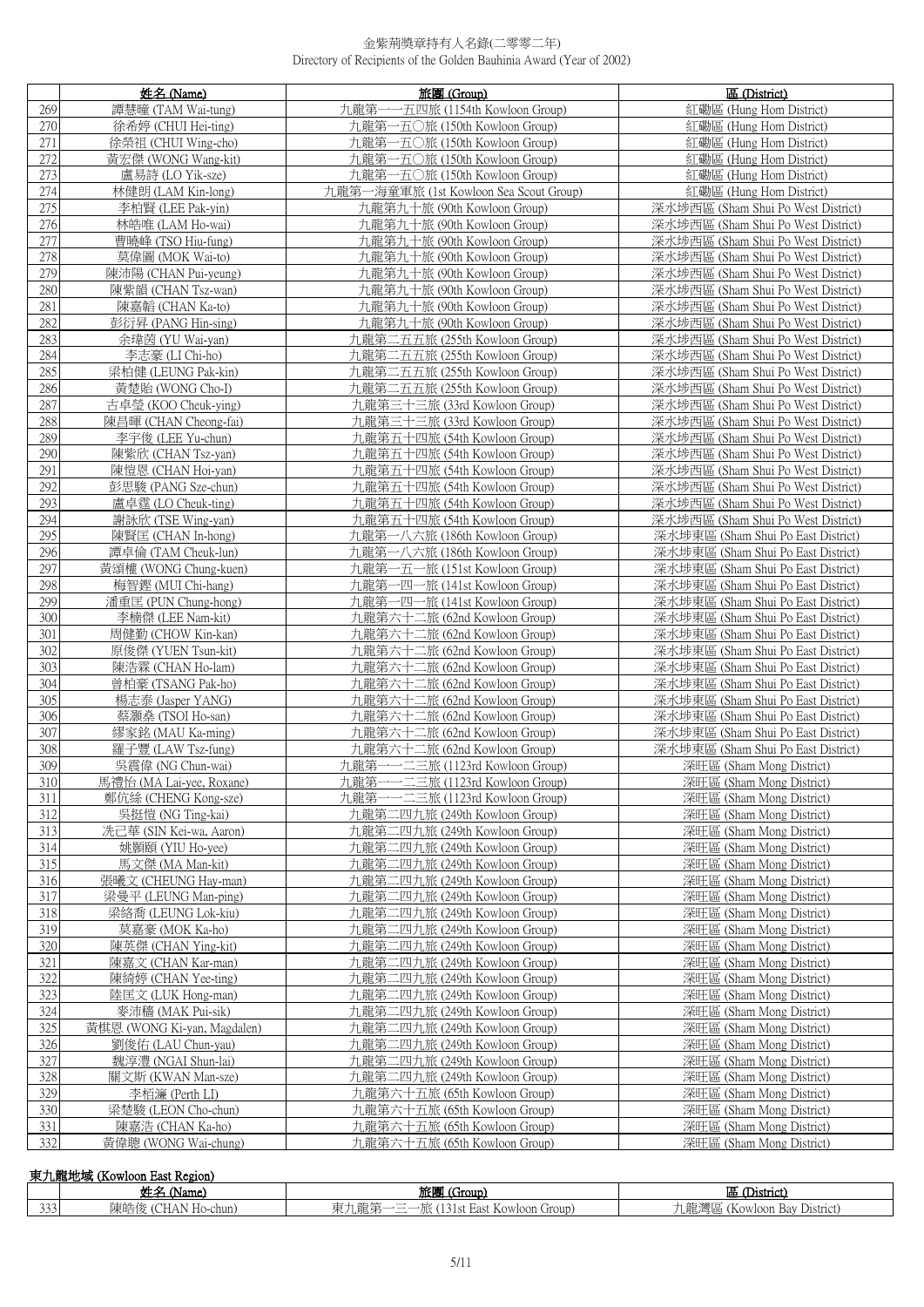|            | 姓名 (Name)                                       | 旅團 (Group)                                                                 | 區 (District)                                                 |
|------------|-------------------------------------------------|----------------------------------------------------------------------------|--------------------------------------------------------------|
| 334        | 陸智遠 (LUK Chi-yuen)                              | 東九龍第一三-<br>一旅 (131st East Kowloon Group)                                   | 九龍灣區 (Kowloon Bay District)                                  |
| 335        | 劉俊亨 (LAU Chun-hang)                             | 東九龍第一三一旅 (131st East Kowloon Group)                                        | 九龍灣區 (Kowloon Bay District)                                  |
| 336        | 尹倩盈 (WAN Sin-ying)                              | 東九龍第一三八旅 (138th East Kowloon Group)                                        | 九龍灣區 (Kowloon Bay District)                                  |
| 337        | 何福榮 (HO Fuk-wing)                               | 東九龍第一三八旅 (138th East Kowloon Group)                                        | 九龍灣區 (Kowloon Bay District)                                  |
| 338        | 吳婉儀 (NG Yuen-yee)                               | 東九龍第一三八旅 (138th East Kowloon Group)                                        | 九龍灣區 (Kowloon Bay District)                                  |
| 339        | 吳梓欣 (NG Tsz-yan)                                | 東九龍第一三八旅 (138th East Kowloon Group)                                        | 九龍灣區 (Kowloon Bay District)                                  |
| 340        | 李皓澄 (LEE Ho-ching)                              | 東九龍第一三八旅 (138th East Kowloon Group)                                        | 九龍灣區 (Kowloon Bay District)                                  |
| 341        | 周俊彥 (CHAU Chun-yin, Joey)                       | 東九龍第一三八旅 (138th East Kowloon Group)                                        | 九龍灣區 (Kowloon Bay District)                                  |
| 342        | 周俊賢 (CHOW Chun-yin)                             | 東九龍第一三八旅 (138th East Kowloon Group)                                        | 九龍灣區 (Kowloon Bay District)                                  |
| 343<br>344 | 周思齊 (CHOW See-chai)<br>倪頌恒 (NGAI Chung-hang)    | 東九龍第一三八旅 (138th East Kowloon Group)<br>東九龍第一三八旅 (138th East Kowloon Group) | 九龍灣區 (Kowloon Bay District)<br>九龍灣區 (Kowloon Bay District)   |
| 345        | 梁敬邦 (LEUNG King-pong)                           | 東九龍第一三八旅 (138th East Kowloon Group)                                        | 九龍灣區 (Kowloon Bay District)                                  |
| 346        | 梁禮勤 (LEUNG Lai-kan)                             | 東九龍第一三八旅 (138th East Kowloon Group)                                        | 九龍灣區 (Kowloon Bay District)                                  |
| 347        | 黃智偉 (WONG Chi-wai)                              | 東九龍第一三八旅 (138th East Kowloon Group)                                        | 九龍灣區 (Kowloon Bay District)                                  |
| 348        | 鍾芷蔚 (CHUNG Tsz-wai)                             | 東九龍第一三八旅 (138th East Kowloon Group)                                        | 九龍灣區 (Kowloon Bay District)                                  |
| 349        | 王梓灝 (WONG Tsz-ho)                               | 東九龍第一六五旅 (165th East Kowloon Group)                                        | 九龍灣區 (Kowloon Bay District)                                  |
| 350        | 林永康 (LAM Wing-hong)                             | 東九龍第一六五旅 (165th East Kowloon Group)                                        | 九龍灣區 (Kowloon Bay District)                                  |
| 351        | 曾嘉熙 (TSANG Ka-hei)                              | 東九龍第一六五旅 (165th East Kowloon Group)                                        | 九龍灣區 (Kowloon Bay District)                                  |
| 352        | 葉承斌 (YIP Shing-pan)                             | 東九龍第一六五旅 (165th East Kowloon Group)                                        | 九龍灣區 (Kowloon Bay District)                                  |
| 353        | 施欣瑩 (SZE Yan-ying)                              | 東九龍第二八二旅 (282nd East Kowloon Group)                                        | 九龍灣區 (Kowloon Bay District)                                  |
| 354        | 韋昭暉 (WAI Chiu-fai)                              | 東九龍第二八二旅 (282nd East Kowloon Group)                                        | 九龍灣區 (Kowloon Bay District)                                  |
| 355        | 溫寶兒 (WAN Po-yi)                                 | 東九龍第二八二旅 (282nd East Kowloon Group)                                        | 九龍灣區 (Kowloon Bay District)                                  |
| 356<br>357 | 蘇崚峰 (SO Ling-fung)<br>池嘉雯 (CHEE Ka-man)         | 東九龍第二八二旅 (282nd East Kowloon Group)<br>東九龍第一七三旅 (173rd East Kowloon Group) | 九龍灣區 (Kowloon Bay District)<br>西貢區 (Sai Kung District)       |
| 358        | 李健龍 (LI Kin-lung)                               | 東九龍第一七三旅 (173rd East Kowloon Group)                                        | 西貢區 (Sai Kung District)                                      |
| 359        | 周穎陽 (CHAU Wing-yeung)                           | 東九龍第一七三旅 (173rd East Kowloon Group)                                        | 西貢區 (Sai Kung District)                                      |
| 360        | 張逸朗 (CHEUNG Yat-long)                           | 東九龍第一七三旅 (173rd East Kowloon Group)                                        | 西貢區 (Sai Kung District)                                      |
| 361        | 張逸揚 (CHEUNG Yat-yeung)                          | 東九龍第一七三旅 (173rd East Kowloon Group)                                        | 西貢區 (Sai Kung District)                                      |
| 362        | 黃廸敏 (WONG Tik-man)                              | 東九龍第一七三旅 (173rd East Kowloon Group)                                        | 西貢區 (Sai Kung District)                                      |
| 363        | 劉芷穎 (LAU Chi-wing)                              | 東九龍第一七三旅 (173rd East Kowloon Group)                                        | 西貢區 (Sai Kung District)                                      |
| 364        | 劉乘恩 (Patrick LAU)                               | 東九龍第一七三旅 (173rd East Kowloon Group)                                        | 西貢區 (Sai Kung District)                                      |
| 365        | 蔡智聰 (CHOI Chi-chung)                            | 東九龍第一七三旅 (173rd East Kowloon Group)                                        | 西貢區 (Sai Kung District)                                      |
| 366        | 蔡詩俊 (CHOI Sze-chun)                             | 東九龍第一七三旅 (173rd East Kowloon Group)                                        | 西貢區 (Sai Kung District)                                      |
| 367<br>368 | 盧冠羲 (LO Koon-hei)<br>嚴楚筠 (YIM Cho-kwan)         | 東九龍第一七三旅 (173rd East Kowloon Group)<br>東九龍第一七三旅 (173rd East Kowloon Group) | 西貢區 (Sai Kung District)<br>西貢區 (Sai Kung District)           |
| 369        | 陳芷欣 (CHAN Tsz-yan)                              | 東九龍第一二二一旅 (1221st East Kowloon Group)                                      | 西貢區 (Sai Kung District)                                      |
| 370        | 林秀明 (LAM Sau-ming)                              | 東九龍第一八八旅 (188th East Kowloon Group)                                        | 秀茂坪區 (Sau Mau Ping District)                                 |
| 371        | 陳綺君 (CHAN Yee-kwan)                             | 東九龍第一八八旅 (188th East Kowloon Group)                                        | 秀茂坪區 (Sau Mau Ping District)                                 |
| 372        | 麥可凝 (MAK Ho-ying)                               | 東九龍第一八八旅 (188th East Kowloon Group)                                        | 秀茂坪區 (Sau Mau Ping District)                                 |
| 373        | 鄒莉彤 (CHOW Lee-tung)                             | 東九龍第一八八旅 (188th East Kowloon Group)                                        | 秀茂坪區 (Sau Mau Ping District)                                 |
| 374        | 吳穎陶 (NG Wing-to)                                | 東九龍第二一二旅 (212th East Kowloon Group)                                        | 秀茂坪區 (Sau Mau Ping District)                                 |
| 375        | 吳穎頤 (NG Wing-yee)                               | 東九龍第二一二旅 (212th East Kowloon Group)                                        | 秀茂坪區 (Sau Mau Ping District)                                 |
| 376        | 張戩朗 (CHEUNG Chin-long)                          | 東九龍第二一二旅 (212th East Kowloon Group)<br>東九龍第二一二旅 (212th East Kowloon Group) | 秀茂坪區 (Sau Mau Ping District)                                 |
| 377<br>378 | 陳力威 (CHAN Lik-wai)<br>麥翠纓 (MAK Chui-ying)       | 東九龍第二一二旅 (212th East Kowloon Group)                                        | 秀茂坪區 (Sau Mau Ping District)<br>秀茂坪區 (Sau Mau Ping District) |
| 379        | 劉彥德 (LAU Yin-tak)                               | 東九龍第二一二旅 (212th East Kowloon Group)                                        | 秀茂坪區 (Sau Mau Ping District)                                 |
| 380        | 鄭芷瑩 (CHENG Tsz-ving)                            | 東九龍第二一二旅 (212th East Kowloon Group)                                        | 秀茂坪區 (Sau Mau Ping District)                                 |
| 381        | 鄭家駒 (CHENG Ka-kui)                              | 東九龍第二一二旅 (212th East Kowloon Group)                                        | 秀茂坪區 (Sau Mau Ping District)                                 |
| 382        | 李俊諺 (LI Chun-yin)                               | 東九龍第一海童軍旅 (1st E.K. Sea Scout Group)                                       | 將軍澳區 (Tseung Kwan O District)                                |
| 383        | 詹景裕 (JIM King-yu)                               | 東九龍第一海童軍旅 (1st E.K. Sea Scout Group)                                       | 將軍澳區 (Tseung Kwan O District)                                |
| 384        | 詹景禧 (JIM King-hei)                              | 東九龍第一海童軍旅 (1st E.K. Sea Scout Group)                                       | 將軍澳區 (Tseung Kwan O District)                                |
| 385        | 莫子健 (MOK Tze-kin)                               | -七旅 (117th East Kowloon Group)<br>東九龍第-                                    | 黃大仙區 (Wong Tai Sin District)                                 |
| 386<br>387 | 吳梓軒 (NG Tsz-hin)<br>林子青 (LAM Tsz-ching)         | 東九龍第九十五旅 (95th East Kowloon Group)<br>東九龍第九十五旅 (95th East Kowloon Group)   | 黃大仙區 (Wong Tai Sin District)<br>黃大仙區 (Wong Tai Sin District) |
| 388        | 邱賀端 (YAU Ho-tuen)                               | 東九龍第九十五旅 (95th East Kowloon Group)                                         | 黃大仙區 (Wong Tai Sin District)                                 |
| 389        | 邱慶端 (YAU Hing-tuen)                             | 東九龍第九十五旅 (95th East Kowloon Group)                                         | 黃大仙區 (Wong Tai Sin District)                                 |
| 390        | 邱讚端 (YAU Tsan-tuen)                             | 東九龍第九十五旅 (95th East Kowloon Group)                                         | 黃大仙區 (Wong Tai Sin District)                                 |
| 391        | 孫德麟 (SUEN Tak-lon)                              | 東九龍第九十五旅 (95th East Kowloon Group)                                         | 黃大仙區 (Wong Tai Sin District)                                 |
| 392        | 陳晉峯 (CHAN Chun-fung)                            | 東九龍第九十五旅 (95th East Kowloon Group)                                         | 黃大仙區 (Wong Tai Sin District)                                 |
| 393        | 劉博翰 (LAU Pok-hon)                               | 東九龍第九十五旅 (95th East Kowloon Group)                                         | 黃大仙區 (Wong Tai Sin District)                                 |
| 394        | 潘金威 (PUN Kam-wai)                               | 東九龍第九十五旅 (95th East Kowloon Group)                                         | 黃大仙區 (Wong Tai Sin District)                                 |
| 395        | 吳浩林 (NG Ho-lam)                                 | 東九龍第六十七旅 (67th East Kowloon Group)                                         | 黃大仙區 (Wong Tai Sin District)                                 |
| 396        | 黃俊僖 (WONG Chun-hei)                             | 東九龍第六十七旅 (67th East Kowloon Group)                                         | 黃大仙區 (Wong Tai Sin District)                                 |
| 397<br>398 | 黃葆茹 (WONG Po-yu)<br>錢維倫 (CHIN Wai-lun, Jackson) | 東九龍第六十七旅 (67th East Kowloon Group)<br>東九龍第六十七旅 (67th East Kowloon Group)   | 黃大仙區 (Wong Tai Sin District)<br>黃大仙區 (Wong Tai Sin District) |
| 399        | 李智暉 (LI Chi-fai)                                | 東九龍第九十八旅 (98th East Kowloon Group)                                         | 慈雲山區 (Tsz Wan Shan District)                                 |
| 400        | 周志郁 (CHOW Chi-yuk)                              | 東九龍第九十八旅 (98th East Kowloon Group)                                         | 慈雲山區 (Tsz Wan Shan District)                                 |
| 401        | 郭子皓 (KWOK Chi-hou)                              | 東九龍第九十八旅 (98th East Kowloon Group)                                         | 慈雲山區 (Tsz Wan Shan District)                                 |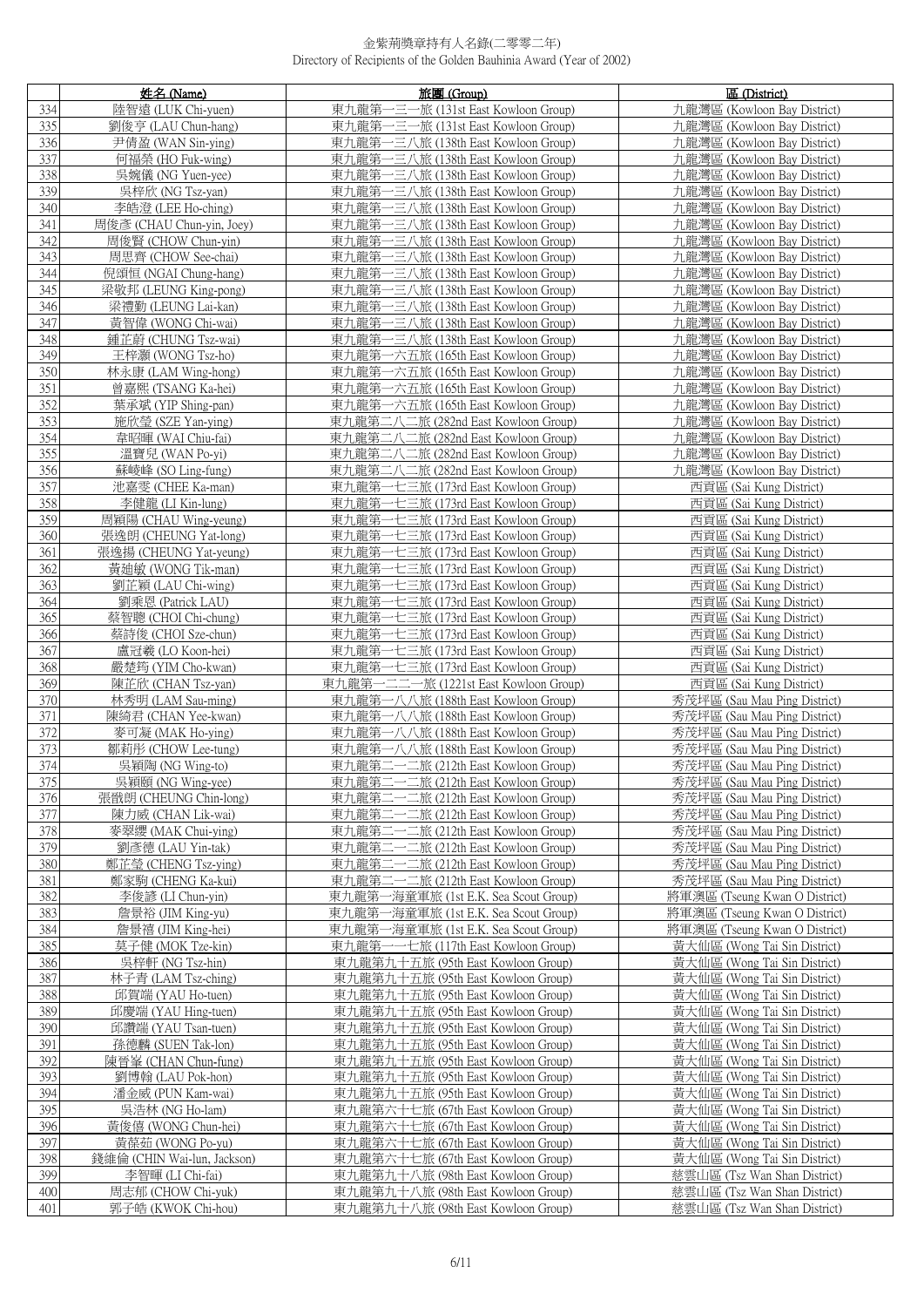| 402<br>陳憶衡 (CHAN Yik-hang)<br>東九龍第九十八旅 (98th East Kowloon Group)<br>慈雲山區 (Tsz Wan Shan District)<br>403<br>黃子傑 (WONG Tsz-kit)<br>東九龍第九十八旅 (98th East Kowloon Group)<br>慈雲山區 (Tsz Wan Shan District)<br>404<br>朱家浩 (CHU Ka-ho)<br>東九龍第九十三旅 (93rd East Kowloon Group)<br>慈雲山區 (Tsz Wan Shan District)<br>405<br>東九龍第九十三旅 (93rd East Kowloon Group)<br>慈雲山區 (Tsz Wan Shan District)<br>何仲文 (HO Chung-man)<br>東九龍第九十三旅 (93rd East Kowloon Group)<br>慈雲山區 (Tsz Wan Shan District)<br>406<br>何珈淳 (HO Ka-shun)<br>407<br>吳詠恩 (NG Wing-yan)<br>東九龍第九十三旅 (93rd East Kowloon Group)<br>慈雲山區 (Tsz Wan Shan District)<br>東九龍第九十三旅 (93rd East Kowloon Group)<br>408<br>李柏緯 (LEE Pak-wai)<br>慈雲山區 (Tsz Wan Shan District)<br>東九龍第九十三旅 (93rd East Kowloon Group)<br>409<br>李銳文 (LEE Yui-man)<br>慈雲山區 (Tsz Wan Shan District)<br>周文鳳 (CHOW Man-fung)<br>東九龍第九十三旅 (93rd East Kowloon Group)<br>慈雲山區 (Tsz Wan Shan District)<br>410<br>411<br>東九龍第九十三旅 (93rd East Kowloon Group)<br>慈雲山區 (Tsz Wan Shan District)<br>周嘉雯 (CHOW Ka-man)<br>東九龍第九十三旅 (93rd East Kowloon Group)<br>412<br>郭子韜 (KWOK Tsz-to)<br>慈雲山區 (Tsz Wan Shan District)<br>東九龍第九十三旅 (93rd East Kowloon Group)<br>陳姵而 (CHAN Pui-yee)<br>慈雲山區 (Tsz Wan Shan District)<br>413<br>陳美君 (CHAN Mei-kwan)<br>東九龍第九十三旅 (93rd East Kowloon Group)<br>慈雲山區 (Tsz Wan Shan District)<br>414<br>楊嘉明 (YEUNG Ka-ming)<br>東九龍第九十三旅 (93rd East Kowloon Group)<br>慈雲山區 (Tsz Wan Shan District)<br>415<br>東九龍第九十三旅 (93rd East Kowloon Group)<br>慈雲山區 (Tsz Wan Shan District)<br>416<br>賴炳森 (LAI Ping-sum)<br>鄺仲賢 (KWONG Chung-yin)<br>東九龍第九十三旅 (93rd East Kowloon Group)<br>慈雲山區 (Tsz Wan Shan District)<br>417<br>418<br>龔敏儀 (KUNG Man-yee)<br>東九龍第九十三旅 (93rd East Kowloon Group)<br>慈雲山區 (Tsz Wan Shan District)<br>徐露 (TSUI Lo)<br>東九龍第一九五旅 (195th East Kowloon Group)<br>鯉魚門區 (Lei Yue Mun District)<br>419<br>彭詠熙 (PANG Wing-hei)<br>鯉魚門區 (Lei Yue Mun District)<br>420<br>東九龍第一九五旅 (195th East Kowloon Group)<br>鯉魚門區 (Lei Yue Mun District)<br>421<br>劉子謙 (LAU Tsz-him)<br>東九龍第一九五旅 (195th East Kowloon Group)<br>422<br>何樂怡 (HO Lok-yee)<br>東九龍第十旅 (10th East Kowloon Group)<br>鯉魚門區 (Lei Yue Mun District)<br>423<br>鯉魚門區 (Lei Yue Mun District)<br>林昭峰 (LAM Chiu-fung)<br>東九龍第十旅 (10th East Kowloon Group)<br>424<br>林曉微 (LAM Hiu-mei)<br>東九龍第十旅 (10th East Kowloon Group)<br>鯉魚門區 (Lei Yue Mun District)<br>425<br>鯉魚門區 (Lei Yue Mun District)<br>柳君翰 (LAU Kwan-hon)<br>東九龍第十旅 (10th East Kowloon Group)<br>426<br>馬彥琳 (MA Yin-lam)<br>東九龍第十旅 (10th East Kowloon Group)<br>鯉魚門區 (Lei Yue Mun District)<br>427<br>馬嘉傑 (MA Ka-kit)<br>東九龍第十旅 (10th East Kowloon Group)<br>鯉魚門區 (Lei Yue Mun District)<br>428<br>東九龍第十旅 (10th East Kowloon Group)<br>鯉魚門區 (Lei Yue Mun District)<br>陳曉茵 (CHAN Hiu-yan)<br>429<br>鯉魚門區 (Lei Yue Mun District)<br>曾嘉浚 (TSANG Ka-tsun)<br>東九龍第十旅 (10th East Kowloon Group)<br>430<br>楊樂彤 (YEUNG Lok-tung)<br>鯉魚門區 (Lei Yue Mun District)<br>東九龍第十旅 (10th East Kowloon Group)<br>431<br>史國威 (SI Kwok-wai)<br>東九龍第四十旅 (40th East Kowloon Group)<br>鯉魚門區 (Lei Yue Mun District)<br>432<br>何文意 (HO Man-yi)<br>東九龍第一八二旅 (182nd East Kowloon Group)<br>觀塘區 (Kwun Tong District)<br>433<br>吳敏瑩 (NG Man-ying)<br>東九龍第一八二旅 (182nd East Kowloon Group)<br>觀塘區 (Kwun Tong District)<br>434<br>李敏芝 (LEE Man-chi)<br>東九龍第一八二旅 (182nd East Kowloon Group)<br>觀塘區 (Kwun Tong District)<br>435<br>徐廣杰 (CHUI Kwong-kit)<br>東九龍第一八二旅 (182nd East Kowloon Group)<br>觀塘區 (Kwun Tong District)<br>梁浩樺 (LEUNG Ho-wa)<br>東九龍第一八二旅 (182nd East Kowloon Group)<br>觀塘區 (Kwun Tong District)<br>436<br>437<br>郭倬鈴 (KWOK Cheuk-ling)<br>東九龍第一八二旅 (182nd East Kowloon Group)<br>觀塘區 (Kwun Tong District)<br>東九龍第一八二旅 (182nd East Kowloon Group)<br>438<br>陳泓量 (CHAN Wang-leong)<br>觀塘區 (Kwun Tong District)<br>439<br>陳美鳳 (CHEN Mei-feng)<br>東九龍第一八二旅 (182nd East Kowloon Group)<br>觀塘區 (Kwun Tong District)<br>440<br>陳綺蓮 (CHAN Yee-lin)<br>東九龍第一八二旅 (182nd East Kowloon Group)<br>觀塘區 (Kwun Tong District)<br>441<br>曾穎賢 (TSANG Wing-yin)<br>東九龍第一八二旅 (182nd East Kowloon Group)<br>觀塘區 (Kwun Tong District)<br>東九龍第一八二旅 (182nd East Kowloon Group)<br>黃栢熙 (WONG Pak-hei)<br>442<br>觀塘區 (Kwun Tong District)<br>東九龍第一八二旅 (182nd East Kowloon Group)<br>鄧俊傑 (TANG Chun-kit)<br>443<br>觀塘區 (Kwun Tong District)<br>444<br>觀塘區 (Kwun Tong District)<br>羅婉紅 (LO Yuen-hung)<br>東九龍第一八二旅 (182nd East Kowloon Group)<br>445<br>觀塘區 (Kwun Tong District)<br>羅顥兒 (LAW Ho-yi)<br>東九龍第一八二旅 (182nd East Kowloon Group)<br>446<br>關曉兒 (KWAN Hiu-yi)<br>東九龍第一八二旅 (182nd East Kowloon Group)<br>觀塘區 (Kwun Tong District)<br>447<br>東九龍第一三三旅 (133rd East Kowloon Group)<br>何仲軒 (HO Chung-hin)<br>觀塘區 (Kwun Tong District)<br>448<br>東九龍第一三三旅 (133rd East Kowloon Group)<br>觀塘區 (Kwun Tong District)<br>周文鑑 (CHAU Man-kam)<br>449<br>侯俊賢 (HAU Chun-yin)<br>東九龍第一三三旅 (133rd East Kowloon Group)<br>觀塘區 (Kwun Tong District)<br>450<br>莫家傑 (MOK Ka-kit)<br>東九龍第一三三旅 (133rd East Kowloon Group)<br>觀塘區 (Kwun Tong District)<br>東九龍第一三三旅 (133rd East Kowloon Group)<br>451<br>黎俊凱 (LAI Chun-hoi)<br>觀塘區 (Kwun Tong District)<br>452<br>黎梓峰 (LAI Tsz-fung)<br>東九龍第一三三旅 (133rd East Kowloon Group)<br>觀塘區 (Kwun Tong District)<br>453<br>觀塘區 (Kwun Tong District)<br>林菁怡 (LAM Ching-yi)<br>東九龍第十五旅 (15th East Kowloon Group)<br>454<br>張樂瑤 (CHEUNG Lok-yiu)<br>東九龍第十五旅 (15th East Kowloon Group)<br>觀塘區 (Kwun Tong District)<br>455<br>曾慧晶 (TSANG Wai-ching)<br>東九龍第十五旅 (15th East Kowloon Group)<br>觀塘區 (Kwun Tong District)<br>456<br>觀塘區 (Kwun Tong District)<br>曾慧瑩 (TSANG Wai-ying)<br>東九龍第十五旅 (15th East Kowloon Group)<br>457<br>觀塘區 (Kwun Tong District)<br>劉煥欣 (LAU Woon-yan)<br>東九龍第十五旅 (15th East Kowloon Group) |     | 姓名 (Name)           | 旅團 (Group)                        | 區 (District)             |
|------------------------------------------------------------------------------------------------------------------------------------------------------------------------------------------------------------------------------------------------------------------------------------------------------------------------------------------------------------------------------------------------------------------------------------------------------------------------------------------------------------------------------------------------------------------------------------------------------------------------------------------------------------------------------------------------------------------------------------------------------------------------------------------------------------------------------------------------------------------------------------------------------------------------------------------------------------------------------------------------------------------------------------------------------------------------------------------------------------------------------------------------------------------------------------------------------------------------------------------------------------------------------------------------------------------------------------------------------------------------------------------------------------------------------------------------------------------------------------------------------------------------------------------------------------------------------------------------------------------------------------------------------------------------------------------------------------------------------------------------------------------------------------------------------------------------------------------------------------------------------------------------------------------------------------------------------------------------------------------------------------------------------------------------------------------------------------------------------------------------------------------------------------------------------------------------------------------------------------------------------------------------------------------------------------------------------------------------------------------------------------------------------------------------------------------------------------------------------------------------------------------------------------------------------------------------------------------------------------------------------------------------------------------------------------------------------------------------------------------------------------------------------------------------------------------------------------------------------------------------------------------------------------------------------------------------------------------------------------------------------------------------------------------------------------------------------------------------------------------------------------------------------------------------------------------------------------------------------------------------------------------------------------------------------------------------------------------------------------------------------------------------------------------------------------------------------------------------------------------------------------------------------------------------------------------------------------------------------------------------------------------------------------------------------------------------------------------------------------------------------------------------------------------------------------------------------------------------------------------------------------------------------------------------------------------------------------------------------------------------------------------------------------------------------------------------------------------------------------------------------------------------------------------------------------------------------------------------------------------------------------------------------------------------------------------------------------------------------------------------------------------------------------------------------------------------------------------------------------------------------------------------------------------------------------------------------------------------------------------------------------------------------------------------------------------------------------------------------------------------------------------------------------------------------------------------------------------------------------------------------------------------------------------------------------------------------------------------------------------------------------------------------------------------------------------------------------------------------------------------------------------------------------------------------------------------------------------------------------------------------------------------------------------------------------------------------------------------------------------------------------------------------------------------------------------------------------------------------------------------------------------------------------------------------------------------------------------------------------------------------------------|-----|---------------------|-----------------------------------|--------------------------|
|                                                                                                                                                                                                                                                                                                                                                                                                                                                                                                                                                                                                                                                                                                                                                                                                                                                                                                                                                                                                                                                                                                                                                                                                                                                                                                                                                                                                                                                                                                                                                                                                                                                                                                                                                                                                                                                                                                                                                                                                                                                                                                                                                                                                                                                                                                                                                                                                                                                                                                                                                                                                                                                                                                                                                                                                                                                                                                                                                                                                                                                                                                                                                                                                                                                                                                                                                                                                                                                                                                                                                                                                                                                                                                                                                                                                                                                                                                                                                                                                                                                                                                                                                                                                                                                                                                                                                                                                                                                                                                                                                                                                                                                                                                                                                                                                                                                                                                                                                                                                                                                                                                                                                                                                                                                                                                                                                                                                                                                                                                                                                                                                                                          |     |                     |                                   |                          |
|                                                                                                                                                                                                                                                                                                                                                                                                                                                                                                                                                                                                                                                                                                                                                                                                                                                                                                                                                                                                                                                                                                                                                                                                                                                                                                                                                                                                                                                                                                                                                                                                                                                                                                                                                                                                                                                                                                                                                                                                                                                                                                                                                                                                                                                                                                                                                                                                                                                                                                                                                                                                                                                                                                                                                                                                                                                                                                                                                                                                                                                                                                                                                                                                                                                                                                                                                                                                                                                                                                                                                                                                                                                                                                                                                                                                                                                                                                                                                                                                                                                                                                                                                                                                                                                                                                                                                                                                                                                                                                                                                                                                                                                                                                                                                                                                                                                                                                                                                                                                                                                                                                                                                                                                                                                                                                                                                                                                                                                                                                                                                                                                                                          |     |                     |                                   |                          |
|                                                                                                                                                                                                                                                                                                                                                                                                                                                                                                                                                                                                                                                                                                                                                                                                                                                                                                                                                                                                                                                                                                                                                                                                                                                                                                                                                                                                                                                                                                                                                                                                                                                                                                                                                                                                                                                                                                                                                                                                                                                                                                                                                                                                                                                                                                                                                                                                                                                                                                                                                                                                                                                                                                                                                                                                                                                                                                                                                                                                                                                                                                                                                                                                                                                                                                                                                                                                                                                                                                                                                                                                                                                                                                                                                                                                                                                                                                                                                                                                                                                                                                                                                                                                                                                                                                                                                                                                                                                                                                                                                                                                                                                                                                                                                                                                                                                                                                                                                                                                                                                                                                                                                                                                                                                                                                                                                                                                                                                                                                                                                                                                                                          |     |                     |                                   |                          |
|                                                                                                                                                                                                                                                                                                                                                                                                                                                                                                                                                                                                                                                                                                                                                                                                                                                                                                                                                                                                                                                                                                                                                                                                                                                                                                                                                                                                                                                                                                                                                                                                                                                                                                                                                                                                                                                                                                                                                                                                                                                                                                                                                                                                                                                                                                                                                                                                                                                                                                                                                                                                                                                                                                                                                                                                                                                                                                                                                                                                                                                                                                                                                                                                                                                                                                                                                                                                                                                                                                                                                                                                                                                                                                                                                                                                                                                                                                                                                                                                                                                                                                                                                                                                                                                                                                                                                                                                                                                                                                                                                                                                                                                                                                                                                                                                                                                                                                                                                                                                                                                                                                                                                                                                                                                                                                                                                                                                                                                                                                                                                                                                                                          |     |                     |                                   |                          |
|                                                                                                                                                                                                                                                                                                                                                                                                                                                                                                                                                                                                                                                                                                                                                                                                                                                                                                                                                                                                                                                                                                                                                                                                                                                                                                                                                                                                                                                                                                                                                                                                                                                                                                                                                                                                                                                                                                                                                                                                                                                                                                                                                                                                                                                                                                                                                                                                                                                                                                                                                                                                                                                                                                                                                                                                                                                                                                                                                                                                                                                                                                                                                                                                                                                                                                                                                                                                                                                                                                                                                                                                                                                                                                                                                                                                                                                                                                                                                                                                                                                                                                                                                                                                                                                                                                                                                                                                                                                                                                                                                                                                                                                                                                                                                                                                                                                                                                                                                                                                                                                                                                                                                                                                                                                                                                                                                                                                                                                                                                                                                                                                                                          |     |                     |                                   |                          |
|                                                                                                                                                                                                                                                                                                                                                                                                                                                                                                                                                                                                                                                                                                                                                                                                                                                                                                                                                                                                                                                                                                                                                                                                                                                                                                                                                                                                                                                                                                                                                                                                                                                                                                                                                                                                                                                                                                                                                                                                                                                                                                                                                                                                                                                                                                                                                                                                                                                                                                                                                                                                                                                                                                                                                                                                                                                                                                                                                                                                                                                                                                                                                                                                                                                                                                                                                                                                                                                                                                                                                                                                                                                                                                                                                                                                                                                                                                                                                                                                                                                                                                                                                                                                                                                                                                                                                                                                                                                                                                                                                                                                                                                                                                                                                                                                                                                                                                                                                                                                                                                                                                                                                                                                                                                                                                                                                                                                                                                                                                                                                                                                                                          |     |                     |                                   |                          |
|                                                                                                                                                                                                                                                                                                                                                                                                                                                                                                                                                                                                                                                                                                                                                                                                                                                                                                                                                                                                                                                                                                                                                                                                                                                                                                                                                                                                                                                                                                                                                                                                                                                                                                                                                                                                                                                                                                                                                                                                                                                                                                                                                                                                                                                                                                                                                                                                                                                                                                                                                                                                                                                                                                                                                                                                                                                                                                                                                                                                                                                                                                                                                                                                                                                                                                                                                                                                                                                                                                                                                                                                                                                                                                                                                                                                                                                                                                                                                                                                                                                                                                                                                                                                                                                                                                                                                                                                                                                                                                                                                                                                                                                                                                                                                                                                                                                                                                                                                                                                                                                                                                                                                                                                                                                                                                                                                                                                                                                                                                                                                                                                                                          |     |                     |                                   |                          |
|                                                                                                                                                                                                                                                                                                                                                                                                                                                                                                                                                                                                                                                                                                                                                                                                                                                                                                                                                                                                                                                                                                                                                                                                                                                                                                                                                                                                                                                                                                                                                                                                                                                                                                                                                                                                                                                                                                                                                                                                                                                                                                                                                                                                                                                                                                                                                                                                                                                                                                                                                                                                                                                                                                                                                                                                                                                                                                                                                                                                                                                                                                                                                                                                                                                                                                                                                                                                                                                                                                                                                                                                                                                                                                                                                                                                                                                                                                                                                                                                                                                                                                                                                                                                                                                                                                                                                                                                                                                                                                                                                                                                                                                                                                                                                                                                                                                                                                                                                                                                                                                                                                                                                                                                                                                                                                                                                                                                                                                                                                                                                                                                                                          |     |                     |                                   |                          |
|                                                                                                                                                                                                                                                                                                                                                                                                                                                                                                                                                                                                                                                                                                                                                                                                                                                                                                                                                                                                                                                                                                                                                                                                                                                                                                                                                                                                                                                                                                                                                                                                                                                                                                                                                                                                                                                                                                                                                                                                                                                                                                                                                                                                                                                                                                                                                                                                                                                                                                                                                                                                                                                                                                                                                                                                                                                                                                                                                                                                                                                                                                                                                                                                                                                                                                                                                                                                                                                                                                                                                                                                                                                                                                                                                                                                                                                                                                                                                                                                                                                                                                                                                                                                                                                                                                                                                                                                                                                                                                                                                                                                                                                                                                                                                                                                                                                                                                                                                                                                                                                                                                                                                                                                                                                                                                                                                                                                                                                                                                                                                                                                                                          |     |                     |                                   |                          |
|                                                                                                                                                                                                                                                                                                                                                                                                                                                                                                                                                                                                                                                                                                                                                                                                                                                                                                                                                                                                                                                                                                                                                                                                                                                                                                                                                                                                                                                                                                                                                                                                                                                                                                                                                                                                                                                                                                                                                                                                                                                                                                                                                                                                                                                                                                                                                                                                                                                                                                                                                                                                                                                                                                                                                                                                                                                                                                                                                                                                                                                                                                                                                                                                                                                                                                                                                                                                                                                                                                                                                                                                                                                                                                                                                                                                                                                                                                                                                                                                                                                                                                                                                                                                                                                                                                                                                                                                                                                                                                                                                                                                                                                                                                                                                                                                                                                                                                                                                                                                                                                                                                                                                                                                                                                                                                                                                                                                                                                                                                                                                                                                                                          |     |                     |                                   |                          |
|                                                                                                                                                                                                                                                                                                                                                                                                                                                                                                                                                                                                                                                                                                                                                                                                                                                                                                                                                                                                                                                                                                                                                                                                                                                                                                                                                                                                                                                                                                                                                                                                                                                                                                                                                                                                                                                                                                                                                                                                                                                                                                                                                                                                                                                                                                                                                                                                                                                                                                                                                                                                                                                                                                                                                                                                                                                                                                                                                                                                                                                                                                                                                                                                                                                                                                                                                                                                                                                                                                                                                                                                                                                                                                                                                                                                                                                                                                                                                                                                                                                                                                                                                                                                                                                                                                                                                                                                                                                                                                                                                                                                                                                                                                                                                                                                                                                                                                                                                                                                                                                                                                                                                                                                                                                                                                                                                                                                                                                                                                                                                                                                                                          |     |                     |                                   |                          |
|                                                                                                                                                                                                                                                                                                                                                                                                                                                                                                                                                                                                                                                                                                                                                                                                                                                                                                                                                                                                                                                                                                                                                                                                                                                                                                                                                                                                                                                                                                                                                                                                                                                                                                                                                                                                                                                                                                                                                                                                                                                                                                                                                                                                                                                                                                                                                                                                                                                                                                                                                                                                                                                                                                                                                                                                                                                                                                                                                                                                                                                                                                                                                                                                                                                                                                                                                                                                                                                                                                                                                                                                                                                                                                                                                                                                                                                                                                                                                                                                                                                                                                                                                                                                                                                                                                                                                                                                                                                                                                                                                                                                                                                                                                                                                                                                                                                                                                                                                                                                                                                                                                                                                                                                                                                                                                                                                                                                                                                                                                                                                                                                                                          |     |                     |                                   |                          |
|                                                                                                                                                                                                                                                                                                                                                                                                                                                                                                                                                                                                                                                                                                                                                                                                                                                                                                                                                                                                                                                                                                                                                                                                                                                                                                                                                                                                                                                                                                                                                                                                                                                                                                                                                                                                                                                                                                                                                                                                                                                                                                                                                                                                                                                                                                                                                                                                                                                                                                                                                                                                                                                                                                                                                                                                                                                                                                                                                                                                                                                                                                                                                                                                                                                                                                                                                                                                                                                                                                                                                                                                                                                                                                                                                                                                                                                                                                                                                                                                                                                                                                                                                                                                                                                                                                                                                                                                                                                                                                                                                                                                                                                                                                                                                                                                                                                                                                                                                                                                                                                                                                                                                                                                                                                                                                                                                                                                                                                                                                                                                                                                                                          |     |                     |                                   |                          |
|                                                                                                                                                                                                                                                                                                                                                                                                                                                                                                                                                                                                                                                                                                                                                                                                                                                                                                                                                                                                                                                                                                                                                                                                                                                                                                                                                                                                                                                                                                                                                                                                                                                                                                                                                                                                                                                                                                                                                                                                                                                                                                                                                                                                                                                                                                                                                                                                                                                                                                                                                                                                                                                                                                                                                                                                                                                                                                                                                                                                                                                                                                                                                                                                                                                                                                                                                                                                                                                                                                                                                                                                                                                                                                                                                                                                                                                                                                                                                                                                                                                                                                                                                                                                                                                                                                                                                                                                                                                                                                                                                                                                                                                                                                                                                                                                                                                                                                                                                                                                                                                                                                                                                                                                                                                                                                                                                                                                                                                                                                                                                                                                                                          |     |                     |                                   |                          |
|                                                                                                                                                                                                                                                                                                                                                                                                                                                                                                                                                                                                                                                                                                                                                                                                                                                                                                                                                                                                                                                                                                                                                                                                                                                                                                                                                                                                                                                                                                                                                                                                                                                                                                                                                                                                                                                                                                                                                                                                                                                                                                                                                                                                                                                                                                                                                                                                                                                                                                                                                                                                                                                                                                                                                                                                                                                                                                                                                                                                                                                                                                                                                                                                                                                                                                                                                                                                                                                                                                                                                                                                                                                                                                                                                                                                                                                                                                                                                                                                                                                                                                                                                                                                                                                                                                                                                                                                                                                                                                                                                                                                                                                                                                                                                                                                                                                                                                                                                                                                                                                                                                                                                                                                                                                                                                                                                                                                                                                                                                                                                                                                                                          |     |                     |                                   |                          |
|                                                                                                                                                                                                                                                                                                                                                                                                                                                                                                                                                                                                                                                                                                                                                                                                                                                                                                                                                                                                                                                                                                                                                                                                                                                                                                                                                                                                                                                                                                                                                                                                                                                                                                                                                                                                                                                                                                                                                                                                                                                                                                                                                                                                                                                                                                                                                                                                                                                                                                                                                                                                                                                                                                                                                                                                                                                                                                                                                                                                                                                                                                                                                                                                                                                                                                                                                                                                                                                                                                                                                                                                                                                                                                                                                                                                                                                                                                                                                                                                                                                                                                                                                                                                                                                                                                                                                                                                                                                                                                                                                                                                                                                                                                                                                                                                                                                                                                                                                                                                                                                                                                                                                                                                                                                                                                                                                                                                                                                                                                                                                                                                                                          |     |                     |                                   |                          |
|                                                                                                                                                                                                                                                                                                                                                                                                                                                                                                                                                                                                                                                                                                                                                                                                                                                                                                                                                                                                                                                                                                                                                                                                                                                                                                                                                                                                                                                                                                                                                                                                                                                                                                                                                                                                                                                                                                                                                                                                                                                                                                                                                                                                                                                                                                                                                                                                                                                                                                                                                                                                                                                                                                                                                                                                                                                                                                                                                                                                                                                                                                                                                                                                                                                                                                                                                                                                                                                                                                                                                                                                                                                                                                                                                                                                                                                                                                                                                                                                                                                                                                                                                                                                                                                                                                                                                                                                                                                                                                                                                                                                                                                                                                                                                                                                                                                                                                                                                                                                                                                                                                                                                                                                                                                                                                                                                                                                                                                                                                                                                                                                                                          |     |                     |                                   |                          |
|                                                                                                                                                                                                                                                                                                                                                                                                                                                                                                                                                                                                                                                                                                                                                                                                                                                                                                                                                                                                                                                                                                                                                                                                                                                                                                                                                                                                                                                                                                                                                                                                                                                                                                                                                                                                                                                                                                                                                                                                                                                                                                                                                                                                                                                                                                                                                                                                                                                                                                                                                                                                                                                                                                                                                                                                                                                                                                                                                                                                                                                                                                                                                                                                                                                                                                                                                                                                                                                                                                                                                                                                                                                                                                                                                                                                                                                                                                                                                                                                                                                                                                                                                                                                                                                                                                                                                                                                                                                                                                                                                                                                                                                                                                                                                                                                                                                                                                                                                                                                                                                                                                                                                                                                                                                                                                                                                                                                                                                                                                                                                                                                                                          |     |                     |                                   |                          |
|                                                                                                                                                                                                                                                                                                                                                                                                                                                                                                                                                                                                                                                                                                                                                                                                                                                                                                                                                                                                                                                                                                                                                                                                                                                                                                                                                                                                                                                                                                                                                                                                                                                                                                                                                                                                                                                                                                                                                                                                                                                                                                                                                                                                                                                                                                                                                                                                                                                                                                                                                                                                                                                                                                                                                                                                                                                                                                                                                                                                                                                                                                                                                                                                                                                                                                                                                                                                                                                                                                                                                                                                                                                                                                                                                                                                                                                                                                                                                                                                                                                                                                                                                                                                                                                                                                                                                                                                                                                                                                                                                                                                                                                                                                                                                                                                                                                                                                                                                                                                                                                                                                                                                                                                                                                                                                                                                                                                                                                                                                                                                                                                                                          |     |                     |                                   |                          |
|                                                                                                                                                                                                                                                                                                                                                                                                                                                                                                                                                                                                                                                                                                                                                                                                                                                                                                                                                                                                                                                                                                                                                                                                                                                                                                                                                                                                                                                                                                                                                                                                                                                                                                                                                                                                                                                                                                                                                                                                                                                                                                                                                                                                                                                                                                                                                                                                                                                                                                                                                                                                                                                                                                                                                                                                                                                                                                                                                                                                                                                                                                                                                                                                                                                                                                                                                                                                                                                                                                                                                                                                                                                                                                                                                                                                                                                                                                                                                                                                                                                                                                                                                                                                                                                                                                                                                                                                                                                                                                                                                                                                                                                                                                                                                                                                                                                                                                                                                                                                                                                                                                                                                                                                                                                                                                                                                                                                                                                                                                                                                                                                                                          |     |                     |                                   |                          |
|                                                                                                                                                                                                                                                                                                                                                                                                                                                                                                                                                                                                                                                                                                                                                                                                                                                                                                                                                                                                                                                                                                                                                                                                                                                                                                                                                                                                                                                                                                                                                                                                                                                                                                                                                                                                                                                                                                                                                                                                                                                                                                                                                                                                                                                                                                                                                                                                                                                                                                                                                                                                                                                                                                                                                                                                                                                                                                                                                                                                                                                                                                                                                                                                                                                                                                                                                                                                                                                                                                                                                                                                                                                                                                                                                                                                                                                                                                                                                                                                                                                                                                                                                                                                                                                                                                                                                                                                                                                                                                                                                                                                                                                                                                                                                                                                                                                                                                                                                                                                                                                                                                                                                                                                                                                                                                                                                                                                                                                                                                                                                                                                                                          |     |                     |                                   |                          |
|                                                                                                                                                                                                                                                                                                                                                                                                                                                                                                                                                                                                                                                                                                                                                                                                                                                                                                                                                                                                                                                                                                                                                                                                                                                                                                                                                                                                                                                                                                                                                                                                                                                                                                                                                                                                                                                                                                                                                                                                                                                                                                                                                                                                                                                                                                                                                                                                                                                                                                                                                                                                                                                                                                                                                                                                                                                                                                                                                                                                                                                                                                                                                                                                                                                                                                                                                                                                                                                                                                                                                                                                                                                                                                                                                                                                                                                                                                                                                                                                                                                                                                                                                                                                                                                                                                                                                                                                                                                                                                                                                                                                                                                                                                                                                                                                                                                                                                                                                                                                                                                                                                                                                                                                                                                                                                                                                                                                                                                                                                                                                                                                                                          |     |                     |                                   |                          |
|                                                                                                                                                                                                                                                                                                                                                                                                                                                                                                                                                                                                                                                                                                                                                                                                                                                                                                                                                                                                                                                                                                                                                                                                                                                                                                                                                                                                                                                                                                                                                                                                                                                                                                                                                                                                                                                                                                                                                                                                                                                                                                                                                                                                                                                                                                                                                                                                                                                                                                                                                                                                                                                                                                                                                                                                                                                                                                                                                                                                                                                                                                                                                                                                                                                                                                                                                                                                                                                                                                                                                                                                                                                                                                                                                                                                                                                                                                                                                                                                                                                                                                                                                                                                                                                                                                                                                                                                                                                                                                                                                                                                                                                                                                                                                                                                                                                                                                                                                                                                                                                                                                                                                                                                                                                                                                                                                                                                                                                                                                                                                                                                                                          |     |                     |                                   |                          |
|                                                                                                                                                                                                                                                                                                                                                                                                                                                                                                                                                                                                                                                                                                                                                                                                                                                                                                                                                                                                                                                                                                                                                                                                                                                                                                                                                                                                                                                                                                                                                                                                                                                                                                                                                                                                                                                                                                                                                                                                                                                                                                                                                                                                                                                                                                                                                                                                                                                                                                                                                                                                                                                                                                                                                                                                                                                                                                                                                                                                                                                                                                                                                                                                                                                                                                                                                                                                                                                                                                                                                                                                                                                                                                                                                                                                                                                                                                                                                                                                                                                                                                                                                                                                                                                                                                                                                                                                                                                                                                                                                                                                                                                                                                                                                                                                                                                                                                                                                                                                                                                                                                                                                                                                                                                                                                                                                                                                                                                                                                                                                                                                                                          |     |                     |                                   |                          |
|                                                                                                                                                                                                                                                                                                                                                                                                                                                                                                                                                                                                                                                                                                                                                                                                                                                                                                                                                                                                                                                                                                                                                                                                                                                                                                                                                                                                                                                                                                                                                                                                                                                                                                                                                                                                                                                                                                                                                                                                                                                                                                                                                                                                                                                                                                                                                                                                                                                                                                                                                                                                                                                                                                                                                                                                                                                                                                                                                                                                                                                                                                                                                                                                                                                                                                                                                                                                                                                                                                                                                                                                                                                                                                                                                                                                                                                                                                                                                                                                                                                                                                                                                                                                                                                                                                                                                                                                                                                                                                                                                                                                                                                                                                                                                                                                                                                                                                                                                                                                                                                                                                                                                                                                                                                                                                                                                                                                                                                                                                                                                                                                                                          |     |                     |                                   |                          |
|                                                                                                                                                                                                                                                                                                                                                                                                                                                                                                                                                                                                                                                                                                                                                                                                                                                                                                                                                                                                                                                                                                                                                                                                                                                                                                                                                                                                                                                                                                                                                                                                                                                                                                                                                                                                                                                                                                                                                                                                                                                                                                                                                                                                                                                                                                                                                                                                                                                                                                                                                                                                                                                                                                                                                                                                                                                                                                                                                                                                                                                                                                                                                                                                                                                                                                                                                                                                                                                                                                                                                                                                                                                                                                                                                                                                                                                                                                                                                                                                                                                                                                                                                                                                                                                                                                                                                                                                                                                                                                                                                                                                                                                                                                                                                                                                                                                                                                                                                                                                                                                                                                                                                                                                                                                                                                                                                                                                                                                                                                                                                                                                                                          |     |                     |                                   |                          |
|                                                                                                                                                                                                                                                                                                                                                                                                                                                                                                                                                                                                                                                                                                                                                                                                                                                                                                                                                                                                                                                                                                                                                                                                                                                                                                                                                                                                                                                                                                                                                                                                                                                                                                                                                                                                                                                                                                                                                                                                                                                                                                                                                                                                                                                                                                                                                                                                                                                                                                                                                                                                                                                                                                                                                                                                                                                                                                                                                                                                                                                                                                                                                                                                                                                                                                                                                                                                                                                                                                                                                                                                                                                                                                                                                                                                                                                                                                                                                                                                                                                                                                                                                                                                                                                                                                                                                                                                                                                                                                                                                                                                                                                                                                                                                                                                                                                                                                                                                                                                                                                                                                                                                                                                                                                                                                                                                                                                                                                                                                                                                                                                                                          |     |                     |                                   |                          |
|                                                                                                                                                                                                                                                                                                                                                                                                                                                                                                                                                                                                                                                                                                                                                                                                                                                                                                                                                                                                                                                                                                                                                                                                                                                                                                                                                                                                                                                                                                                                                                                                                                                                                                                                                                                                                                                                                                                                                                                                                                                                                                                                                                                                                                                                                                                                                                                                                                                                                                                                                                                                                                                                                                                                                                                                                                                                                                                                                                                                                                                                                                                                                                                                                                                                                                                                                                                                                                                                                                                                                                                                                                                                                                                                                                                                                                                                                                                                                                                                                                                                                                                                                                                                                                                                                                                                                                                                                                                                                                                                                                                                                                                                                                                                                                                                                                                                                                                                                                                                                                                                                                                                                                                                                                                                                                                                                                                                                                                                                                                                                                                                                                          |     |                     |                                   |                          |
|                                                                                                                                                                                                                                                                                                                                                                                                                                                                                                                                                                                                                                                                                                                                                                                                                                                                                                                                                                                                                                                                                                                                                                                                                                                                                                                                                                                                                                                                                                                                                                                                                                                                                                                                                                                                                                                                                                                                                                                                                                                                                                                                                                                                                                                                                                                                                                                                                                                                                                                                                                                                                                                                                                                                                                                                                                                                                                                                                                                                                                                                                                                                                                                                                                                                                                                                                                                                                                                                                                                                                                                                                                                                                                                                                                                                                                                                                                                                                                                                                                                                                                                                                                                                                                                                                                                                                                                                                                                                                                                                                                                                                                                                                                                                                                                                                                                                                                                                                                                                                                                                                                                                                                                                                                                                                                                                                                                                                                                                                                                                                                                                                                          |     |                     |                                   |                          |
|                                                                                                                                                                                                                                                                                                                                                                                                                                                                                                                                                                                                                                                                                                                                                                                                                                                                                                                                                                                                                                                                                                                                                                                                                                                                                                                                                                                                                                                                                                                                                                                                                                                                                                                                                                                                                                                                                                                                                                                                                                                                                                                                                                                                                                                                                                                                                                                                                                                                                                                                                                                                                                                                                                                                                                                                                                                                                                                                                                                                                                                                                                                                                                                                                                                                                                                                                                                                                                                                                                                                                                                                                                                                                                                                                                                                                                                                                                                                                                                                                                                                                                                                                                                                                                                                                                                                                                                                                                                                                                                                                                                                                                                                                                                                                                                                                                                                                                                                                                                                                                                                                                                                                                                                                                                                                                                                                                                                                                                                                                                                                                                                                                          |     |                     |                                   |                          |
|                                                                                                                                                                                                                                                                                                                                                                                                                                                                                                                                                                                                                                                                                                                                                                                                                                                                                                                                                                                                                                                                                                                                                                                                                                                                                                                                                                                                                                                                                                                                                                                                                                                                                                                                                                                                                                                                                                                                                                                                                                                                                                                                                                                                                                                                                                                                                                                                                                                                                                                                                                                                                                                                                                                                                                                                                                                                                                                                                                                                                                                                                                                                                                                                                                                                                                                                                                                                                                                                                                                                                                                                                                                                                                                                                                                                                                                                                                                                                                                                                                                                                                                                                                                                                                                                                                                                                                                                                                                                                                                                                                                                                                                                                                                                                                                                                                                                                                                                                                                                                                                                                                                                                                                                                                                                                                                                                                                                                                                                                                                                                                                                                                          |     |                     |                                   |                          |
|                                                                                                                                                                                                                                                                                                                                                                                                                                                                                                                                                                                                                                                                                                                                                                                                                                                                                                                                                                                                                                                                                                                                                                                                                                                                                                                                                                                                                                                                                                                                                                                                                                                                                                                                                                                                                                                                                                                                                                                                                                                                                                                                                                                                                                                                                                                                                                                                                                                                                                                                                                                                                                                                                                                                                                                                                                                                                                                                                                                                                                                                                                                                                                                                                                                                                                                                                                                                                                                                                                                                                                                                                                                                                                                                                                                                                                                                                                                                                                                                                                                                                                                                                                                                                                                                                                                                                                                                                                                                                                                                                                                                                                                                                                                                                                                                                                                                                                                                                                                                                                                                                                                                                                                                                                                                                                                                                                                                                                                                                                                                                                                                                                          |     |                     |                                   |                          |
|                                                                                                                                                                                                                                                                                                                                                                                                                                                                                                                                                                                                                                                                                                                                                                                                                                                                                                                                                                                                                                                                                                                                                                                                                                                                                                                                                                                                                                                                                                                                                                                                                                                                                                                                                                                                                                                                                                                                                                                                                                                                                                                                                                                                                                                                                                                                                                                                                                                                                                                                                                                                                                                                                                                                                                                                                                                                                                                                                                                                                                                                                                                                                                                                                                                                                                                                                                                                                                                                                                                                                                                                                                                                                                                                                                                                                                                                                                                                                                                                                                                                                                                                                                                                                                                                                                                                                                                                                                                                                                                                                                                                                                                                                                                                                                                                                                                                                                                                                                                                                                                                                                                                                                                                                                                                                                                                                                                                                                                                                                                                                                                                                                          |     |                     |                                   |                          |
|                                                                                                                                                                                                                                                                                                                                                                                                                                                                                                                                                                                                                                                                                                                                                                                                                                                                                                                                                                                                                                                                                                                                                                                                                                                                                                                                                                                                                                                                                                                                                                                                                                                                                                                                                                                                                                                                                                                                                                                                                                                                                                                                                                                                                                                                                                                                                                                                                                                                                                                                                                                                                                                                                                                                                                                                                                                                                                                                                                                                                                                                                                                                                                                                                                                                                                                                                                                                                                                                                                                                                                                                                                                                                                                                                                                                                                                                                                                                                                                                                                                                                                                                                                                                                                                                                                                                                                                                                                                                                                                                                                                                                                                                                                                                                                                                                                                                                                                                                                                                                                                                                                                                                                                                                                                                                                                                                                                                                                                                                                                                                                                                                                          |     |                     |                                   |                          |
|                                                                                                                                                                                                                                                                                                                                                                                                                                                                                                                                                                                                                                                                                                                                                                                                                                                                                                                                                                                                                                                                                                                                                                                                                                                                                                                                                                                                                                                                                                                                                                                                                                                                                                                                                                                                                                                                                                                                                                                                                                                                                                                                                                                                                                                                                                                                                                                                                                                                                                                                                                                                                                                                                                                                                                                                                                                                                                                                                                                                                                                                                                                                                                                                                                                                                                                                                                                                                                                                                                                                                                                                                                                                                                                                                                                                                                                                                                                                                                                                                                                                                                                                                                                                                                                                                                                                                                                                                                                                                                                                                                                                                                                                                                                                                                                                                                                                                                                                                                                                                                                                                                                                                                                                                                                                                                                                                                                                                                                                                                                                                                                                                                          |     |                     |                                   |                          |
|                                                                                                                                                                                                                                                                                                                                                                                                                                                                                                                                                                                                                                                                                                                                                                                                                                                                                                                                                                                                                                                                                                                                                                                                                                                                                                                                                                                                                                                                                                                                                                                                                                                                                                                                                                                                                                                                                                                                                                                                                                                                                                                                                                                                                                                                                                                                                                                                                                                                                                                                                                                                                                                                                                                                                                                                                                                                                                                                                                                                                                                                                                                                                                                                                                                                                                                                                                                                                                                                                                                                                                                                                                                                                                                                                                                                                                                                                                                                                                                                                                                                                                                                                                                                                                                                                                                                                                                                                                                                                                                                                                                                                                                                                                                                                                                                                                                                                                                                                                                                                                                                                                                                                                                                                                                                                                                                                                                                                                                                                                                                                                                                                                          |     |                     |                                   |                          |
|                                                                                                                                                                                                                                                                                                                                                                                                                                                                                                                                                                                                                                                                                                                                                                                                                                                                                                                                                                                                                                                                                                                                                                                                                                                                                                                                                                                                                                                                                                                                                                                                                                                                                                                                                                                                                                                                                                                                                                                                                                                                                                                                                                                                                                                                                                                                                                                                                                                                                                                                                                                                                                                                                                                                                                                                                                                                                                                                                                                                                                                                                                                                                                                                                                                                                                                                                                                                                                                                                                                                                                                                                                                                                                                                                                                                                                                                                                                                                                                                                                                                                                                                                                                                                                                                                                                                                                                                                                                                                                                                                                                                                                                                                                                                                                                                                                                                                                                                                                                                                                                                                                                                                                                                                                                                                                                                                                                                                                                                                                                                                                                                                                          |     |                     |                                   |                          |
|                                                                                                                                                                                                                                                                                                                                                                                                                                                                                                                                                                                                                                                                                                                                                                                                                                                                                                                                                                                                                                                                                                                                                                                                                                                                                                                                                                                                                                                                                                                                                                                                                                                                                                                                                                                                                                                                                                                                                                                                                                                                                                                                                                                                                                                                                                                                                                                                                                                                                                                                                                                                                                                                                                                                                                                                                                                                                                                                                                                                                                                                                                                                                                                                                                                                                                                                                                                                                                                                                                                                                                                                                                                                                                                                                                                                                                                                                                                                                                                                                                                                                                                                                                                                                                                                                                                                                                                                                                                                                                                                                                                                                                                                                                                                                                                                                                                                                                                                                                                                                                                                                                                                                                                                                                                                                                                                                                                                                                                                                                                                                                                                                                          |     |                     |                                   |                          |
|                                                                                                                                                                                                                                                                                                                                                                                                                                                                                                                                                                                                                                                                                                                                                                                                                                                                                                                                                                                                                                                                                                                                                                                                                                                                                                                                                                                                                                                                                                                                                                                                                                                                                                                                                                                                                                                                                                                                                                                                                                                                                                                                                                                                                                                                                                                                                                                                                                                                                                                                                                                                                                                                                                                                                                                                                                                                                                                                                                                                                                                                                                                                                                                                                                                                                                                                                                                                                                                                                                                                                                                                                                                                                                                                                                                                                                                                                                                                                                                                                                                                                                                                                                                                                                                                                                                                                                                                                                                                                                                                                                                                                                                                                                                                                                                                                                                                                                                                                                                                                                                                                                                                                                                                                                                                                                                                                                                                                                                                                                                                                                                                                                          |     |                     |                                   |                          |
|                                                                                                                                                                                                                                                                                                                                                                                                                                                                                                                                                                                                                                                                                                                                                                                                                                                                                                                                                                                                                                                                                                                                                                                                                                                                                                                                                                                                                                                                                                                                                                                                                                                                                                                                                                                                                                                                                                                                                                                                                                                                                                                                                                                                                                                                                                                                                                                                                                                                                                                                                                                                                                                                                                                                                                                                                                                                                                                                                                                                                                                                                                                                                                                                                                                                                                                                                                                                                                                                                                                                                                                                                                                                                                                                                                                                                                                                                                                                                                                                                                                                                                                                                                                                                                                                                                                                                                                                                                                                                                                                                                                                                                                                                                                                                                                                                                                                                                                                                                                                                                                                                                                                                                                                                                                                                                                                                                                                                                                                                                                                                                                                                                          |     |                     |                                   |                          |
|                                                                                                                                                                                                                                                                                                                                                                                                                                                                                                                                                                                                                                                                                                                                                                                                                                                                                                                                                                                                                                                                                                                                                                                                                                                                                                                                                                                                                                                                                                                                                                                                                                                                                                                                                                                                                                                                                                                                                                                                                                                                                                                                                                                                                                                                                                                                                                                                                                                                                                                                                                                                                                                                                                                                                                                                                                                                                                                                                                                                                                                                                                                                                                                                                                                                                                                                                                                                                                                                                                                                                                                                                                                                                                                                                                                                                                                                                                                                                                                                                                                                                                                                                                                                                                                                                                                                                                                                                                                                                                                                                                                                                                                                                                                                                                                                                                                                                                                                                                                                                                                                                                                                                                                                                                                                                                                                                                                                                                                                                                                                                                                                                                          |     |                     |                                   |                          |
|                                                                                                                                                                                                                                                                                                                                                                                                                                                                                                                                                                                                                                                                                                                                                                                                                                                                                                                                                                                                                                                                                                                                                                                                                                                                                                                                                                                                                                                                                                                                                                                                                                                                                                                                                                                                                                                                                                                                                                                                                                                                                                                                                                                                                                                                                                                                                                                                                                                                                                                                                                                                                                                                                                                                                                                                                                                                                                                                                                                                                                                                                                                                                                                                                                                                                                                                                                                                                                                                                                                                                                                                                                                                                                                                                                                                                                                                                                                                                                                                                                                                                                                                                                                                                                                                                                                                                                                                                                                                                                                                                                                                                                                                                                                                                                                                                                                                                                                                                                                                                                                                                                                                                                                                                                                                                                                                                                                                                                                                                                                                                                                                                                          |     |                     |                                   |                          |
|                                                                                                                                                                                                                                                                                                                                                                                                                                                                                                                                                                                                                                                                                                                                                                                                                                                                                                                                                                                                                                                                                                                                                                                                                                                                                                                                                                                                                                                                                                                                                                                                                                                                                                                                                                                                                                                                                                                                                                                                                                                                                                                                                                                                                                                                                                                                                                                                                                                                                                                                                                                                                                                                                                                                                                                                                                                                                                                                                                                                                                                                                                                                                                                                                                                                                                                                                                                                                                                                                                                                                                                                                                                                                                                                                                                                                                                                                                                                                                                                                                                                                                                                                                                                                                                                                                                                                                                                                                                                                                                                                                                                                                                                                                                                                                                                                                                                                                                                                                                                                                                                                                                                                                                                                                                                                                                                                                                                                                                                                                                                                                                                                                          |     |                     |                                   |                          |
|                                                                                                                                                                                                                                                                                                                                                                                                                                                                                                                                                                                                                                                                                                                                                                                                                                                                                                                                                                                                                                                                                                                                                                                                                                                                                                                                                                                                                                                                                                                                                                                                                                                                                                                                                                                                                                                                                                                                                                                                                                                                                                                                                                                                                                                                                                                                                                                                                                                                                                                                                                                                                                                                                                                                                                                                                                                                                                                                                                                                                                                                                                                                                                                                                                                                                                                                                                                                                                                                                                                                                                                                                                                                                                                                                                                                                                                                                                                                                                                                                                                                                                                                                                                                                                                                                                                                                                                                                                                                                                                                                                                                                                                                                                                                                                                                                                                                                                                                                                                                                                                                                                                                                                                                                                                                                                                                                                                                                                                                                                                                                                                                                                          |     |                     |                                   |                          |
|                                                                                                                                                                                                                                                                                                                                                                                                                                                                                                                                                                                                                                                                                                                                                                                                                                                                                                                                                                                                                                                                                                                                                                                                                                                                                                                                                                                                                                                                                                                                                                                                                                                                                                                                                                                                                                                                                                                                                                                                                                                                                                                                                                                                                                                                                                                                                                                                                                                                                                                                                                                                                                                                                                                                                                                                                                                                                                                                                                                                                                                                                                                                                                                                                                                                                                                                                                                                                                                                                                                                                                                                                                                                                                                                                                                                                                                                                                                                                                                                                                                                                                                                                                                                                                                                                                                                                                                                                                                                                                                                                                                                                                                                                                                                                                                                                                                                                                                                                                                                                                                                                                                                                                                                                                                                                                                                                                                                                                                                                                                                                                                                                                          |     |                     |                                   |                          |
|                                                                                                                                                                                                                                                                                                                                                                                                                                                                                                                                                                                                                                                                                                                                                                                                                                                                                                                                                                                                                                                                                                                                                                                                                                                                                                                                                                                                                                                                                                                                                                                                                                                                                                                                                                                                                                                                                                                                                                                                                                                                                                                                                                                                                                                                                                                                                                                                                                                                                                                                                                                                                                                                                                                                                                                                                                                                                                                                                                                                                                                                                                                                                                                                                                                                                                                                                                                                                                                                                                                                                                                                                                                                                                                                                                                                                                                                                                                                                                                                                                                                                                                                                                                                                                                                                                                                                                                                                                                                                                                                                                                                                                                                                                                                                                                                                                                                                                                                                                                                                                                                                                                                                                                                                                                                                                                                                                                                                                                                                                                                                                                                                                          |     |                     |                                   |                          |
|                                                                                                                                                                                                                                                                                                                                                                                                                                                                                                                                                                                                                                                                                                                                                                                                                                                                                                                                                                                                                                                                                                                                                                                                                                                                                                                                                                                                                                                                                                                                                                                                                                                                                                                                                                                                                                                                                                                                                                                                                                                                                                                                                                                                                                                                                                                                                                                                                                                                                                                                                                                                                                                                                                                                                                                                                                                                                                                                                                                                                                                                                                                                                                                                                                                                                                                                                                                                                                                                                                                                                                                                                                                                                                                                                                                                                                                                                                                                                                                                                                                                                                                                                                                                                                                                                                                                                                                                                                                                                                                                                                                                                                                                                                                                                                                                                                                                                                                                                                                                                                                                                                                                                                                                                                                                                                                                                                                                                                                                                                                                                                                                                                          |     |                     |                                   |                          |
|                                                                                                                                                                                                                                                                                                                                                                                                                                                                                                                                                                                                                                                                                                                                                                                                                                                                                                                                                                                                                                                                                                                                                                                                                                                                                                                                                                                                                                                                                                                                                                                                                                                                                                                                                                                                                                                                                                                                                                                                                                                                                                                                                                                                                                                                                                                                                                                                                                                                                                                                                                                                                                                                                                                                                                                                                                                                                                                                                                                                                                                                                                                                                                                                                                                                                                                                                                                                                                                                                                                                                                                                                                                                                                                                                                                                                                                                                                                                                                                                                                                                                                                                                                                                                                                                                                                                                                                                                                                                                                                                                                                                                                                                                                                                                                                                                                                                                                                                                                                                                                                                                                                                                                                                                                                                                                                                                                                                                                                                                                                                                                                                                                          |     |                     |                                   |                          |
|                                                                                                                                                                                                                                                                                                                                                                                                                                                                                                                                                                                                                                                                                                                                                                                                                                                                                                                                                                                                                                                                                                                                                                                                                                                                                                                                                                                                                                                                                                                                                                                                                                                                                                                                                                                                                                                                                                                                                                                                                                                                                                                                                                                                                                                                                                                                                                                                                                                                                                                                                                                                                                                                                                                                                                                                                                                                                                                                                                                                                                                                                                                                                                                                                                                                                                                                                                                                                                                                                                                                                                                                                                                                                                                                                                                                                                                                                                                                                                                                                                                                                                                                                                                                                                                                                                                                                                                                                                                                                                                                                                                                                                                                                                                                                                                                                                                                                                                                                                                                                                                                                                                                                                                                                                                                                                                                                                                                                                                                                                                                                                                                                                          |     |                     |                                   |                          |
|                                                                                                                                                                                                                                                                                                                                                                                                                                                                                                                                                                                                                                                                                                                                                                                                                                                                                                                                                                                                                                                                                                                                                                                                                                                                                                                                                                                                                                                                                                                                                                                                                                                                                                                                                                                                                                                                                                                                                                                                                                                                                                                                                                                                                                                                                                                                                                                                                                                                                                                                                                                                                                                                                                                                                                                                                                                                                                                                                                                                                                                                                                                                                                                                                                                                                                                                                                                                                                                                                                                                                                                                                                                                                                                                                                                                                                                                                                                                                                                                                                                                                                                                                                                                                                                                                                                                                                                                                                                                                                                                                                                                                                                                                                                                                                                                                                                                                                                                                                                                                                                                                                                                                                                                                                                                                                                                                                                                                                                                                                                                                                                                                                          |     |                     |                                   |                          |
|                                                                                                                                                                                                                                                                                                                                                                                                                                                                                                                                                                                                                                                                                                                                                                                                                                                                                                                                                                                                                                                                                                                                                                                                                                                                                                                                                                                                                                                                                                                                                                                                                                                                                                                                                                                                                                                                                                                                                                                                                                                                                                                                                                                                                                                                                                                                                                                                                                                                                                                                                                                                                                                                                                                                                                                                                                                                                                                                                                                                                                                                                                                                                                                                                                                                                                                                                                                                                                                                                                                                                                                                                                                                                                                                                                                                                                                                                                                                                                                                                                                                                                                                                                                                                                                                                                                                                                                                                                                                                                                                                                                                                                                                                                                                                                                                                                                                                                                                                                                                                                                                                                                                                                                                                                                                                                                                                                                                                                                                                                                                                                                                                                          |     |                     |                                   |                          |
|                                                                                                                                                                                                                                                                                                                                                                                                                                                                                                                                                                                                                                                                                                                                                                                                                                                                                                                                                                                                                                                                                                                                                                                                                                                                                                                                                                                                                                                                                                                                                                                                                                                                                                                                                                                                                                                                                                                                                                                                                                                                                                                                                                                                                                                                                                                                                                                                                                                                                                                                                                                                                                                                                                                                                                                                                                                                                                                                                                                                                                                                                                                                                                                                                                                                                                                                                                                                                                                                                                                                                                                                                                                                                                                                                                                                                                                                                                                                                                                                                                                                                                                                                                                                                                                                                                                                                                                                                                                                                                                                                                                                                                                                                                                                                                                                                                                                                                                                                                                                                                                                                                                                                                                                                                                                                                                                                                                                                                                                                                                                                                                                                                          |     |                     |                                   |                          |
|                                                                                                                                                                                                                                                                                                                                                                                                                                                                                                                                                                                                                                                                                                                                                                                                                                                                                                                                                                                                                                                                                                                                                                                                                                                                                                                                                                                                                                                                                                                                                                                                                                                                                                                                                                                                                                                                                                                                                                                                                                                                                                                                                                                                                                                                                                                                                                                                                                                                                                                                                                                                                                                                                                                                                                                                                                                                                                                                                                                                                                                                                                                                                                                                                                                                                                                                                                                                                                                                                                                                                                                                                                                                                                                                                                                                                                                                                                                                                                                                                                                                                                                                                                                                                                                                                                                                                                                                                                                                                                                                                                                                                                                                                                                                                                                                                                                                                                                                                                                                                                                                                                                                                                                                                                                                                                                                                                                                                                                                                                                                                                                                                                          |     |                     |                                   |                          |
|                                                                                                                                                                                                                                                                                                                                                                                                                                                                                                                                                                                                                                                                                                                                                                                                                                                                                                                                                                                                                                                                                                                                                                                                                                                                                                                                                                                                                                                                                                                                                                                                                                                                                                                                                                                                                                                                                                                                                                                                                                                                                                                                                                                                                                                                                                                                                                                                                                                                                                                                                                                                                                                                                                                                                                                                                                                                                                                                                                                                                                                                                                                                                                                                                                                                                                                                                                                                                                                                                                                                                                                                                                                                                                                                                                                                                                                                                                                                                                                                                                                                                                                                                                                                                                                                                                                                                                                                                                                                                                                                                                                                                                                                                                                                                                                                                                                                                                                                                                                                                                                                                                                                                                                                                                                                                                                                                                                                                                                                                                                                                                                                                                          |     |                     |                                   |                          |
|                                                                                                                                                                                                                                                                                                                                                                                                                                                                                                                                                                                                                                                                                                                                                                                                                                                                                                                                                                                                                                                                                                                                                                                                                                                                                                                                                                                                                                                                                                                                                                                                                                                                                                                                                                                                                                                                                                                                                                                                                                                                                                                                                                                                                                                                                                                                                                                                                                                                                                                                                                                                                                                                                                                                                                                                                                                                                                                                                                                                                                                                                                                                                                                                                                                                                                                                                                                                                                                                                                                                                                                                                                                                                                                                                                                                                                                                                                                                                                                                                                                                                                                                                                                                                                                                                                                                                                                                                                                                                                                                                                                                                                                                                                                                                                                                                                                                                                                                                                                                                                                                                                                                                                                                                                                                                                                                                                                                                                                                                                                                                                                                                                          | 458 | 鍾文軒 (CHUNG Man-hin) | 東九龍第十五旅 (15th East Kowloon Group) | 觀塘區 (Kwun Tong District) |
| 459<br>賴兆宇 (LAI Siu-yu)<br>東九龍第三〇〇旅 (300th East Kowloon Group)<br>觀塘區 (Kwun Tong District)                                                                                                                                                                                                                                                                                                                                                                                                                                                                                                                                                                                                                                                                                                                                                                                                                                                                                                                                                                                                                                                                                                                                                                                                                                                                                                                                                                                                                                                                                                                                                                                                                                                                                                                                                                                                                                                                                                                                                                                                                                                                                                                                                                                                                                                                                                                                                                                                                                                                                                                                                                                                                                                                                                                                                                                                                                                                                                                                                                                                                                                                                                                                                                                                                                                                                                                                                                                                                                                                                                                                                                                                                                                                                                                                                                                                                                                                                                                                                                                                                                                                                                                                                                                                                                                                                                                                                                                                                                                                                                                                                                                                                                                                                                                                                                                                                                                                                                                                                                                                                                                                                                                                                                                                                                                                                                                                                                                                                                                                                                                                               |     |                     |                                   |                          |

# 新界地域 (New Territories Region)

|     | 姓名 (Name)                  | 旅團 (Group)                        | 區 (District)                   |
|-----|----------------------------|-----------------------------------|--------------------------------|
| 460 | 李嘉珮 (LEE Ka-pui)           | 元朗西第七旅 (7th Yuen Long West Group) | 元朗西區 (Yuen Long West District) |
| 461 | 姚沛恆 (IU Pui-hang)          | 元朗西第七旅 (7th Yuen Long West Group) | 元朗西區 (Yuen Long West District) |
| 462 | 姚沛愷 (IU Pui-hoi)           | 元朗西第七旅 (7th Yuen Long West Group) | 元朗西區 (Yuen Long West District) |
| 463 | 袁穎欣 (YUEN Wing-yan)        | 元朗西第七旅 (7th Yuen Long West Group) | 元朗西區 (Yuen Long West District) |
| 464 | 陳思齊 (CHAN Sze-chai, Chris) | 元朗西第七旅 (7th Yuen Long West Group) | 元朗西區 (Yuen Long West District) |
| 465 | 陳瑛瑋 (CHAN Ying-wai)        | 元朗西第七旅 (7th Yuen Long West Group) | 元朗西區 (Yuen Long West District) |
| 466 | 陳懿嘉 (CHAN Yi-ka, Deborah)  | 元朗西第七旅 (7th Yuen Long West Group) | 元朗西區 (Yuen Long West District) |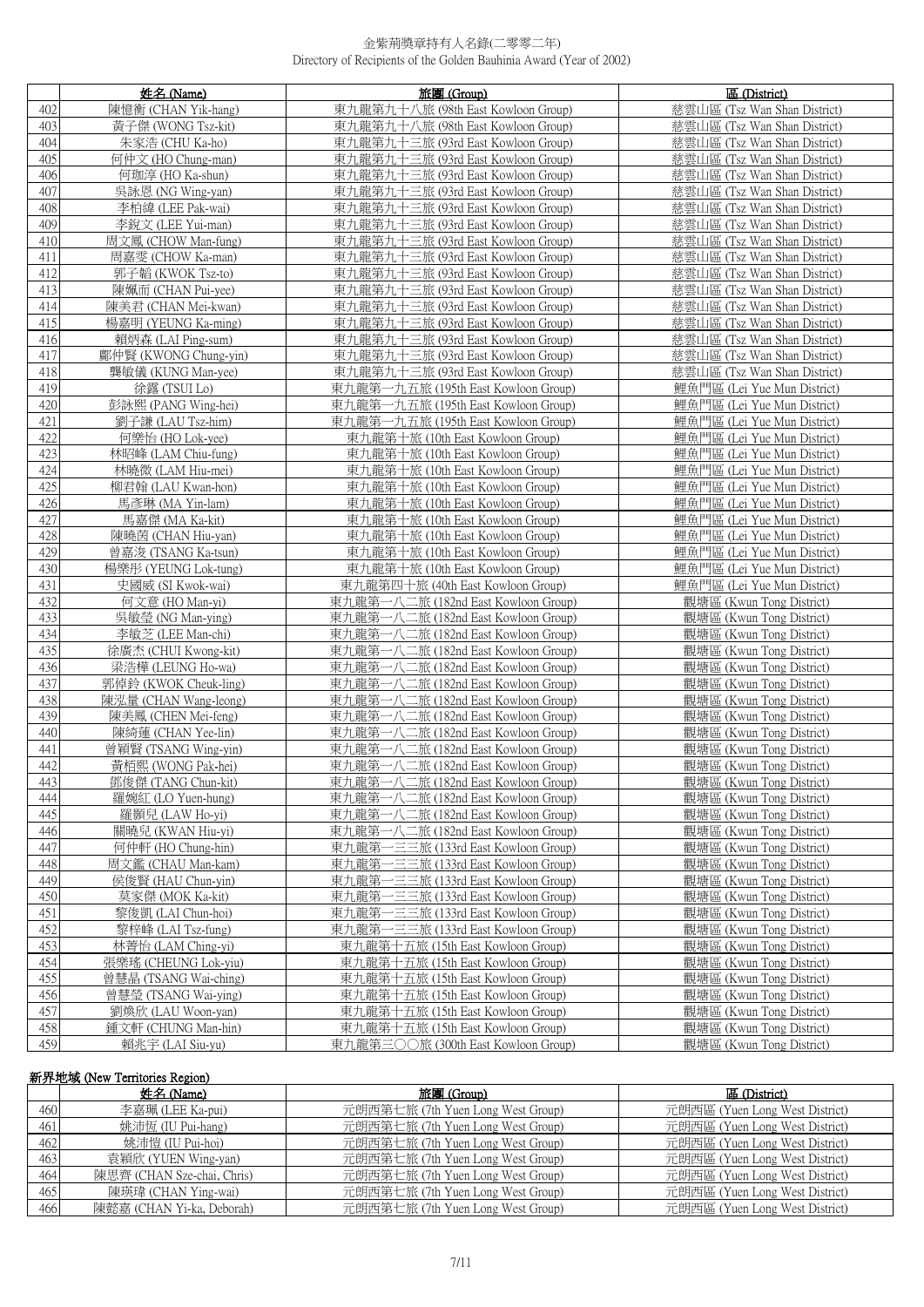|            | 姓名 (Name)                                   | 旅團 (Group)                                                                   | 區 (District)                                                     |
|------------|---------------------------------------------|------------------------------------------------------------------------------|------------------------------------------------------------------|
| 467        | 馮卓琳 (FUNG Cheuk-lam)                        | 元朗西第七旅 (7th Yuen Long West Group)                                            | 元朗西區 (Yuen Long West District)                                   |
| 468        | 黃文甲 (WONG Man-kap)                          | 元朗西第七旅 (7th Yuen Long West Group)                                            | 元朗西區 (Yuen Long West District)                                   |
| 469        | 黃裕玲 (WONG Ju-ling)                          | 元朗西第七旅 (7th Yuen Long West Group)                                            | 元朗西區 (Yuen Long West District)                                   |
| 470        | 楊希潼 (YEUNG Hei-tung)                        | 元朗西第七旅 (7th Yuen Long West Group)                                            | 元朗西區 (Yuen Long West District)                                   |
| 471        | 黎祈活 (LAI Ki-wut)                            | 元朗西第七旅 (7th Yuen Long West Group)                                            | 元朗西區 (Yuen Long West District)                                   |
| 472        | 梁毅進 (LEUNG Ngai-chun)                       | 元朗西第二十四旅 (24th Yuen Long West Group)                                         | 元朗西區 (Yuen Long West District)                                   |
| 473        | 方柏年 (FONG Pak-lin)                          | 元朗西第十四旅 (14th Yuen Long West Group)                                          | 元朗西區 (Yuen Long West District)                                   |
| 474        | 王君怡 (WONG Kwan-vi)                          | 元朗西第十四旅 (14th Yuen Long West Group)                                          | 元朗西區 (Yuen Long West District)                                   |
| 475        | 伍建恒 (NG Kin-hang)                           | 元朗西第十四旅 (14th Yuen Long West Group)                                          | 元朗西區 (Yuen Long West District)                                   |
| 476        | 吳韋彥 (NG Wei-yin)                            | 元朗西第十四旅 (14th Yuen Long West Group)                                          | 元朗西區 (Yuen Long West District)                                   |
| 477        | 李翊瑋 (LEE Yick-wai)                          | 元朗西第十四旅 (14th Yuen Long West Group)                                          | 元朗西區 (Yuen Long West District)                                   |
| 478        | 游啟謙 (YAU Kai-him)                           | 元朗西第十四旅 (14th Yuen Long West Group)                                          | 元朗西區 (Yuen Long West District)                                   |
| 479        | 馮希樺 (FUNG Hei-wa)                           | 元朗西第十四旅 (14th Yuen Long West Group)                                          | 元朗西區 (Yuen Long West District)                                   |
| 480        | 黃芷鈞 (WONG Tsz-kwan)                         | 元朗西第十四旅 (14th Yuen Long West Group)                                          | 元朗西區 (Yuen Long West District)                                   |
| 481<br>482 | 羅兆禧 (LAW Siu-hay)<br>尹詩雅 (WAN Sze-nga)      | 元朗西第十四旅 (14th Yuen Long West Group)<br>元朗西第五十二旅 (52nd Yuen Long West Group)  | 元朗西區 (Yuen Long West District)<br>元朗西區 (Yuen Long West District) |
| 483        |                                             | 元朗西第五十二旅 (52nd Yuen Long West Group)                                         | 元朗西區 (Yuen Long West District)                                   |
| 484        | 何官栢 (HO Kwun-pak)<br>沈文廸 (SHUM Mandy)       | 元朗西第五十二旅 (52nd Yuen Long West Group)                                         | 元朗西區 (Yuen Long West District)                                   |
| 485        | 崔學軒 (TSUI Hok-hin)                          | 元朗西第五十二旅 (52nd Yuen Long West Group)                                         | 元朗西區 (Yuen Long West District)                                   |
| 486        | 張啟文 (CHEUNG Kai-man)                        | 元朗西第五十二旅 (52nd Yuen Long West Group)                                         | 元朗西區 (Yuen Long West District)                                   |
| 487        | 陳嘉酈 (CHAN Ka-lai)                           | 元朗西第五十二旅 (52nd Yuen Long West Group)                                         | 元朗西區 (Yuen Long West District)                                   |
| 488        | 賀柱 (HOR Chu)                                | 元朗西第五十二旅 (52nd Yuen Long West Group)                                         | 元朗西區 (Yuen Long West District)                                   |
| 489        | 葉上揚 (YIP Sheung-yeung)                      | 元朗西第五十二旅 (52nd Yuen Long West Group)                                         | 元朗西區 (Yuen Long West District)                                   |
| 490        | 劉穎汶 (LAU Wing-man)                          | 元朗西第五十二旅 (52nd Yuen Long West Group)                                         | 元朗西區 (Yuen Long West District)                                   |
| 491        | 鄭子軒 (CHENG Tsz-hin)                         | 元朗西第五十二旅 (52nd Yuen Long West Group)                                         | 元朗西區 (Yuen Long West District)                                   |
| 492        | 鄭德明 (CHENG Tak-ming)                        | 元朗西第五十二旅 (52nd Yuen Long West Group)                                         | 元朗西區 (Yuen Long West District)                                   |
| 493        | 盧啟榮 (LO Kai-wing)                           | 元朗西第五十二旅 (52nd Yuen Long West Group)                                         | 元朗西區 (Yuen Long West District)                                   |
| 494        | 霍梓翹 (FOK Tsz-kiu)                           | 元朗西第五十二旅 (52nd Yuen Long West Group)                                         | 元朗西區 (Yuen Long West District)                                   |
| 495        | 簡敬灝 (KAN King-ho)                           | 元朗西第五十二旅 (52nd Yuen Long West Group)                                         | 元朗西區 (Yuen Long West District)                                   |
| 496        | 朱嘉偉 (CHU Ka-wai)                            | 元朗西第五十二旅 (52nd Yuen Long West Group)                                         | 元朗西區 (Yuen Long West District)                                   |
| 497        | 何沁蔚 (HO Tsam-wai)                           | 元朗西第五十二旅 (52nd Yuen Long West Group)                                         | 元朗西區 (Yuen Long West District)                                   |
| 498        | 李成圖 (LI Shing-to)                           | 元朗西第五十二旅 (52nd Yuen Long West Group)                                         | 元朗西區 (Yuen Long West District)                                   |
| 499        | 高烽遠 (KO Fung-yuen)                          | 元朗西第五十二旅 (52nd Yuen Long West Group)                                         | 元朗西區 (Yuen Long West District)                                   |
| 500<br>501 | 區家偉 (AU Ka-wai)                             | 元朗西第五十二旅 (52nd Yuen Long West Group)                                         | 元朗西區 (Yuen Long West District)                                   |
| 502        | 梁永富 (LEUNG Wing-fu)<br>梁穎心 (LEUNG Wing-sum) | 元朗西第五十二旅 (52nd Yuen Long West Group)<br>元朗西第五十二旅 (52nd Yuen Long West Group) | 元朗西區 (Yuen Long West District)<br>元朗西區 (Yuen Long West District) |
| 503        | 黃朗源 (WONG Long-yuen)                        | 元朗西第五十二旅 (52nd Yuen Long West Group)                                         | 元朗西區 (Yuen Long West District)                                   |
| 504        | 黃領賢 (WONG Ling-yin)                         | 元朗西第五十二旅 (52nd Yuen Long West Group)                                         | 元朗西區 (Yuen Long West District)                                   |
| 505        | 詹浩林 (TSIM Ho-lam)                           | 元朗西第五十二旅 (52nd Yuen Long West Group)                                         | 元朗西區 (Yuen Long West District)                                   |
| 506        | 潘凱琳 (POON Hoi-lam)                          | 元朗西第五十二旅 (52nd Yuen Long West Group)                                         | 元朗西區 (Yuen Long West District)                                   |
| 507        | 鄭文意 (CHENG Man-yee)                         | 元朗西第五十二旅 (52nd Yuen Long West Group)                                         | 元朗西區 (Yuen Long West District)                                   |
| 508        | 黎芷慧 (LAI Tsz-wai)                           | 元朗西第五十二旅 (52nd Yuen Long West Group)                                         | 元朗西區 (Yuen Long West District)                                   |
| 509        | 何曉彤 (HO Hiu-tung)                           | 元朗西第四十二旅 (42nd Yuen Long West Group)                                         | 元朗西區 (Yuen Long West District)                                   |
| 510        | 李駿揚 (LEE Chun-yeung)                        | 元朗西第四十二旅 (42nd Yuen Long West Group)                                         | 元朗西區 (Yuen Long West District)                                   |
| 511        | 翁羡婷 (YUNG Sin-ting)                         | 元朗西第四十二旅 (42nd Yuen Long West Group)                                         | 元朗西區 (Yuen Long West District)                                   |
| 512        | 余曉欣 (YU Hiu-yan)                            | 新界第一二四○旅 (1240th New Territories Group)                                      | 元朗西區 (Yuen Long West District)                                   |
| 513        | 于文希 (YU Man-hei)                            | 屯門西第二十一旅 (21st Tuen Mun West Group)                                          | 屯門西區 (Tuen Mun West District)                                    |
| 514        | 李凱瓊 (LEE Hoi-king)                          | 屯門西第二十一旅 (21st Tuen Mun West Group)                                          | 屯門西區 (Tuen Mun West District)                                    |
| 515        | 張智傑 (CHEUNG Chi-kit)                        | 屯門西第二十一旅 (21st Tuen Mun West Group)                                          | 屯門西區 (Tuen Mun West District)                                    |
| 516<br>517 | 陳力恒 (CHAN Lik-hang)                         | 屯門西第二十一旅 (21st Tuen Mun West Group)<br>屯門西第二十                                | 屯門西區 (Tuen Mun West District)                                    |
| 518        | 黃穎妍 (WONG Wing-yin)<br>黃穎希 (WONG Wing-hei)  | -旅 (21st Tuen Mun West Group)<br>屯門西第二十<br>一旅 (21st Tuen Mun West Group)     | 屯門西區 (Tuen Mun West District)<br>屯門西區 (Tuen Mun West District)   |
| 519        | 鄧博鍵 (TANG Rok-kin)                          | 屯門西第二十<br>一旅 (21st Tuen Mun West Group)                                      | 屯門西區 (Tuen Mun West District)                                    |
| 520        | 吳景恒 (NG King-hang)                          | 屯門西第五十五旅 (55th Tuen Mun West Group)                                          | 屯門西區 (Tuen Mun West District)                                    |
| 521        | 李燕珊 (LEE Yin-shan)                          | 屯門西第五十五旅 (55th Tuen Mun West Group)                                          | 屯門西區 (Tuen Mun West District)                                    |
| 522        | 徐梓蕎 (CHUI Tsz-kiu)                          | 屯門西第五十五旅 (55th Tuen Mun West Group)                                          | 屯門西區 (Tuen Mun West District)                                    |
| 523        | 陳家敏 (CHAN Ka-man)                           | 屯門西第五十五旅 (55th Tuen Mun West Group)                                          | 屯門西區 (Tuen Mun West District)                                    |
| 524        | 陳淑恩 (CHAN Shuk-yan)                         | 屯門西第五十五旅 (55th Tuen Mun West Group)                                          | 屯門西區 (Tuen Mun West District)                                    |
| 525        | 陳維新 (CHAN Wai-sun)                          | 屯門西第五十五旅 (55th Tuen Mun West Group)                                          | 屯門西區 (Tuen Mun West District)                                    |
| 526        | 陳潔英 (Vu Cam Anh)                            | 屯門西第五十五旅 (55th Tuen Mun West Group)                                          | 屯門西區 (Tuen Mun West District)                                    |
| 527        | 黃凱珊 (WONG Hoi-shan)                         | 屯門西第五十五旅 (55th Tuen Mun West Group)                                          | 屯門西區 (Tuen Mun West District)                                    |
| 528        | 雷迪安 (LUI Tik-on)                            | 屯門西第五十五旅 (55th Tuen Mun West Group)                                          | 屯門西區 (Tuen Mun West District)                                    |
| 529        | 熊詠雪 (HUNG Wing-suet)                        | 屯門西第五十五旅 (55th Tuen Mun West Group)                                          | 屯門西區 (Tuen Mun West District)                                    |
| 530        | 蔡寶儀 (CHOI Po-yee)                           | 屯門西第五十五旅 (55th Tuen Mun West Group)                                          | 屯門西區 (Tuen Mun West District)                                    |
| 531        | 鄧詠宜 (TANG Wing-yee)                         | 屯門西第五十五旅 (55th Tuen Mun West Group)                                          | 屯門西區 (Tuen Mun West District)                                    |
| 532<br>533 | 司徒嘉晉 (SETO Ka-chun)<br>梁穎妍 (LEUNG Wing-in)  | 屯門西第五十四旅 (54th Tuen Mun West Group)<br>屯門西第五十四旅 (54th Tuen Mun West Group)   | 屯門西區 (Tuen Mun West District)<br>屯門西區 (Tuen Mun West District)   |
| 534        | 陳韻怡 (CHAN Wan-yi)                           | 屯門西第五十四旅 (54th Tuen Mun West Group)                                          | 屯門西區 (Tuen Mun West District)                                    |
|            |                                             |                                                                              |                                                                  |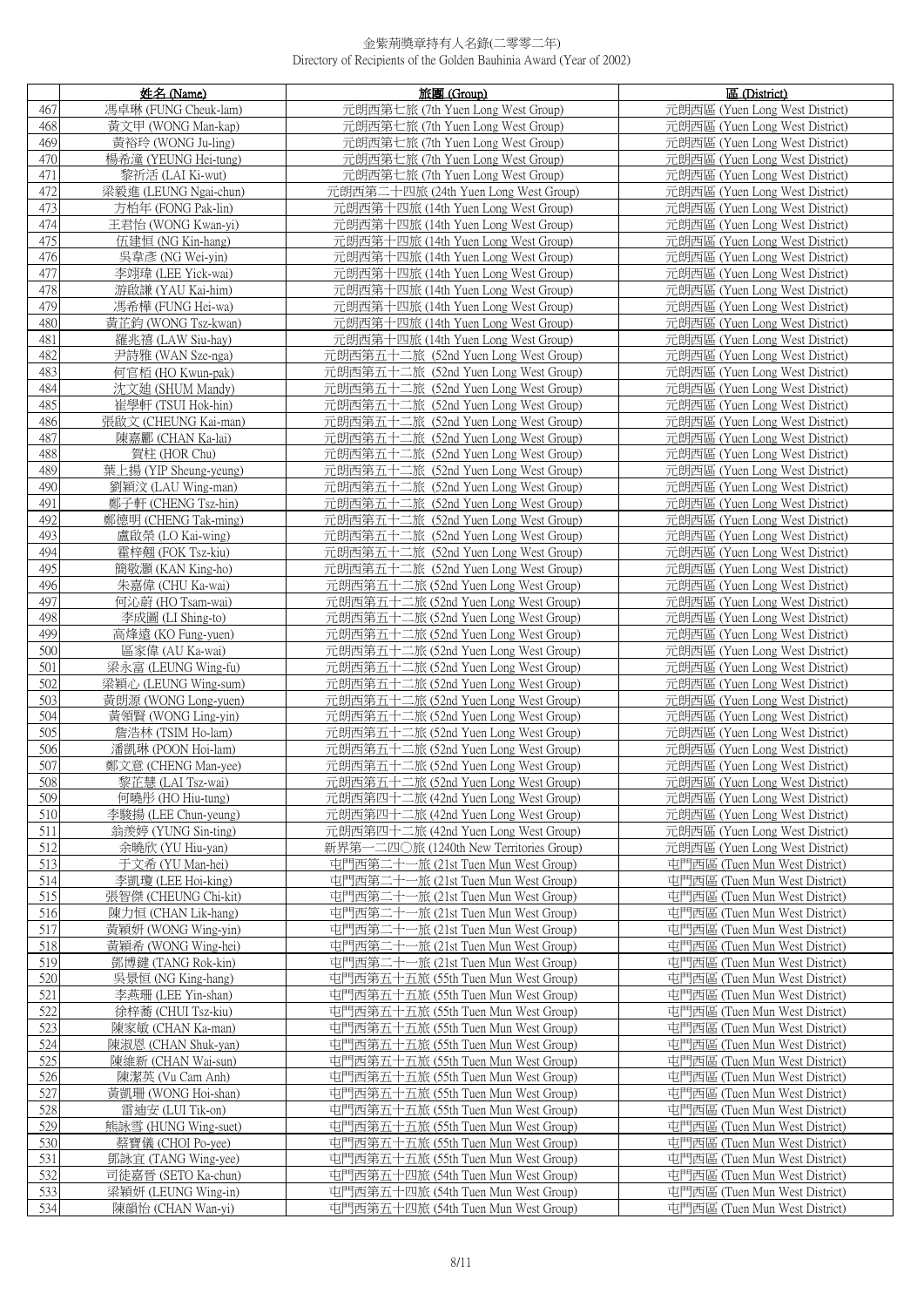|            | 姓名 (Name)                                 | 旅團 (Group)                                                                                   | 區 (District)                                                   |
|------------|-------------------------------------------|----------------------------------------------------------------------------------------------|----------------------------------------------------------------|
| 535        | 覃天維 (CHUM Tin-wai)                        | 屯門西第五十四旅 (54th Tuen Mun West Group)                                                          | 屯門西區 (Tuen Mun West District)                                  |
| 536        | 方嘉希 (FONG Ka-hei)                         | 屯門西第四十一旅 (41st Tuen Mun West Group)                                                          | 屯門西區 (Tuen Mun West District)                                  |
| 537        | 朱祖謙 (CHU Cho-him)                         | 屯門西第四十一旅 (41st Tuen Mun West Group)                                                          | 屯門西區 (Tuen Mun West District)                                  |
| 538        | 余曉韻 (YU Hiu-wan)                          | 屯門西第四十一旅 (41st Tuen Mun West Group)                                                          | 屯門西區 (Tuen Mun West District)                                  |
| 539        | 吳家豪 (NG Ka-ho)                            | 屯門西第四十-<br>-旅 (41st Tuen Mun West Group)                                                     | 屯門西區 (Tuen Mun West District)                                  |
| 540        | 李永勤 (LI Wing-ken)                         | 屯門西第四十一旅 (41st Tuen Mun West Group)                                                          | 屯門西區 (Tuen Mun West District)                                  |
| 541        | 杜凱民 (TO Hoi-man)                          | 屯門西第四十一旅 (41st Tuen Mun West Group)                                                          | 屯門西區 (Tuen Mun West District)                                  |
| 542        | 陳穎渝 (CHAN Wing-yu)                        | 屯門西第四十一旅 (41st Tuen Mun West Group)                                                          | 屯門西區 (Tuen Mun West District)                                  |
| 543        | 陳錦垣 (CHAN Kam-wun)                        | 屯門西第四十一旅 (41st Tuen Mun West Group)                                                          | 屯門西區 (Tuen Mun West District)                                  |
| 544        | 黃詠詩 (WONG Wing-sze)                       | 屯門西第四十一旅 (41st Tuen Mun West Group)                                                          | 屯門西區 (Tuen Mun West District)                                  |
| 545        | 潘洺崚 (POON Ming-ling)                      | 屯門西第四十一旅 (41st Tuen Mun West Group)                                                          | 屯門西區 (Tuen Mun West District)                                  |
| 546        | 關浩德 (KWAN Ho-tak)                         | 屯門西第四十一旅 (41st Tuen Mun West Group)                                                          | 屯門西區 (Tuen Mun West District)                                  |
| 547        | 關婉彤 (KWAN Yuen-tung)                      | 屯門西第四十一旅 (41st Tuen Mun West Group)                                                          | 屯門西區 (Tuen Mun West District)                                  |
| 548        | 吳倩盈 (NG Sin-ying)                         | 屯門西第四十九旅 (49th Tuen Mun West Group)                                                          | 屯門西區 (Tuen Mun West District)                                  |
| 549        | 周穎葹 (CHOW Wing-sze)                       | 屯門西第四十九旅 (49th Tuen Mun West Group)                                                          | 屯門西區 (Tuen Mun West District)                                  |
| 550        | 張詠賢 (CHEUNG Wing-yin)                     | 屯門西第四十九旅 (49th Tuen Mun West Group)                                                          | 屯門西區 (Tuen Mun West District)                                  |
| 551<br>552 | 張豐雅 (CHEUNG Fung-nga)                     | 屯門西第四十九旅 (49th Tuen Mun West Group)                                                          | 屯門西區 (Tuen Mun West District)<br>屯門西區 (Tuen Mun West District) |
| 553        | 郭俊川 (KWOK Chun-chuen)                     | 屯門西第四十九旅 (49th Tuen Mun West Group)                                                          | 屯門西區 (Tuen Mun West District)                                  |
| 554        | 陳兆峰 (CHAN Siu-fung)<br>陳美莉 (CHAN Mei-lee) | 屯門西第四十九旅 (49th Tuen Mun West Group)<br>屯門西第四十九旅 (49th Tuen Mun West Group)                   | 屯門西區 (Tuen Mun West District)                                  |
| 555        | 陳家浚 (CHAN Ka-tsun)                        | 屯門西第四十九旅 (49th Tuen Mun West Group)                                                          | 屯門西區 (Tuen Mun West District)                                  |
| 556        | 陳穎婷 (CHAN Wing-ting)                      | 屯門西第四十九旅 (49th Tuen Mun West Group)                                                          | 屯門西區 (Tuen Mun West District)                                  |
| 557        | 馮偉楠 (FUNG Wai-nam)                        | 屯門西第四十九旅 (49th Tuen Mun West Group)                                                          | 屯門西區 (Tuen Mun West District)                                  |
| 558        | 蔡詩鑫 (CHOI Sze-kam)                        | 屯門西第四十九旅 (49th Tuen Mun West Group)                                                          | 屯門西區 (Tuen Mun West District)                                  |
| 559        | 蘇曼琪 (SO Man-ki)                           | 屯門西第四十九旅 (49th Tuen Mun West Group)                                                          | 屯門西區 (Tuen Mun West District)                                  |
| 560        | 丘曉楠 (YAU Hiu-nam)                         | 新界第-<br>−○五五旅 (1055th New Territories Group)                                                 | 屯門西區 (Tuen Mun West District)                                  |
| 561        | 何文滔 (HO Man-to)                           | 新界第<br>一〇五五旅 (1055th New Territories Group)                                                  | 屯門西區 (Tuen Mun West District)                                  |
| 562        | 李詠棠 (LEE Wing-tong)                       | 新界第<br>-〇五五旅 (1055th New Territories Group)                                                  | 屯門西區 (Tuen Mun West District)                                  |
| 563        | 李蒨珩 (LEE Sin-hang)                        | 新界第一〇五五旅 (1055th New Territories Group)                                                      | 屯門西區 (Tuen Mun West District)                                  |
| 564        | 趙必騏 (CHIU Baker)                          | 新界第<br>一〇五五旅 (1055th New Territories Group)                                                  | 屯門西區 (Tuen Mun West District)                                  |
| 565        | 鄭倬霖 (CHENG Cheuk-lam)                     | 新界第-<br>一〇五五旅 (1055th New Territories Group)                                                 | 屯門西區 (Tuen Mun West District)                                  |
| 566        | 黎駿然 (LAI Chun-yin)                        | 新界第<br>一〇五五旅 (1055th New Territories Group)                                                  | 屯門西區 (Tuen Mun West District)                                  |
| 567        | 鍾煜培 (CHUNG Yuk-pui)                       | 新界第-<br>$\neg$ ○五五旅 (1055th New Territories Group)                                           | 屯門西區 (Tuen Mun West District)                                  |
| 568        | 朱庭賢 (CHU Ting-yin)                        | 新界第<br>−−○○旅 (1100th New Territories Group)                                                  | 屯門西區 (Tuen Mun West District)                                  |
| 569        | 陳襄華 (CHAN Sheung-wa)                      | 新界第<br>−○○旅 (1100th New Territories Group)                                                   | 屯門西區 (Tuen Mun West District)                                  |
| 570<br>571 | 麥芷羚 (MAK Chi-ling)<br>劉凱欣 (LAU Hoi-yan)   | 新界第<br>−○○旅 (1100th New Territories Group)<br>新界第                                            | 屯門西區 (Tuen Mun West District)<br>屯門西區 (Tuen Mun West District) |
| 572        | 魯嘉汶 (LO Ka-man)                           | −○○旅 (1100th New Territories Group)<br>新界第<br>$-\bigcirc$ O 旅 (1100th New Territories Group) | 屯門西區 (Tuen Mun West District)                                  |
| 573        | 陳仁亮 (CHAN Yan-leung)                      | 屯門東第二十七旅 (27th Tuen Mun East Group)                                                          | 屯門東區 (Tuen Mun East District)                                  |
| 574        | 譚惠芳 (TAM Wai-fong)                        | 屯門東第二十七旅 (27th Tuen Mun East Group)                                                          | 屯門東區 (Tuen Mun East District)                                  |
| 575        | 陳志榮 (CHAN Chi-wing)                       | 屯門東第十旅 (10th Tuen Mun East Group)                                                            | 屯門東區 (Tuen Mun East District)                                  |
| 576        | 陳慶發 (CHAN Hing-fat)                       | 屯門東第十旅 (10th Tuen Mun East Group)                                                            | 屯門東區 (Tuen Mun East District)                                  |
| 577        | 黃婷筠 (WONG Ting-kwan)                      | 屯門東第十旅 (10th Tuen Mun East Group)                                                            | 屯門東區 (Tuen Mun East District)                                  |
| 578        | 藍湘兒 (LAM Sheung-yi)                       | 屯門東第十旅 (10th Tuen Mun East Group)                                                            | 屯門東區 (Tuen Mun East District)                                  |
| 579        | 何思聰 (HO Ci-chung, Losia)                  | 屯門東第五十七旅 (57th Tuen Mun East Group)                                                          | 屯門東區 (Tuen Mun East District)                                  |
| 580        | 胡恩甜 (WU Yan-tim)                          | 屯門東第五十七旅 (57th Tuen Mun East Group)                                                          | 屯門東區 (Tuen Mun East District)                                  |
| 581        | 張健 (CHEUNG Kin)                           | 屯門東第五十七旅 (57th Tuen Mun East Group)                                                          | 屯門東區 (Tuen Mun East District)                                  |
| 582        | 梁菀殷 (LEUNG Yuen-yan)                      | 屯門東第五十七旅 (57th Tuen Mun East Group)                                                          | 屯門東區 (Tuen Mun East District)                                  |
| 583        | 郭文韜 (KWOK Man-to)                         | 屯門東第五十七旅 (57th Tuen Mun East Group)                                                          | 屯門東區 (Tuen Mun East District)                                  |
| 584        | 曾憲婷 (TSANG Hin-ting)                      | 屯門東第五十七旅 (57th Tuen Mun East Group)                                                          | 屯門東區 (Tuen Mun East District)                                  |
| 585        | 嚴文滔 (YIM Man-to)                          | 屯門東第五十七旅 (57th Tuen Mun East Group)                                                          | 屯門東區 (Tuen Mun East District)                                  |
| 586<br>587 | 何紀瑩 (HO Kei-ying)<br>李振添 (LEE Chun-tim)   | 屯門東第四十一旅 (41st Tuen Mun East Group)<br>屯門東第四十一旅 (41st Tuen Mun East Group)                   | 屯門東區 (Tuen Mun East District)<br>屯門東區 (Tuen Mun East District) |
| 588        | 張栢浩 (CHEUNG Pak-ho, Terence)              | 屯門東第四十一旅 (41st Tuen Mun East Group)                                                          | 屯門東區 (Tuen Mun East District)                                  |
| 589        | 曹健駿 (CHO Kin-chun)                        | 屯門東第四十一旅 (41st Tuen Mun East Group)                                                          | 屯門東區 (Tuen Mun East District)                                  |
| 590        | 陳健聰 (CHAN Kin-chung)                      | 屯門東第四十一旅 (41st Tuen Mun East Group)                                                          | 屯門東區 (Tuen Mun East District)                                  |
| 591        | 雷震霆 (LOUIE Chun-ting)                     | 屯門東第四十一旅 (41st Tuen Mun East Group)                                                          | 屯門東區 (Tuen Mun East District)                                  |
| 592        | 陳潔瑜 (CHAN Kit-yu)                         | 屯門東第四十旅 (40th Tuen Mun East Group)                                                           | 屯門東區 (Tuen Mun East District)                                  |
| 593        | 胡愛珠 (WU Oi-chu)                           | 北葵涌第十旅 (10th North Kwai Chung Group)                                                         | 北葵涌區 (North Kwai Chung District)                               |
| 594        | 高凱晴 (KO Hoi-ching)                        | 北葵涌第十旅 (10th North Kwai Chung Group)                                                         | 北葵涌區 (North Kwai Chung District)                               |
| 595        | 韓斌 (HON Pan)                              | 北葵涌第十旅 (10th North Kwai Chung Group)                                                         | 北葵涌區 (North Kwai Chung District)                               |
| 596        | 黃雪盈 (WONG Suet-ying)                      | 北葵涌第六旅 (6th North Kwai Chung Group)                                                          | 北葵涌區 (North Kwai Chung District)                               |
| 597        | 劉希文 (Heyman LAU)                          | 北葵涌第六旅 (6th North Kwai Chung Group)                                                          | 北葵涌區 (North Kwai Chung District)                               |
| 598        | 鄭詠翹 (CHENG Wing-kiu, Meggan)              | 北葵涌第六旅 (6th North Kwai Chung Group)                                                          | 北葵涌區 (North Kwai Chung District)                               |
| 599        | 盧育聲 (LO Yuk-sing)                         | 南葵涌第一旅 (1st South Kwai Chung Group)                                                          | 南葵涌區 (South Kwai Chung District)                               |
| 600        | 鍾靜宜 (CHUNG Ching-yee)                     | 南葵涌第一旅 (1st South Kwai Chung Group)                                                          | 南葵涌區 (South Kwai Chung District)                               |
| 601        | 朱曉彤 (CHU Hiu-tung)                        | 南葵涌第二十四旅 (24th South Kwai Chung Group)                                                       | 南葵涌區 (South Kwai Chung District)                               |
| 602        | 陳澤灝 (CHAN Chak-ho)                        | 南葵涌第二十四旅 (24th South Kwai Chung Group)                                                       | 南葵涌區 (South Kwai Chung District)                               |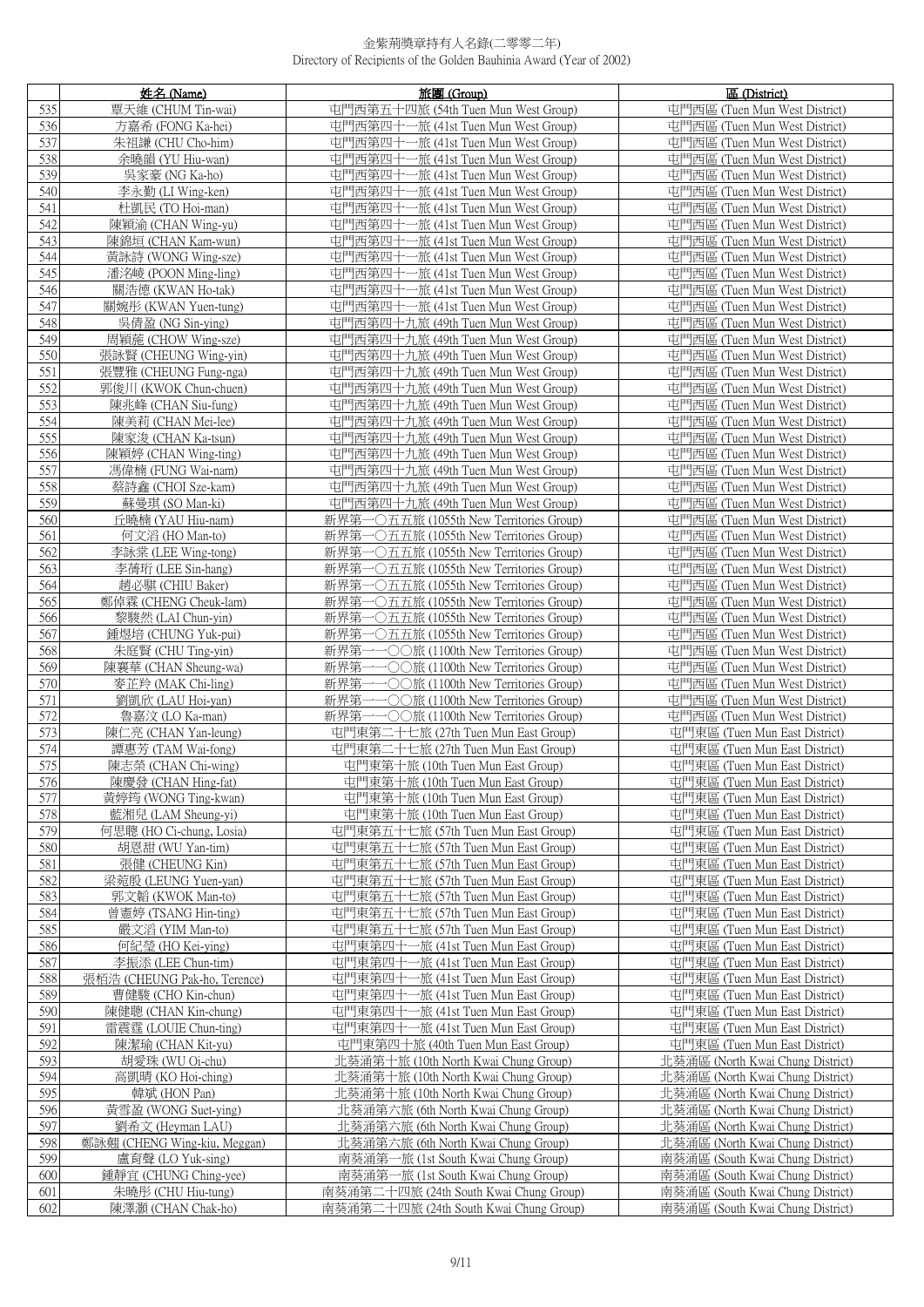|     | 姓名 (Name)                    | 旅團(Group)                               | 區 (District)                     |
|-----|------------------------------|-----------------------------------------|----------------------------------|
| 603 | 甄家謙 (YAN Ka-him)             | 南葵涌第二十四旅 (24th South Kwai Chung Group)  | 南葵涌區 (South Kwai Chung District) |
| 604 | 蕭麗雯 (SIU Lai-man)            | 南葵涌第二十四旅 (24th South Kwai Chung Group)  | 南葵涌區 (South Kwai Chung District) |
| 605 | 翁金標 (YUNG Kam-piu)           | 新界第一〇九四旅 (1094th New Territories Group) | 南葵涌區 (South Kwai Chung District) |
| 606 | 張志文 (CHEUNG Chi-man)         | 新界第一〇九四旅 (1094th New Territories Group) | 南葵涌區 (South Kwai Chung District) |
| 607 | 梁文傑 (LEUNG Man-kit)          | 新界第一〇九四旅 (1094th New Territories Group) | 南葵涌區 (South Kwai Chung District) |
| 608 | 陳世傑 (CHAN Sai-kit)           | 新界第一〇九四旅 (1094th New Territories Group) | 南葵涌區 (South Kwai Chung District) |
| 609 | 陳駿韜 (CHAN Chun-to)           | 新界第一〇九四旅 (1094th New Territories Group) | 南葵涌區 (South Kwai Chung District) |
| 610 | 黎思聰 (LAI Sze-chung)          | 新界第一〇九四旅 (1094th New Territories Group) | 南葵涌區 (South Kwai Chung District) |
| 611 | 譚俊偉 (TAM Chun-wai)           | 新界第一〇九四旅 (1094th New Territories Group) | 南葵涌區 (South Kwai Chung District) |
| 612 | 冼鐵樑 (SIN Tit-leung)          | 荃灣第九旅 (9th Tsuen Wan Group)             | 荃灣區 (Tsuen Wan District)         |
| 613 | 姚述康 (YIU Sut-hong)           | 荃灣第九旅 (9th Tsuen Wan Group)             | 荃灣區 (Tsuen Wan District)         |
| 614 | 陳勤之 (CHAN Kan-chi)           | 荃灣第九旅 (9th Tsuen Wan Group)             | 荃灣區 (Tsuen Wan District)         |
| 615 | 鄭悅彰 (CHENG Yuet-cheung)      | 荃灣第九旅 (9th Tsuen Wan Group)             | 荃灣區 (Tsuen Wan District)         |
| 616 | 黎駿樂 (LAI Chun-lok)           | 荃灣第九旅 (9th Tsuen Wan Group)             | 荃灣區 (Tsuen Wan District)         |
| 617 | 盧本生 (LO Ben-son)             | 荃灣第九旅 (9th Tsuen Wan Group)             | 荃灣區 (Tsuen Wan District)         |
| 618 | 鍾浩璋 (CHUNG Ho-cheung)        | 荃灣第九旅 (9th Tsuen Wan Group)             | 荃灣區 (Tsuen Wan District)         |
| 619 | 王天欣 (Maggie WONG)            | 荃灣第二十八旅 (28th Tsuen Wan Group)          | 荃灣區 (Tsuen Wan District)         |
| 620 | 王凱杰 (WONG Hoi-kit)           | 荃灣第二十八旅 (28th Tsuen Wan Group)          | 荃灣區 (Tsuen Wan District)         |
| 621 | 李展朗 (LI Chin-long)           | 荃灣第二十八旅 (28th Tsuen Wan Group)          | 荃灣區 (Tsuen Wan District)         |
| 622 | 李慧欣 (LEE Wai-yan)            | 荃灣第二十八旅 (28th Tsuen Wan Group)          | 荃灣區 (Tsuen Wan District)         |
| 623 | 周詠森 (Christing CHAU)         | 荃灣第二十八旅 (28th Tsuen Wan Group)          | 荃灣區 (Tsuen Wan District)         |
| 624 | 易子鑑 (YICK Tsz-kam)           | 荃灣第二十八旅 (28th Tsuen Wan Group)          | 荃灣區 (Tsuen Wan District)         |
| 625 | 姜竣傑 (KEUNG Chun-kit)         | 荃灣第二十八旅 (28th Tsuen Wan Group)          | 荃灣區 (Tsuen Wan District)         |
| 626 | 馬顯聰 (MA Hin-chung)           | 荃灣第二十八旅 (28th Tsuen Wan Group)          | 荃灣區 (Tsuen Wan District)         |
| 627 | 陳仲文 (CHAN Chung-man)         | 荃灣第二十八旅 (28th Tsuen Wan Group)          | 荃灣區 (Tsuen Wan District)         |
| 628 | 陳威 (CHAN Wai)                | 荃灣第二十八旅 (28th Tsuen Wan Group)          | 荃灣區 (Tsuen Wan District)         |
| 629 | 陳焯煒 (CHAN Cheuk-wai)         | 荃灣第二十八旅 (28th Tsuen Wan Group)          | 荃灣區 (Tsuen Wan District)         |
| 630 | 麥裕璋 (MAK Yue-cheung)         | 荃灣第二十八旅 (28th Tsuen Wan Group)          | 荃灣區 (Tsuen Wan District)         |
| 631 | 單俊鈹 (SIN Chun-por)           | 荃灣第二十八旅 (28th Tsuen Wan Group)          | 荃灣區 (Tsuen Wan District)         |
| 632 | 劉家駿 (LAU Ka-chun)            | 荃灣第二十八旅 (28th Tsuen Wan Group)          | 荃灣區 (Tsuen Wan District)         |
| 633 | 蔡靜儀 (CHOY Ching-yee)         | 荃灣第二十八旅 (28th Tsuen Wan Group)          | 荃灣區 (Tsuen Wan District)         |
| 634 | 羅珮瑜 (LO Pui-yu)              | 荃灣第二十八旅 (28th Tsuen Wan Group)          | 荃灣區 (Tsuen Wan District)         |
| 635 | 關之俊 (Jeffrey KWAN)           | 荃灣第二十八旅 (28th Tsuen Wan Group)          | 荃灣區 (Tsuen Wan District)         |
| 636 | 關之朗 (Robert KWAN)            | 荃灣第二十八旅 (28th Tsuen Wan Group)          | 荃灣區 (Tsuen Wan District)         |
| 637 | 張志豪 (CHEUNG Chi-ho)          | 荃灣第二旅 (2nd Tsuen Wan Group)             | 荃灣區 (Tsuen Wan District)         |
| 638 | 張樂旻 (CHEONG Lok-man)         | 荃灣第二旅 (2nd Tsuen Wan Group)             | 荃灣區 (Tsuen Wan District)         |
| 639 | 馮正敏 (FUNG Ching-man)         | 荃灣第二旅 (2nd Tsuen Wan Group)             | 荃灣區 (Tsuen Wan District)         |
| 640 | 吳摯怡 (NG Chi-yee, Corliss)    | 荃灣第八旅 (8th Tsuen Wan Group)             | 荃灣區 (Tsuen Wan District)         |
| 641 | 李健朗 (LI Kin-long)            | 荃灣第八旅 (8th Tsuen Wan Group)             | 荃灣區 (Tsuen Wan District)         |
| 642 | 邵海榮 (SHIU Hoi-wing)          | 荃灣第八旅 (8th Tsuen Wan Group)             | 荃灣區 (Tsuen Wan District)         |
| 643 | 梁皓晶 (LEUNG Hoo-jing)         | 荃灣第八旅 (8th Tsuen Wan Group)             | 荃灣區 (Tsuen Wan District)         |
| 644 | 麥英楊 (MAK Ying-yeung)         | 荃灣第八旅 (8th Tsuen Wan Group)             | 荃灣區 (Tsuen Wan District)         |
| 645 | 麥獻文 (MAK Hin-man)            | 荃灣第八旅 (8th Tsuen Wan Group)             | 荃灣區 (Tsuen Wan District)         |
| 646 | 曾民傑 (TSANG Man-kit)          | 荃灣第八旅 (8th Tsuen Wan Group)             | 荃灣區 (Tsuen Wan District)         |
| 647 | 林瑩真 (LAM Ying-chun)          | 荃灣第十一旅 (11th Tsuen Wan Group)           | 荃灣區 (Tsuen Wan District)         |
| 648 | 鄭皓陽 (CHENG Ho-yeung)         | 荃灣第十一旅 (11th Tsuen Wan Group)           | 荃灣區 (Tsuen Wan District)         |
| 649 | 林建華 (LAM Kin-wah)            | 荃灣第三十一旅 (31st Tsuen Wan Group)          | 荃灣區 (Tsuen Wan District)         |
| 650 | 梁漢華 (LEUNG Hon-wa)           | 荃灣第三十一旅 (31st Tsuen Wan Group)          | 荃灣區 (Tsuen Wan District)         |
| 651 | 周思敏 (CHOW Sze-man)           | 荃灣第三旅 (3rd Tsuen Wan Group)             | 荃灣區 (Tsuen Wan District)         |
| 652 | 陳紹琳 (CHAN Shiu-lam, Eugenie) | 荃灣第三旅 (3rd Tsuen Wan Group)             | 荃灣區 (Tsuen Wan District)         |
| 653 | 葉建廷 (IP Kin-ting)            | 荃灣第三旅 (3rd Tsuen Wan Group)             | 荃灣區 (Tsuen Wan District)         |
| 654 | 陳衍志 (CHAN Hin-chi)           | 荃灣第五旅 (5th Tsuen Wan Group)             | 荃灣區 (Tsuen Wan District)         |
| 655 | 李建珞 (LI Kin-lok)             | 荃灣第四十二旅 (42nd Tsuen Wan Group)          | 荃灣區 (Tsuen Wan District)         |
| 656 | 莫爾庭 (MOK Yi-ting)            | 離島第十八旅 (18th Islands Group)             | 離島區 (Island District)            |
| 657 | 郭文靜 (KWOK Man-ching)         | 離島第十八旅 (18th Islands Group)             | 離島區 (Island District)            |
| 658 | 蔡琳凌 (TSOI Lam-ling)          | 離島第十八旅 (18th Islands Group)             | 離島區 (Island District)            |
| 659 | 蕭漢林 (SIU Hon-lam)            | 離島第十八旅 (18th Islands Group)             | 離島區 (Island District)            |

## 新界東地域 (New Territories East Region)

|     | 姓名 (Name)            | 旅團 (Group)                        | 區 (District)                 |
|-----|----------------------|-----------------------------------|------------------------------|
| 660 | 何易謙 (HO Yik-him)     | 大埔北第十七旅 (17th Tai Po North Group) | 大埔北區 (Tai Po North District) |
| 661 | 何炫樺 (HO Yuen-wa)     | 大埔北第十七旅 (17th Tai Po North Group) | 大埔北區 (Tai Po North District) |
| 662 | 利俊辰 (LEE Chun-sen)   | 大埔北第十七旅 (17th Tai Po North Group) | 大埔北區 (Tai Po North District) |
| 663 | 招穎駒 (CHIU Wing-kui)  | 大埔北第十七旅 (17th Tai Po North Group) | 大埔北區 (Tai Po North District) |
| 664 | 林詠蓓 (LAM Wing-pui)   | 大埔北第十七旅 (17th Tai Po North Group) | 大埔北區 (Tai Po North District) |
| 665 | 唐綺文 (TONG Yee-man)   | 大埔北第十七旅 (17th Tai Po North Group) | 大埔北區 (Tai Po North District) |
| 666 | 馬諾軒 (MA Nok-hin)     | 大埔北第十七旅 (17th Tai Po North Group) | 大埔北區 (Tai Po North District) |
| 667 | 張偉楠 (CHEUNG Wai-nam) | 大埔北第十七旅 (17th Tai Po North Group) | 大埔北區 (Tai Po North District) |